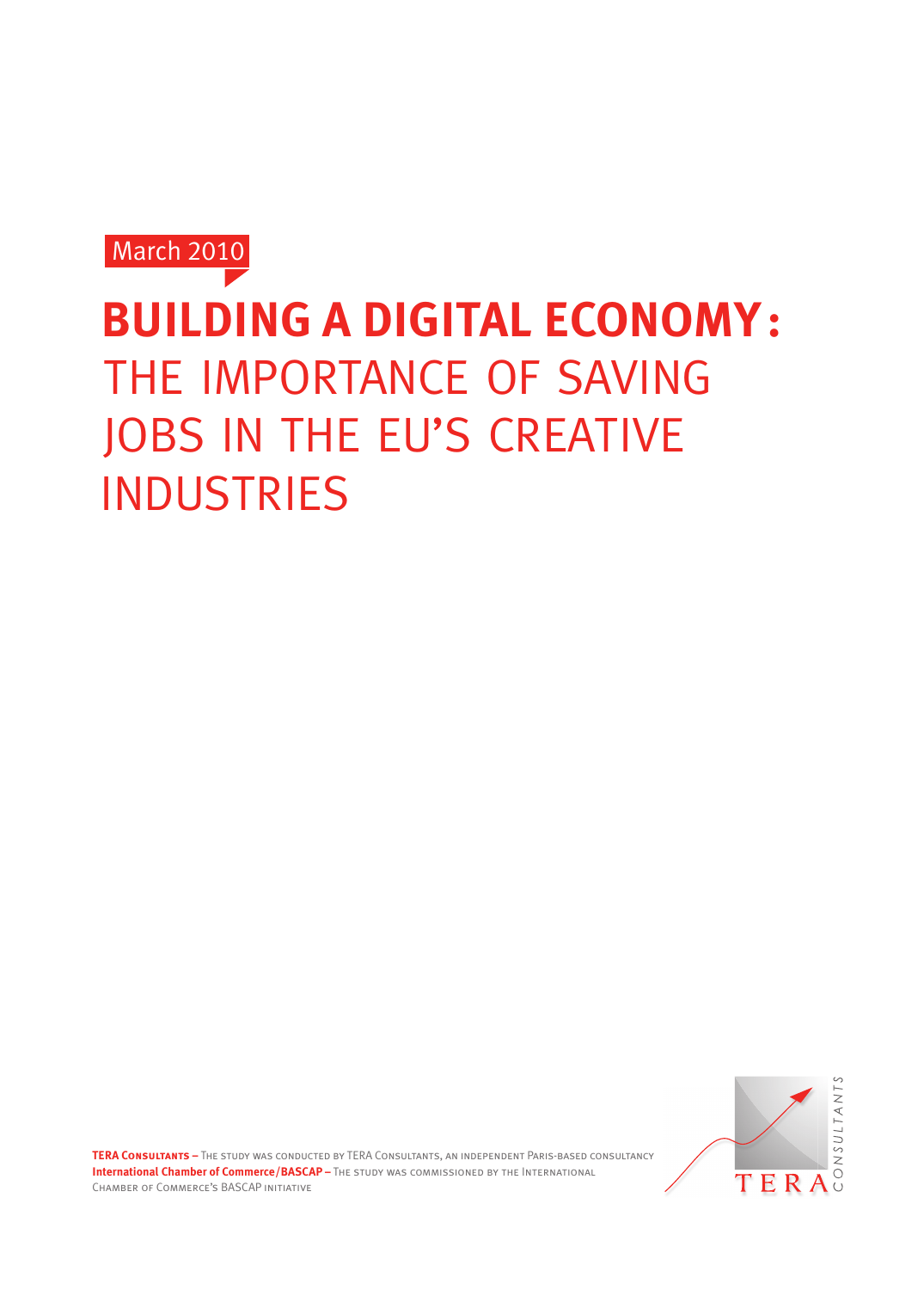### **Building a Digital Economy: The Importance of Saving Jobs in the EU's Creative Industries Table of contents**

| <b>Executive Summary</b>                                                                  | 4  |
|-------------------------------------------------------------------------------------------|----|
| Acknowledgements                                                                          | 10 |
| Introduction                                                                              | 11 |
| Chapter 1. The Contribution of the Creative Industries to the European Economy            | 12 |
| 1.1. Defining "creative industries"                                                       | 12 |
| 1.2. Economic contribution of creative industries at EU and national levels               | 16 |
| 1.3. Conclusions                                                                          | 17 |
| Chapter 2. The Impact of Piracy on the Most Affected European Creative Industries         | 18 |
| 2.1 Methodology                                                                           | 18 |
| 2.2. The impact of piracy on the audiovisual industry                                     | 21 |
| 2.2.1. France                                                                             | 23 |
| 2.2.2. Germany                                                                            | 25 |
| 2.2.3. Italy                                                                              | 27 |
| 2.2.4. Spain                                                                              | 29 |
| 2.2.5. UK                                                                                 | 31 |
| 2.2.6. From revenue to job losses for the audiovisual sectors                             | 33 |
| 2.3. Piracy of software products                                                          | 33 |
| 2.4. The Impact of piracy on the creative industries revenues and<br>employment in Europe | 35 |
| Chapter 3. The Economic Impact of Piracy in Europe by 2015                                | 36 |
| 3.1. Factors driving future piracy in Europe                                              | 36 |
| 3.1.1 The increasing use by consumers of digital communications technology                | 36 |
| 3.1.2. The diversification of piracy techniques                                           | 39 |
| 3.1.3 The extended digitisation and online availability of creative products              | 41 |
| 3.2. Assessing the impact of digital piracy on Europe's creative industries in 2015       | 42 |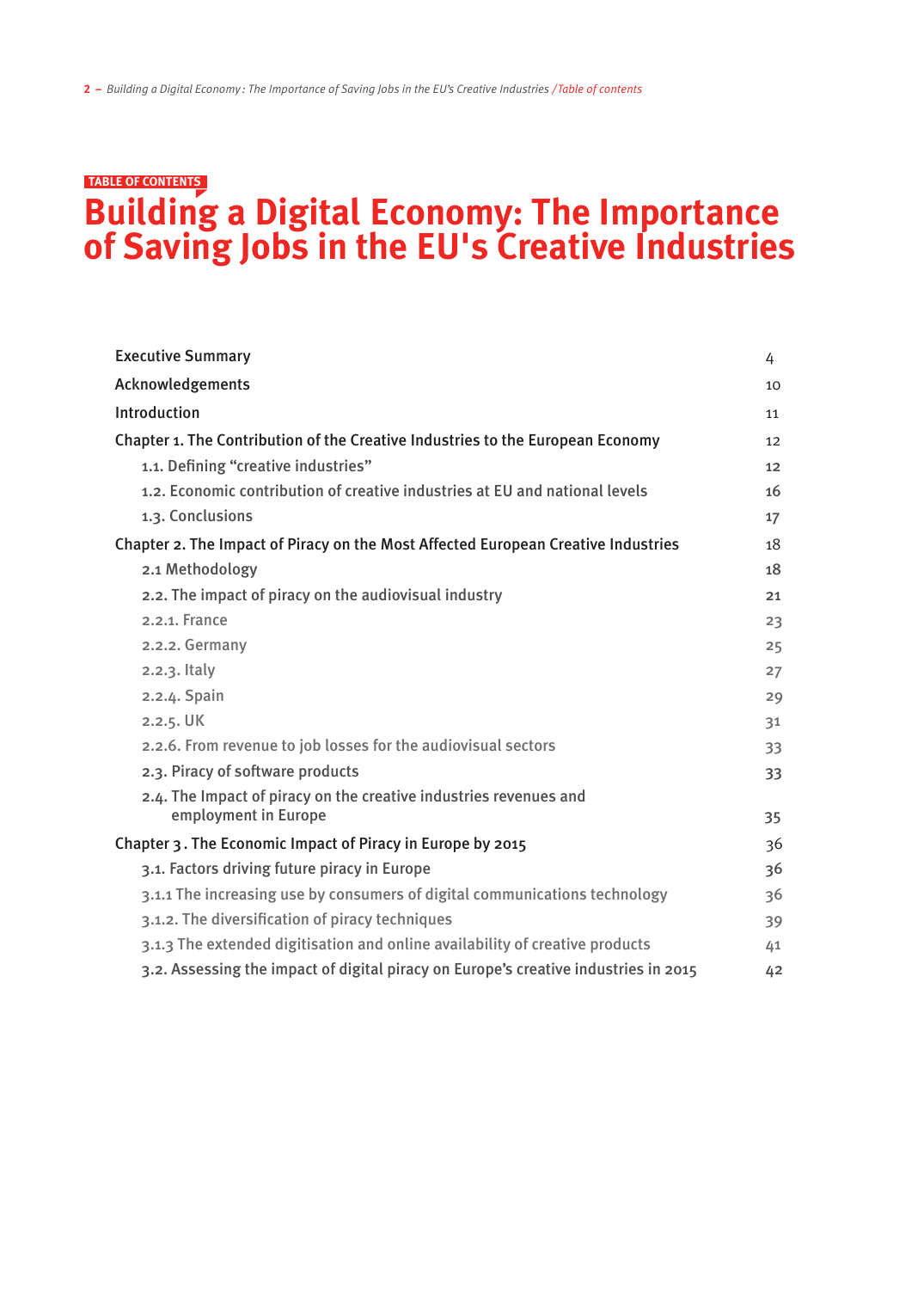| Conclusion                                                                  | 46 |
|-----------------------------------------------------------------------------|----|
| <b>Appendices</b>                                                           | 47 |
| Appendix 1: Copyright infringements assumptions for national case studies   | 47 |
| France                                                                      | 47 |
| Germany                                                                     | 48 |
| <b>Italy</b>                                                                | 50 |
| Spain                                                                       | 52 |
| <b>United Kingdom</b>                                                       | 54 |
| Appendix 2: Substitution rate for music                                     | 57 |
| Appendix 3: Specific assumptions for DVDs                                   | 58 |
| Appendix 4: Specific assumptions for TV series                              | 60 |
| Appendix 5: Revenues in sales per person employed in audiovisual industries | 61 |
| Appendix 6: Revenues in sales per person employed in software industry      | 62 |
| Appendix 7: Highlight on cross border issues                                | 63 |
| List of tables and figures                                                  | 64 |
| <b>Appendices</b>                                                           | 65 |
| <b>References</b>                                                           | 66 |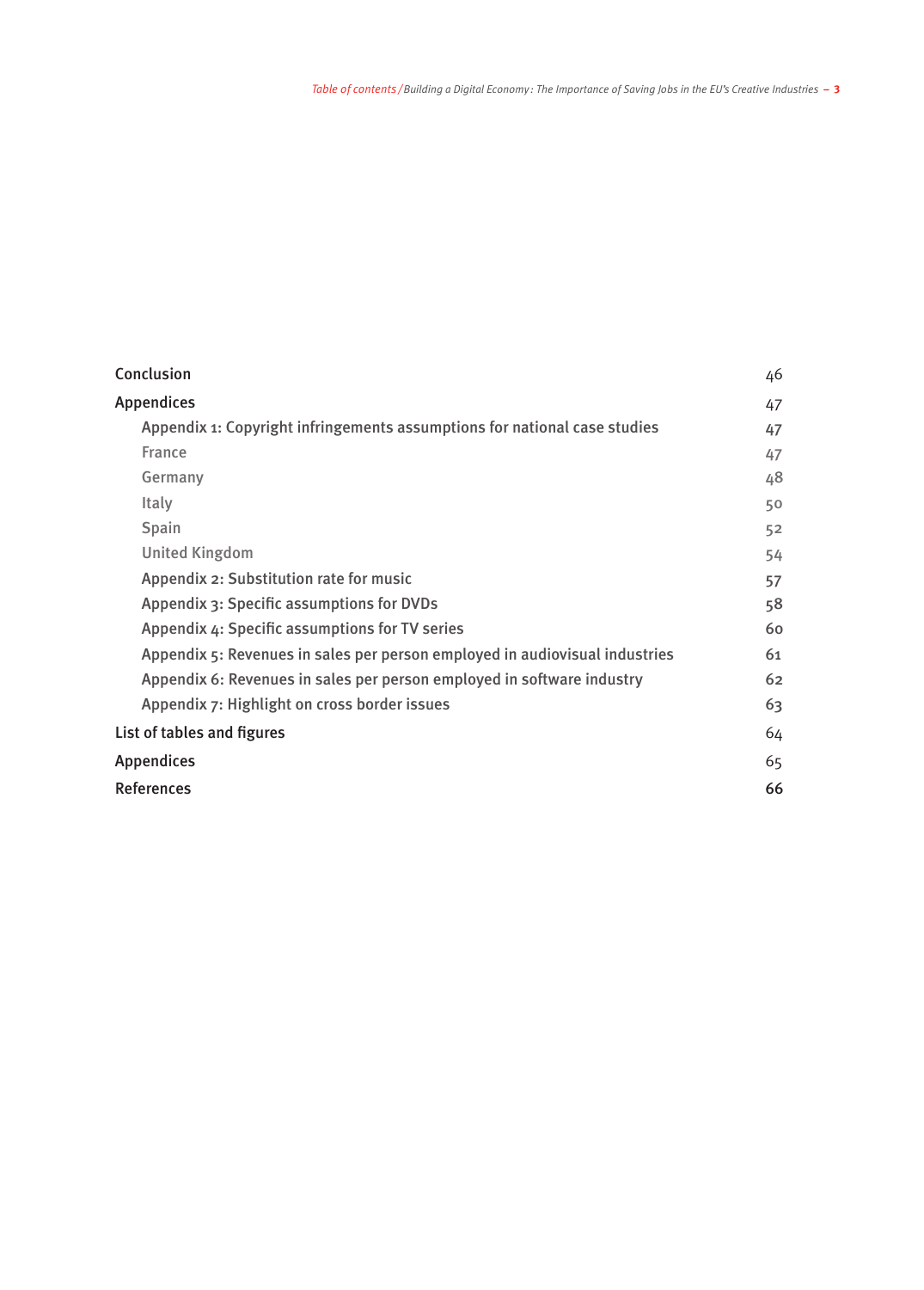#### **EXECUTIVE SUMMARY**

# **Building a Digital Economy : The Importance of Saving Jobs in the EU's Creative Industries**

#### **1. Objectives of the study**

The production and distribution of works by creative industries, including movies, music, television programmes and software, has been recognised as having a positive effect on economic growth and the creation of jobs. Unfortunately, over the last decade digital piracy (copyright infringement of digital media) has increasingly threatened the economic performance of the industries responsible for these creative works.

For this reason, stemming the rising tide of digital piracy should be at the top of the agenda of policymakers in the European Union and elsewhere. But to make well-informed decisions in this area, policymakers would benefit from understanding the extent of the economic contributions of these industries and of the losses resulting from digital piracy.

In the European Union, previous studies have attempted to define the scope of the creative sector and to measure its economic contributions. Building a Digital Economy : The Importance of Saving Jobs in the EU's Creative Industries, however, is the first EU-based study to measure both the economic contributions of the creative industries and the economic losses due to piracy, primarily digital piracy. This study also differs from earlier research by using a more accurate and comprehensive definition of Europe's creative industries, one that expands the EU definition of core creative industries and also encompasses the economic contributions of non-core creative industries. These non-core creative industries are suppliers to and customers of the core creative industries, and their economic strength is heavily dependent upon the core industries. The study focuses primarily on the effects of digital piracy, which refers to various forms of online piracy, including file-sharing via peer-to-peer (P2P) networks. Digital piracy is growing rapidly and accounts for the majority of economic losses to the creative industries.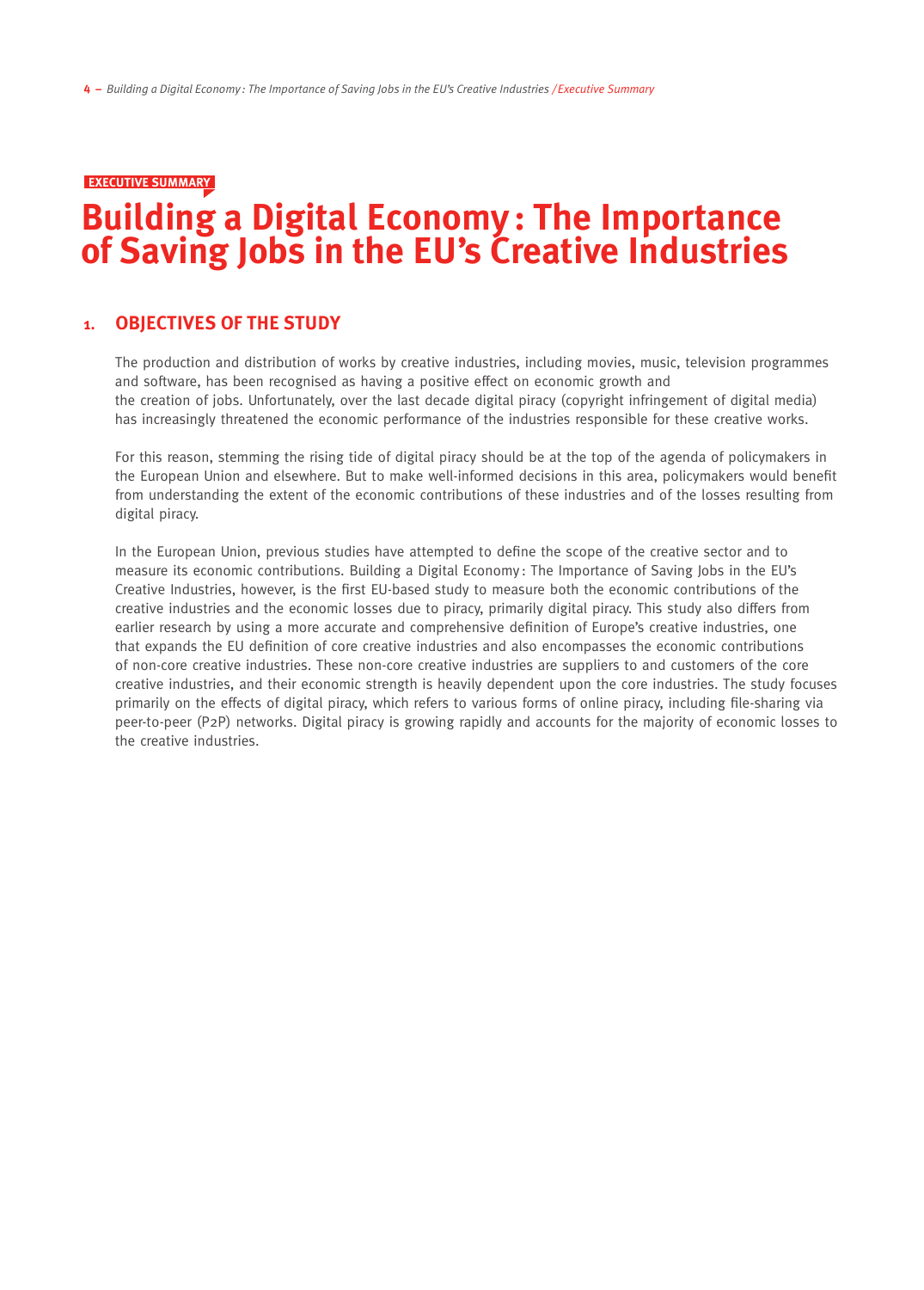#### **2. Findings of the Study**

#### **The study focuses on three questions :**

- 1) What is the contribution of the creative industries to the European economy in terms of GDP and jobs ?
- 2) What are the consequences of piracy on retail revenue and jobs ?
- 3) If current policies do not change in the EU, what will these losses be by 2015?

#### **The analysis determined the following:**

- In 2008 the European Union's creative industries, based on the more accurate and comprehensive definition, contributed 6.9%, or approximately €860 billion, to total European GDP, and represented 6.5% of the total workforce, or approximately 14 million workers.
- In 2008 the European Union's creative industries most impacted by piracy (film, TV series, recorded music and software) experienced retail revenue losses of €10 billion and losses of more than 185 000 jobs due to piracy, largely digital piracy.
- Based on current projections and assuming no significant policy changes, the European Union's creative industries could expect to see cumulative retail revenue losses of as much as  $\epsilon$ 240 billion by 2015, resulting in 1.2 million jobs lost by 2015.

#### **3. Methodology**

This study by TERA Consultants builds upon a wide variety of prior studies and survey results. To measure the economic contributions of the creative industries to the EU economy, the study considers research and statistical data developed or sponsored by EU member nations, by the European Commission and by the World Intellectual Property Organisation (WIPO).

To estimate the impact of piracy in creative industries most at risk (recorded music, film, TV series and software), the study analyses and integrates country-specific and industry-specific survey results in Europe's five largest markets (the UK, France, Germany, Italy and Spain). In gathering the data for this study, the authors relied largely on data relating to digital piracy. In the case of markets in which the transition to digital entertainment is less advanced, the data also reflects residual physical piracy. This study does not quantify direct losses affecting all creative industries. For example, the loss estimates reported here omit the total piracy losses experienced by TV sports broadcasters and sports interests throughout the EU.

To estimate the future effects of digital piracy in Europe, the study analyses industry forecasts of broadband penetration and Cisco System's forecasts of Internet traffic in Europe. These forecasts are combined with TERA's own estimates of the current effects of piracy.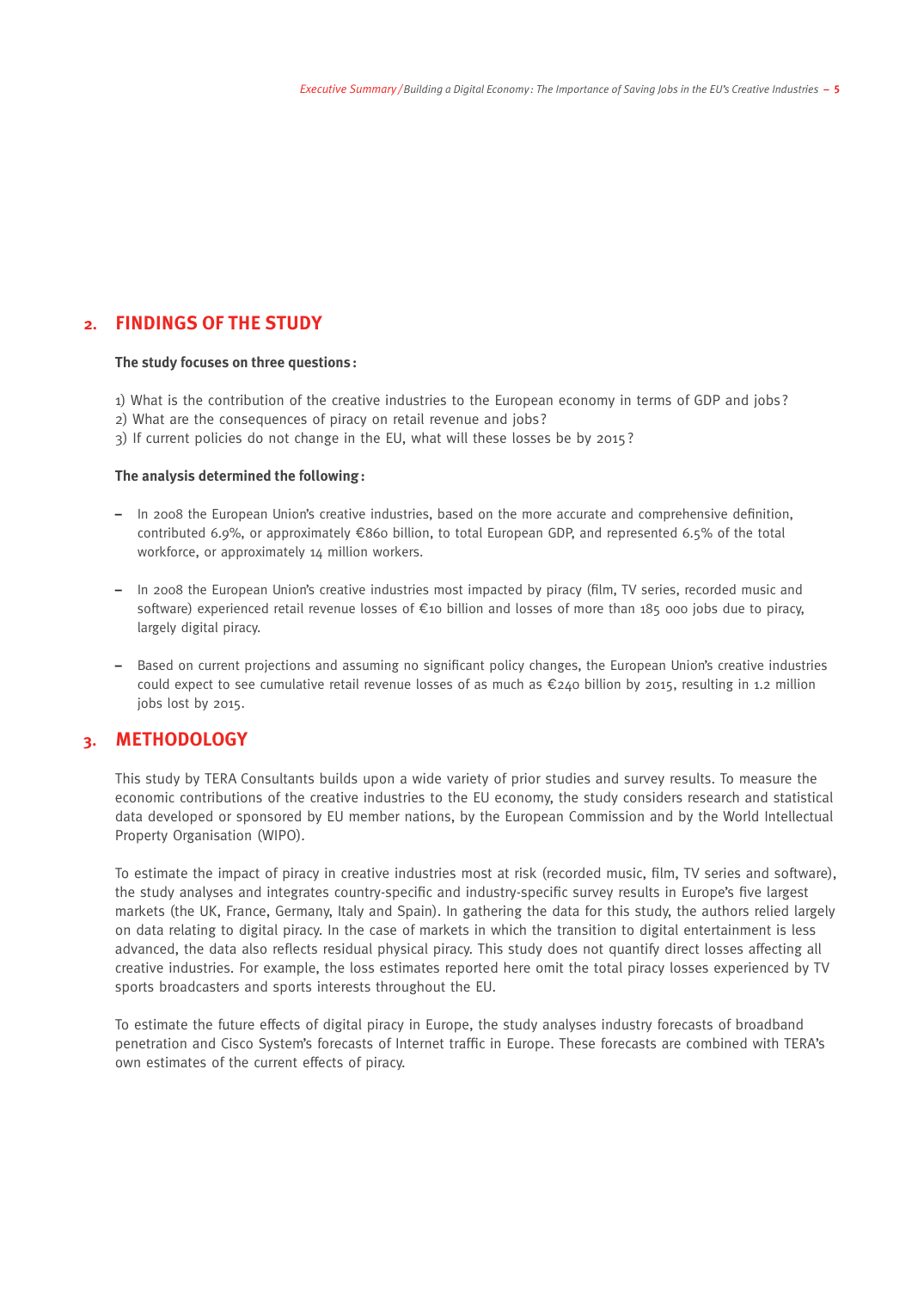#### **EXECUTIVE SUMMARY – chapter 1**

# **The Contribution of the Creative Industries to the European Economy**

The economic contributions of the creative industries are measured by value added to Gross Domestic Product (GDP) and by number of employees.

Differing from previous research in this field, this study combines an expanded, comprehensive definition of " core creative industries " and adds "non-core creative industries " to form a more complete picture of Europe's creative industries :

- The core creative industries have been identified in prior studies prepared on behalf of the European Commission. These core industries manufacture and distribute creative products, including film, television, music, publishing and advertising. The more comprehensive definition used in this study includes relevant sectors such as software and online distribution of content.
- The non-core creative industries convey creative goods and services to consumers and produce products that are consumed interdependently with creative goods. These industries include activities such as the manufacture and sale of hardware (TVs, music-playing devices, etc.) and non-dedicated industries such as transport.

As shown in Tables A and B, the core creative industries in the 27 countries of the European Union were estimated to generate almost €560 billion in value added to GDP in 2008. This contribution was approximately 4.5% of total European GDP in the same year. The value added by the total creative industries (core creative industries plus non-core creative industries), also shown in Tables A and B, was approximately €860 billion in 2008, representing an estimated 6.9% share of GDP.

The creative industries also account for a significant number of jobs throughout Europe. As shown in Table A, employment in the core creative industries in the 27 countries of the EU was approximately 8.5 million in 2008, or 3.8% of total European workforce. Employment in the total creative industries (core creative industries plus non-core creative industries) was approximately 14 million, or 6.5% of the total EU workforce.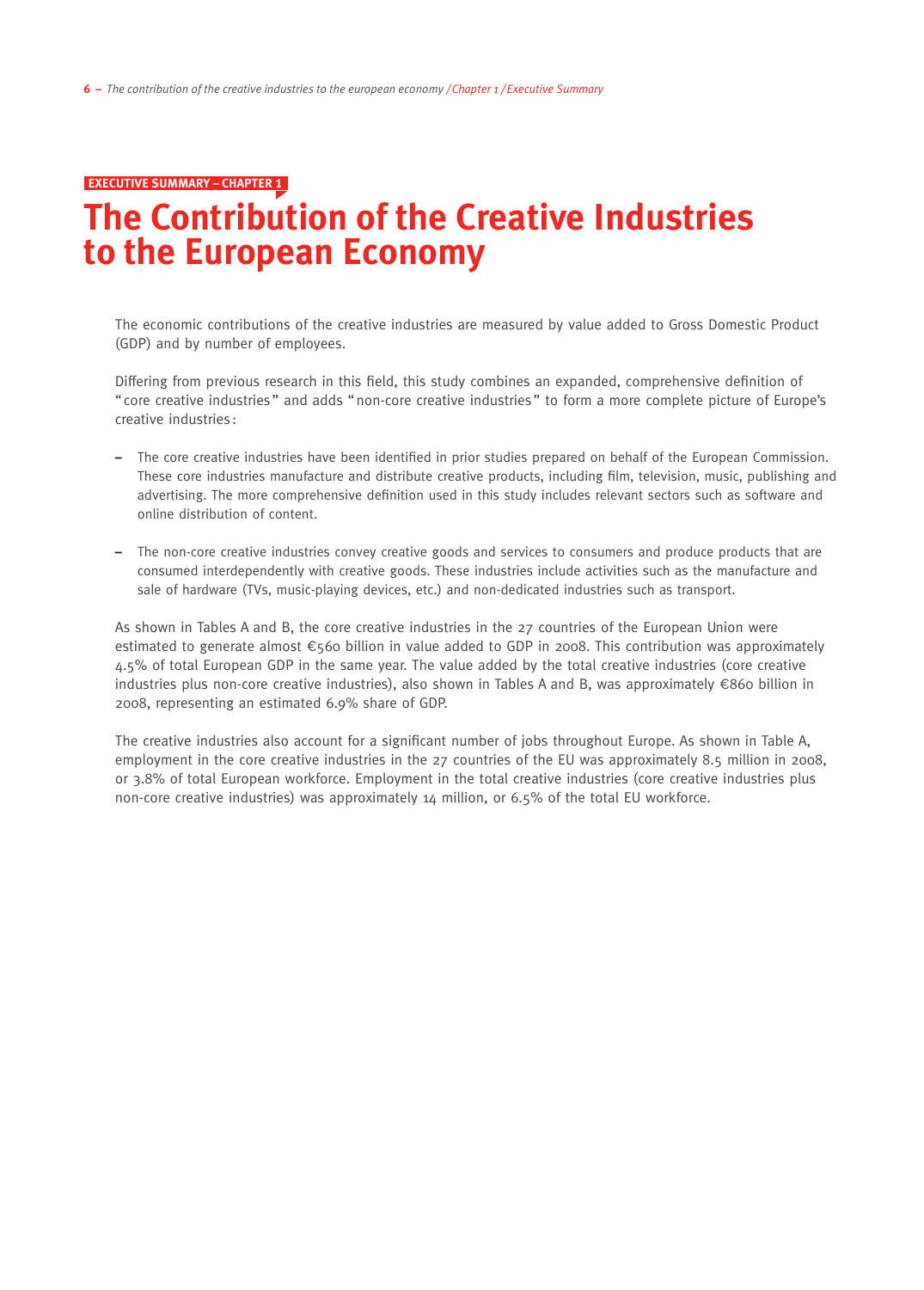#### **Table A – Economic weight of the creative industries in EU27 (2008)**

|  |                                  | <b>VALUE ADDED</b>                                |            | <b>EMPLOYMENT</b> |                                   |  |
|--|----------------------------------|---------------------------------------------------|------------|-------------------|-----------------------------------|--|
|  |                                  | Creative Industries VA 2008 (billion $\epsilon$ ) | % of EU VA |                   | Jobs (million) % of EU employment |  |
|  | ັດre                             | 558                                               | 4.5%       | 8.5               | 3.8%                              |  |
|  |                                  | 213                                               | 1.7%       | 4.2               | 1.9%                              |  |
|  |                                  | 90                                                | 0.7%       | 1.7               | 0.8%                              |  |
|  | <b>TOTAL creative industries</b> | 862                                               |            | 14.4              | 6.5%                              |  |

**Source —** *TERA Consultants analysis*

#### **Table B – Economic weight of the creative industries in the main European markets (2008)**

|                            | <b>VALUE ADDED (BILLION <math>\epsilon</math>)</b> |              |             | <b>EMPLOYMENT (MILLION)</b> |
|----------------------------|----------------------------------------------------|--------------|-------------|-----------------------------|
| <b>Creative Industries</b> | <b>Core</b>                                        | <b>Total</b> | <b>Core</b> | <b>Total</b>                |
| <b>Total EU 27</b>         | 558                                                | 862          | 8.5         | 14.4                        |
| UK                         | 113                                                | 175          | 1.6         | 2.7                         |
| <b>France</b>              | 95                                                 | 142          | 1.0         | 1.6                         |
| Germany                    | 105                                                | 162          | 1.6         | 2.7                         |
|                            | 60                                                 | 93           | 0.8         | 1.4                         |
|                            | 40                                                 | 62           | 0.7         | 1.2                         |

**Source —** *TERA Consultants analysis. Note : 'total' includes core and non-core creative industries*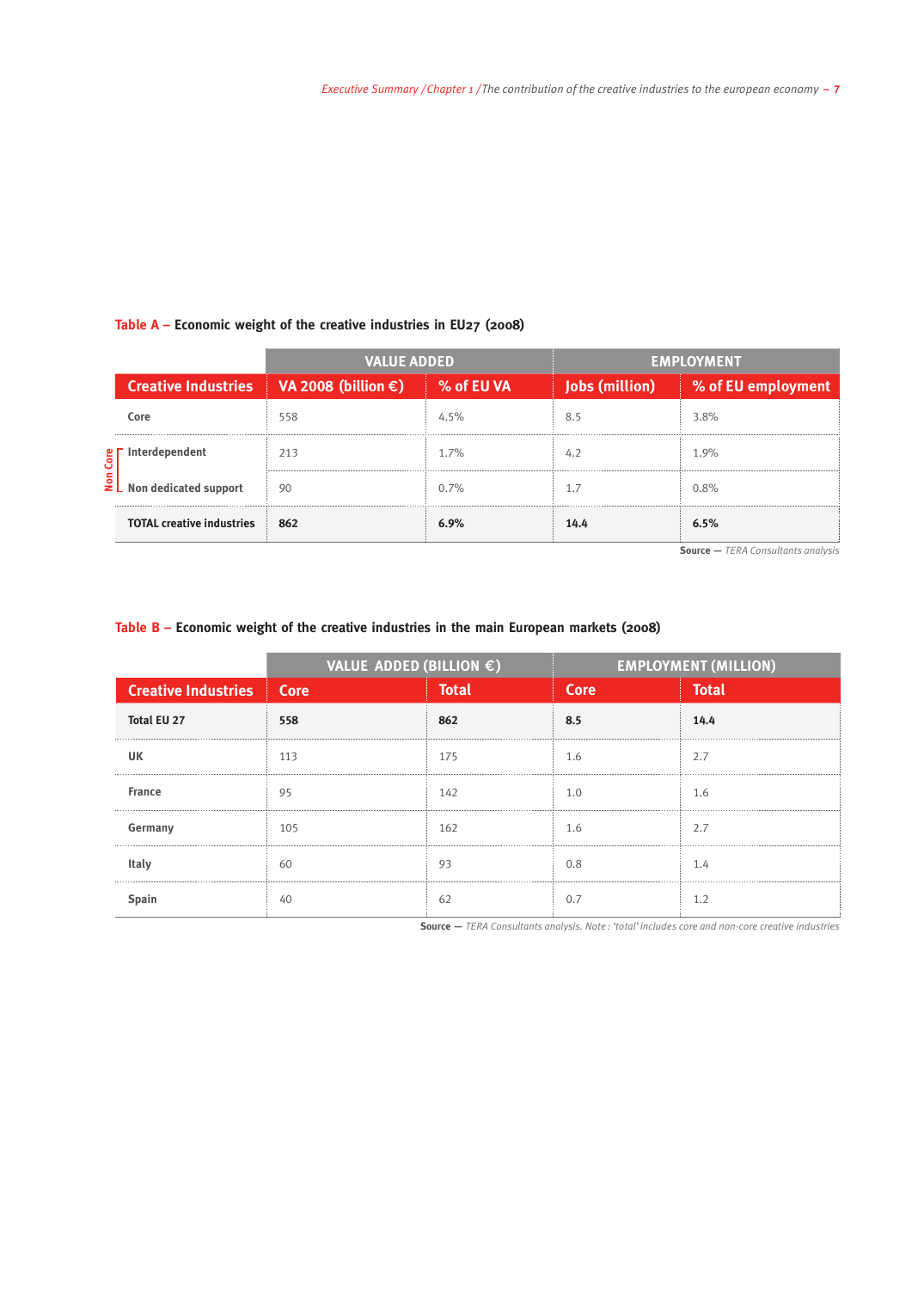#### **EXECUTIVE SUMMARY – chapter 2**

## **The Impact of Piracy on the Most Affected European Creative Industries**

A principal goal of the study is to evaluate the economic consequences of piracy, primarily digital piracy, on the creative industries.

This study concentrates on retail revenue and job losses experienced by the creative industries that are most impacted by piracy, namely those that produce and distribute films, TV series, recorded music and software. The study also measures retail and job losses in the five largest EU markets (the UK, France, Germany, Italy and Spain), which collectively represent approximately 75% of European GDP. In gathering the data for this study, the authors relied largely on data relating to digital piracy. In the case of markets in which the transition to digital entertainment is less advanced, the data also reflects residual physical piracy.

Table C shows that approximately  $\epsilon$ 10 billion and more than 185 000 jobs were lost in Europe in the selected creative industries due to piracy in 2008.

|                    | Retail losses (billion $\epsilon$ ) | <b>Job losses</b> |
|--------------------|-------------------------------------|-------------------|
| <b>Total EU 27</b> | 9.9                                 | 186 400           |
|                    | . . 4                               | 39 000            |
| <b>France</b>      | 1.7                                 | 31 400            |
| Germany            |                                     | 34 000            |
|                    | 1.4                                 | 22 400            |
|                    |                                     | 13 200            |

#### Table C – Piracy-driven losses in Europe to creative industries (2008)<sup><sup>1</sup></sup>

**Source —** *TERA Consultants analysis* 

**<sup>1</sup>** *Losses refer to recorded music, movie, TV and software industries.*

*For the TV industry, the assessment is limited to TV series.*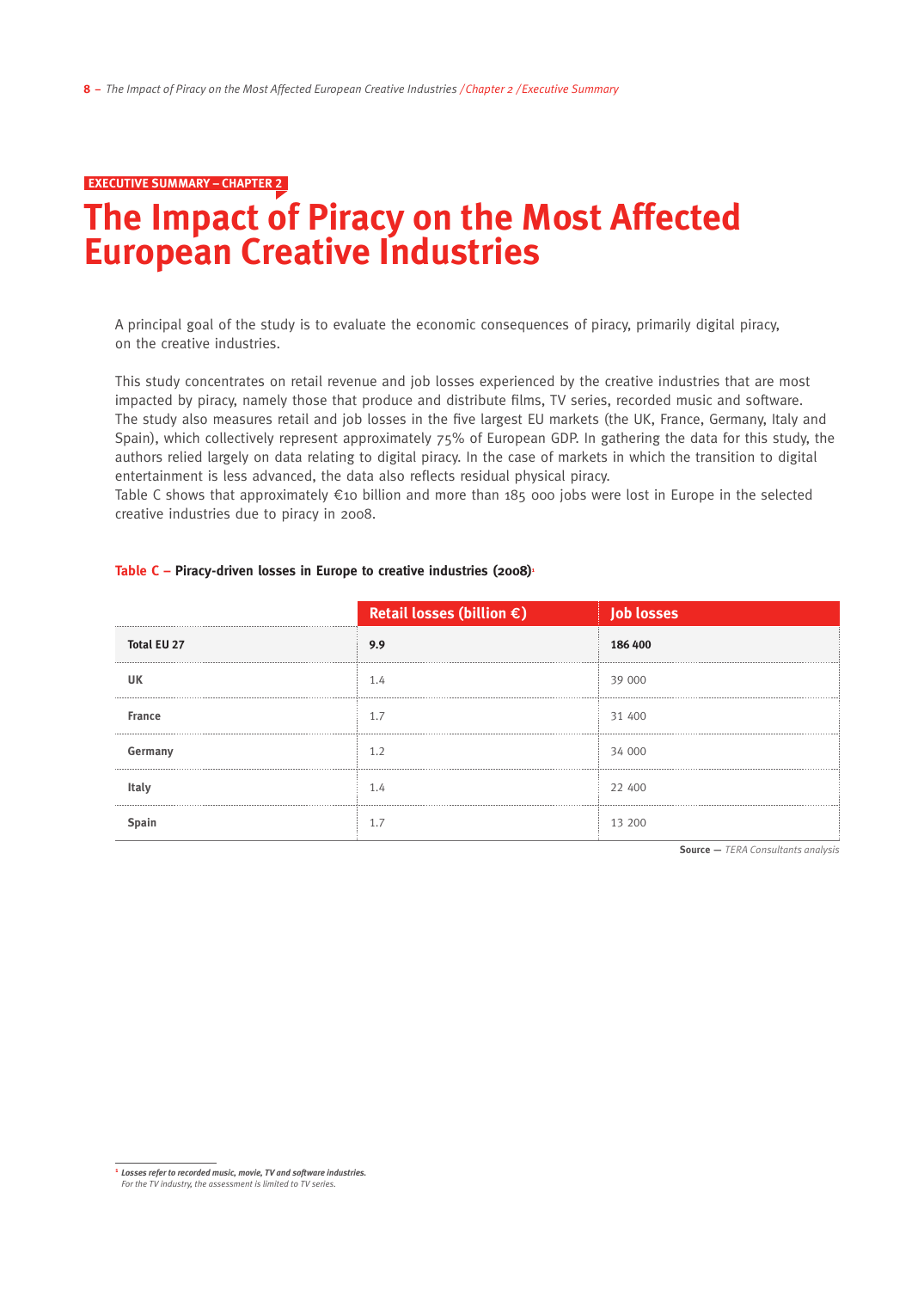#### **EXECUTIVE SUMMARY – chapter 3**

# **The Economic Impact of Piracy in Europe by 2015**

In coming years, growth in broadband penetration and the ongoing digitisation of creative industry products will accelerate, while physical piracy will represent an increasingly smaller share of overall piracy.

Without sustained and effective action, these trends will facilitate the continued expansion of digital piracy in Europe. This study provides two scenarios of estimated piracy-driven losses looking forward to 2015, both based on Cisco System's Internet traffic forecasts and assuming that no measures are taken to address piracy.

In Scenario 1, the assumption is made that digital piracy activity will grow in line with file-sharing traffic, thus providing a conservative estimate of losses. From 2008 to 2015, file-sharing traffic in Europe is expected to grow at an annual rate in excess of 18%. If the losses from digital piracy were to grow at this rate, the result would be revenue losses in recorded music, film, TV series and software of approximately €32 billion in 2015 (Table D). Absent significant changes in government policies, and given the rise in piracy losses year on year, this means jobs lost in one year are not expected to return, thus resulting in incremental job losses in the sector. This will mean job losses in the EU will reach approximately 610 000 by 2015, up from slightly more than 185 000 in 2008.

|                                     | 2008    | 2009'   | 2010\   | 2011    | 2012    | 2013    | 2014'   | 2015    |
|-------------------------------------|---------|---------|---------|---------|---------|---------|---------|---------|
| Retail losses (billion $\epsilon$ ) | 10      | 17      | ħ       | 19      | $\sim$  | 26      | 30      |         |
| <b>Cumulative job losses</b>        | 186 600 | 227 500 | 276 900 | 351 500 | 422 400 | 491 800 | 555 700 | 611 300 |

#### **Table D – Piracy losses in Europe, 2008 to 2015 – "File sharing" trend scenario**

**Source —** *TERA Consultants analysis* 

In Scenario 2, the assumption is made that digital piracy growth will follow global consumer IP traffic trends in Europe (i.e., communications made via the Internet Protocol). This scenario includes online streaming activity as well as file-sharing, thus providing an upper limit of the impact of digital piracy.

From 2008 to 2015, consumer IP traffic is expected to grow at a rate in excess of 24%. If digital piracy in Europe were to mirror this rate of growth, the result would be losses in the recorded music, film, TV series and software industries of €56 billion in 2015, up from approximately €10 billion in 2008. Absent significant changes in government policies, and given the rise in piracy losses year on year, this means jobs lost in one year are not expected to return, thus resulting in incremental job losses in the sector. This will mean job losses in the EU will reach 1.2 million by 2015, up from slightly more than 185 000 in 2008 (Table E).

|  |  |  |  |  |  | Table E - Piracy losses in Europe, 2008 to 2015 - "Consumer IP traffic" trend scenario |
|--|--|--|--|--|--|----------------------------------------------------------------------------------------|
|--|--|--|--|--|--|----------------------------------------------------------------------------------------|

|                                                                     | 2008    | 2009    | 2010    | 2011    | 2012    | 2013    | 2014      | 2015      |
|---------------------------------------------------------------------|---------|---------|---------|---------|---------|---------|-----------|-----------|
| Retail losses (billion $\epsilon$ )<br><b>Cumulative job losses</b> | 10      | 13      |         | 24      | 32      | 40      | 48        | 56.       |
|                                                                     | 186 600 | 253 800 | 345 000 | 490 200 | 655 100 | 834 800 | 1 027 000 | 1 216 800 |

**Source —** *TERA Consultants analysis*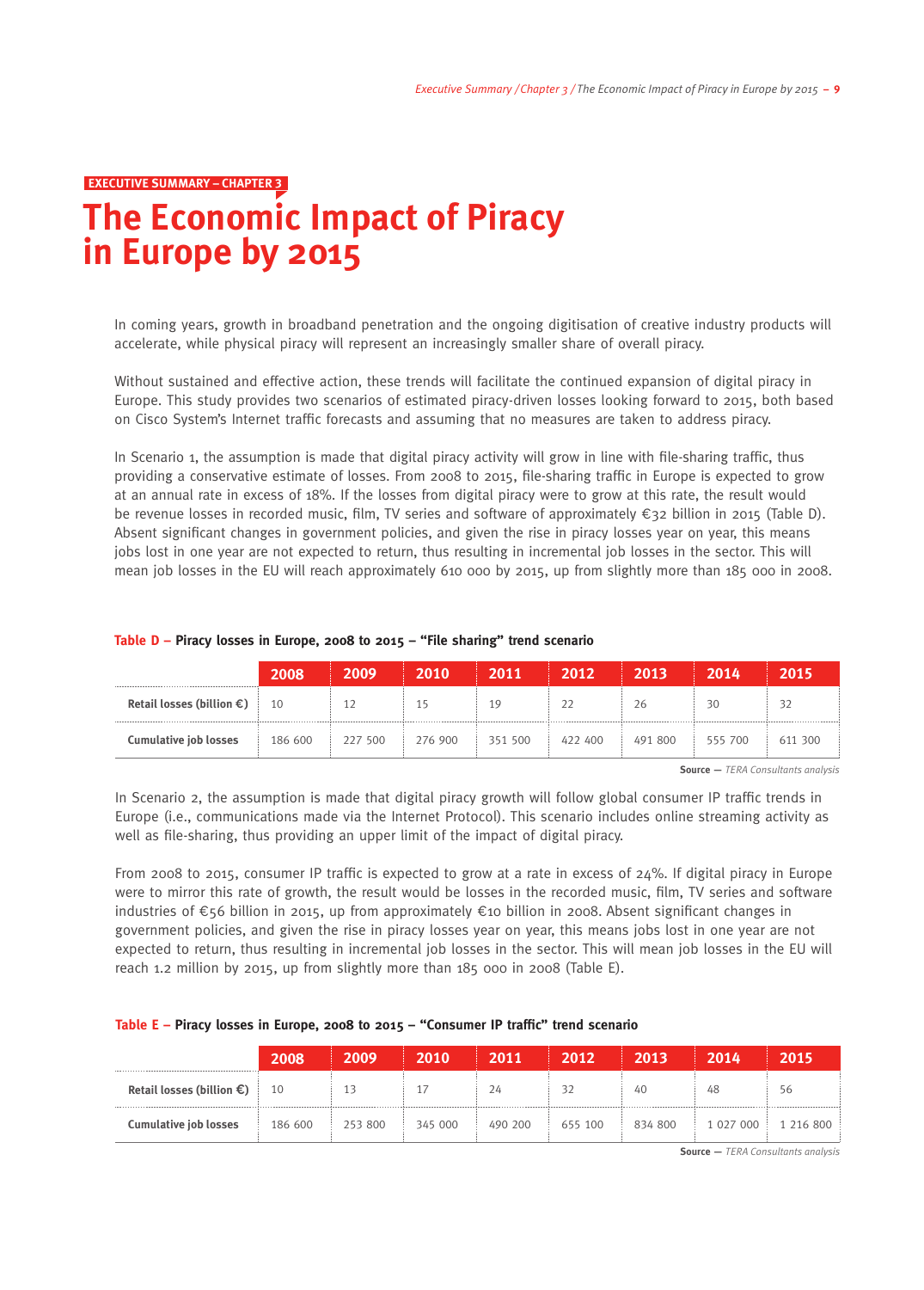

# **Building a Digital Economy:**  The Importance of Saving JOBS IN THE EU'S CREATIVE **INDUSTRIES**

Acknowledgements

TERA Consultants is an independent consultancy firm providing services in the field of ICT and combining the expertise of economists and engineers. Patrice Geoffron, Professor of Economics at Paris-Dauphine University, has been the director of the study. Aymeric de Crémiers and Carole Hieronimus have also been involved.

The authors are grateful for the support of Stephen E. Siwek (Economist Incorporated) and would particularly like to thank Philippe Hardouin (Ph&Co) for his comments and contributions.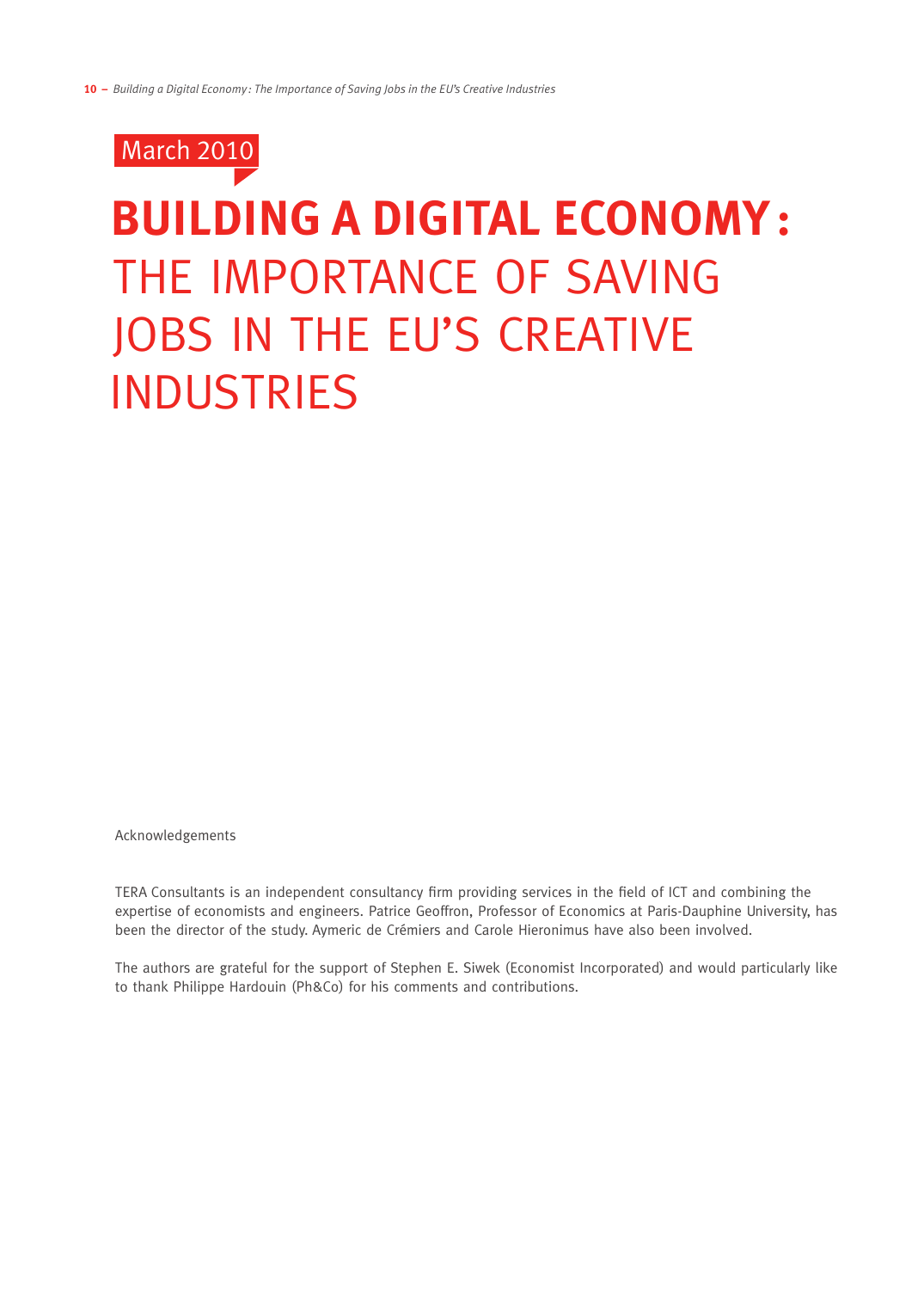# **Introduction**

Over the past decades, major industries have emerged in Europe that depend on creativity and innovation to deliver products and services to their customers. Encompassing a wide range of activities such as the production and distribution of film, music, books, television, software and videogames, these industries make significant contributions to economic growth and job creation throughout Europe. Building a Digital Economy : The Importance of Saving Jobs in the EU's Creative Industries has been undertaken to measure the sizeable contribution, both in terms of GDP and employment, of creative industries to the European economy.

The growth of broadband Internet access in Europe has given consumers valuable new ways of communicating, sharing information and shopping. It also represents an extraordinary opportunity for the creative industries to develop new markets and products, and contribute even more to economic growth and employment.

Unfortunately, digital technology can also facilitate intellectual property theft, i.e., digital piracy, on a massive scale. Indeed, as this study shows, Europe's creative industries have experienced revenue losses due to piracy, primarily in digital format, in the tens of billions of euros.

Creative industries have been focused on developing new business models for the digital environment, such as online music platforms and video on demand, but these innovations have not been enough to offset the decrease in revenues from the unauthorised access of content online. Moreover, these innovations and new business models for the digital age are hard-pressed to thrive in a world where digital goods are readily available for free, without licenses, to those who wish to access them illegally.

For the sake of its overall economic health, Europe must preserve the viability of its creative industries by creating a sustainable environment for continued innovation and growth. This study is an attempt to contribute to this effort, by providing an analysis of the economic contributions of the creative industries and the extent of the current and potential future losses resulting from piracy.

- **–** Chapter 1 estimates the economic contribution of these industries, both in terms of GDP and employment.
- **–** Chapter 2 appraises losses in terms of revenues and employment due to piracy, primarily digital piracy, in Europe, both in audio and audiovisual industries (recorded music, film, TV series) and in software. The assessment is extended to five European markets : the UK, Germany, France, Italy and Spain.
- **–** Chapter 3 quantifies the extent to which the harmful impacts of piracy are likely to increase by 2015 if current trends continue.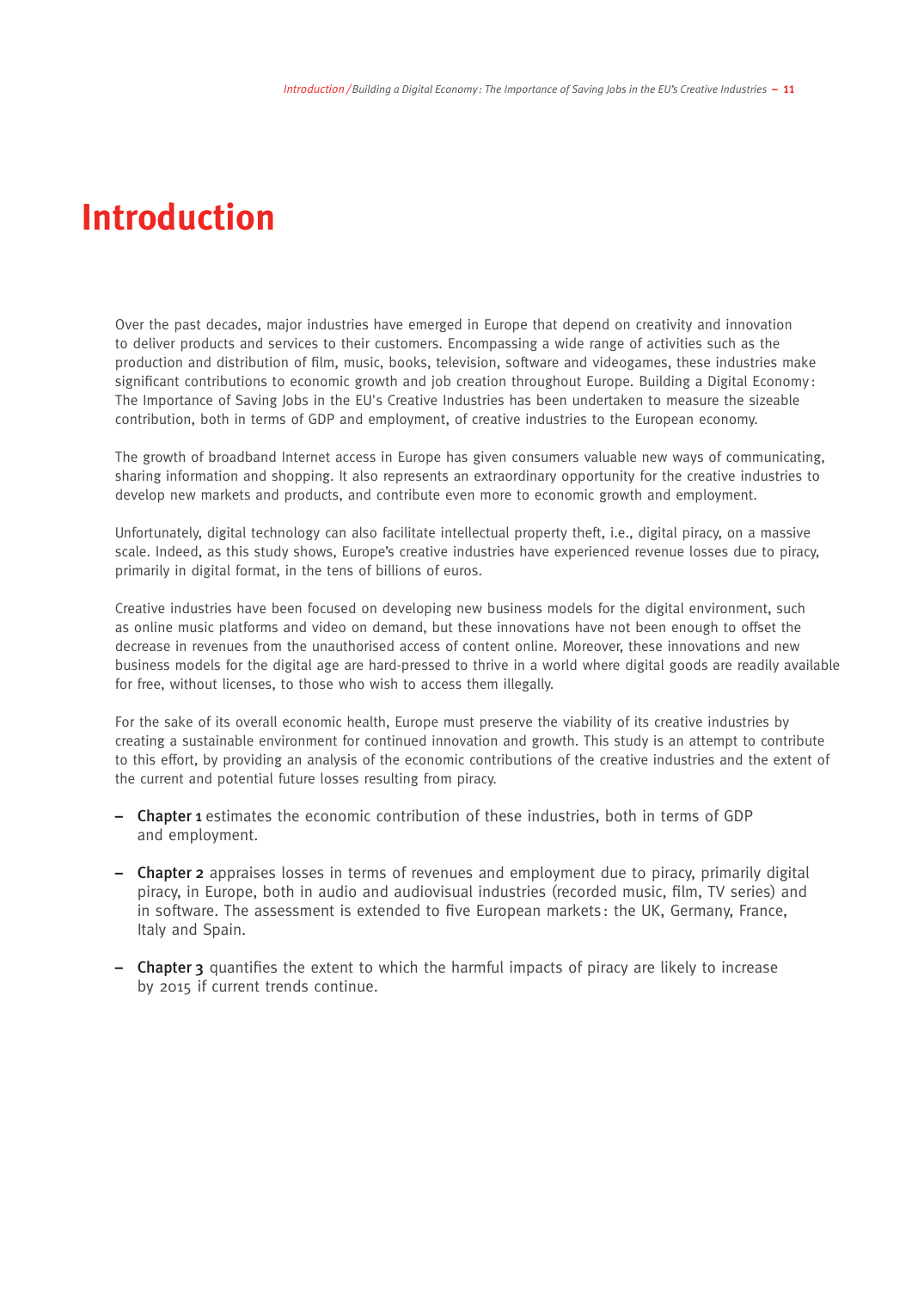### **The Contribution of the Creative Industries to the European Economy chapter 1**

This chapter defines Europe's " creative industries " and assesses their economic contribution.

First, creative industries are defined for the purposes of this study. We identify industries that are fully or predominantly based on copyright ("core" creative industries) and industries that depend to a lesser extent on copyright-protected materials ("non-core" creative industries). Then we measure their economic contribution, both as an aggregate for the European Union and individually for five European countries.

#### **1.1. defining "creative industries"**

In Europe, two different models have been used in recent years to define "creative industries." One was developed by KEA<sup>2</sup> in 2006 for a study produced for the European Commission, and another was developed by the World Intellectual Property Organisation (WIPO).

#### **The KEA model**

KEA's study aimed to capture the direct and indirect socioeconomic impact of the cultural sector in Europe. KEA defined and categorised the sector in the following ways :

- **–** Industrial sectors producing cultural products aimed at mass reproduction, mass dissemination and exports. These "cultural industries" include film and video, videogames, broadcasting, music, books and press publishing.
- **–** Non-industrial sectors producing goods and services for on-site consumption (e.g. live concerts, art fairs and exhibitions). These are "core art fields" for which the outputs are "potentially copyrighted works"; i.e., these works have a high density of creation that could be eligible for copyright, and therefore subject to piracy, even if they are not systematically copyrighted, as is the case for most craft works, some performing arts productions and visual arts, etc.
- **–** Other sectors, including design, architecture, and advertising, for which outputs are based on copyright, but may include other intellectual property inputs (e.g. trademark).

#### **The WIPO model**

The WIPO definition of creative industries is much broader than KEA's. WIPO makes a distinction between the "core copyright industries" producing intellectual property related to creative products and the "non-core copyright industries" necessary to convey these goods to the consumer. Compared to KEA, WIPO adds software, databases and printing activities to the core copyright industries, recognizing these activities as major contributors to the creative economy. Regarding the "non-core industries," two sector categories are included in WIPO's approach:

- **–** "Interdependent industries" include activities engaged in the production, manufacture and sale of equipment whose function is to facilitate the creation, production or use of works and other protected subject matters. E.g. the manufacturing, wholesale and retail sale of television sets, radios, CD players, DVD players, electronic games equipment, computers, musical instruments, blank recording material, paper, photocopiers, and photographic and cinematographic instruments.
- **–** "Non-dedicated support industries" include activities related to facilitating broadcast, communication, distribution or sales of works. They include a fraction of general wholesale and retailing, general transportation, telephony and the Internet.

*<sup>2</sup> "KEA European Affairs" is a Brussels-based strategic consultancy specialising in providing advice, support and research in relation to creative industries, cultural, entertainment, media and sport sectors.*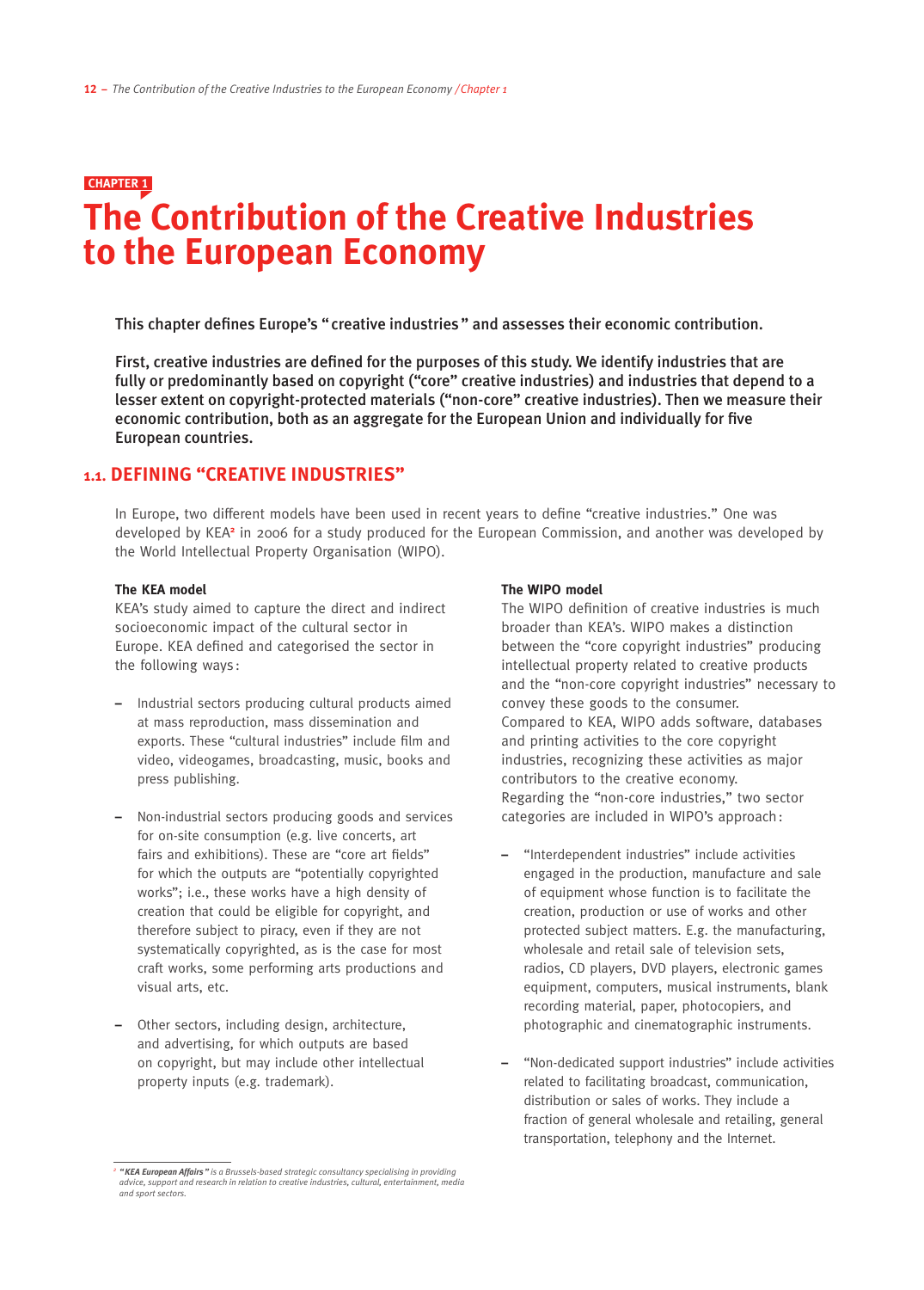#### **Table 1 – KEA and WIPO approaches**

|                                                                                                |                                                                                                                                                                                                                        | <b>WIPO's approach</b> | <b>KEA's approach</b>                                                                                                                                                |
|------------------------------------------------------------------------------------------------|------------------------------------------------------------------------------------------------------------------------------------------------------------------------------------------------------------------------|------------------------|----------------------------------------------------------------------------------------------------------------------------------------------------------------------|
| <b>CORE COPYRIGHT</b><br><b>INDUSTRIES</b>                                                     | Music, Theatrical, Film and Video<br>Radio and Television, Software and<br>Databases, Design, Architecture<br>Photography, Advertising<br>Visual and Graphic Arts<br>Performing arts, Heritage                         | Included               | Included, except:<br>- Software and database services<br>- Printing services<br>- Reproduction of recorded media<br>- Other publishing<br>(cards, directories, etc.) |
| <b>INTERDEPENDENT</b><br><b>COPYRIGHT INDUSTRIES</b><br>(manufacture, wholesale<br>and retail) | TV sets, radio sets, VCR, CD,<br>Cassettes, and other equipment<br>Computer and Equipment<br>Musical Instruments<br>Photographic and cinematographic<br>instruments, Photocopiers,<br>Blank Recording, Material, Paper | Included               | <b>NOT Included</b>                                                                                                                                                  |
| <b>NON DEDICATED</b><br><b>SUPPORT INDUSTRIES</b>                                              | General wholesale and retailing<br>(wholesale and retail trade except<br>motor vehicles and motorcycles;<br>repair of personal and household<br>goods)                                                                 | Included               | <b>NOT Included</b>                                                                                                                                                  |
|                                                                                                | General transportation (railways,<br>land, water and air transport, storage<br>and warehousing, National post<br>activities)                                                                                           | Included               | <b>NOT Included</b>                                                                                                                                                  |
|                                                                                                | Telephony and Internet<br>(Telecommunications, database<br>activities and on-line distribution<br>of electronic content)                                                                                               | Included               | <b>NOT Included</b>                                                                                                                                                  |

**Source —** *TERA analysis based on WIPO Guidelines and KEA (2006)*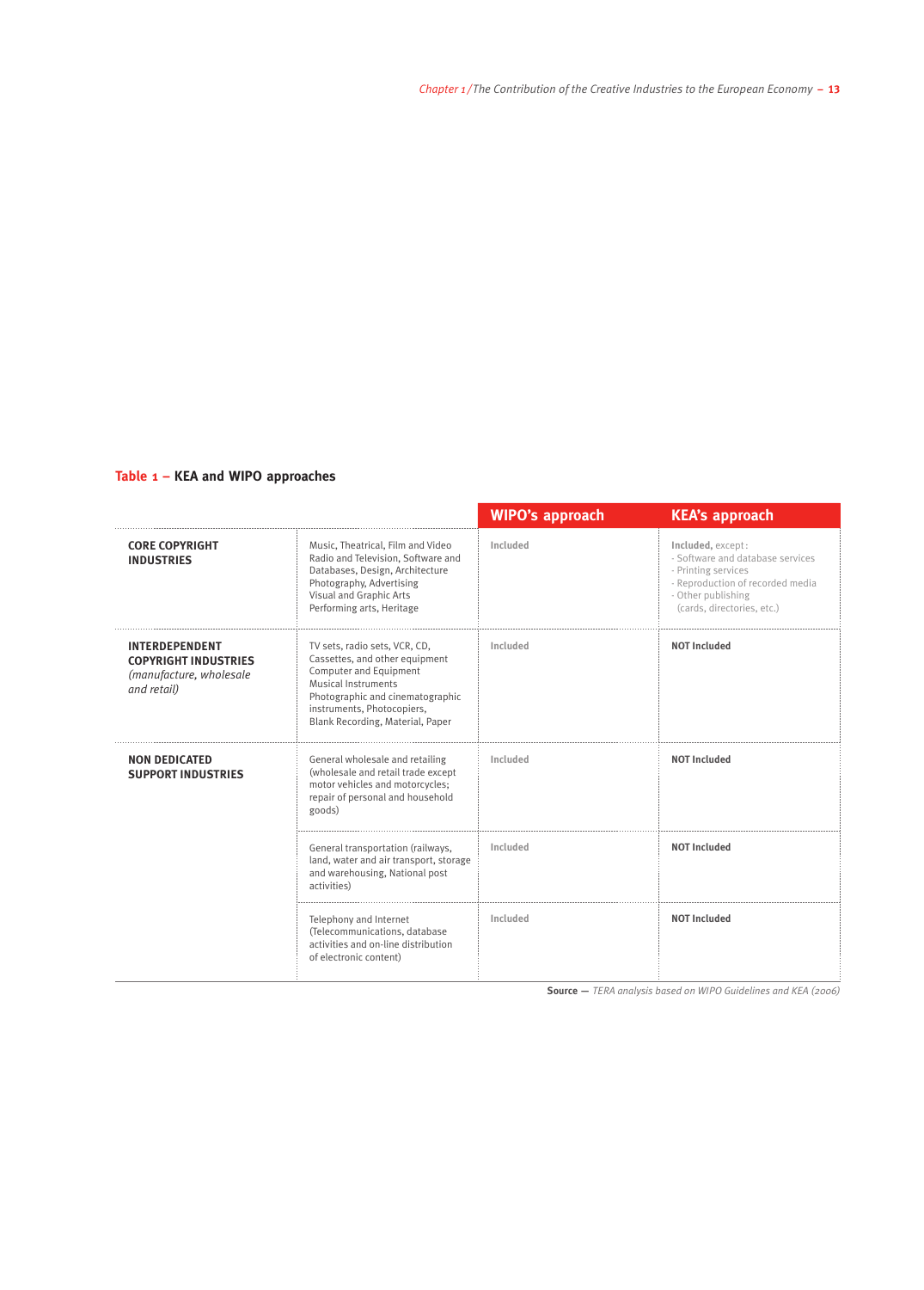#### **The TERA methodology**

This study uses the KEA results as a baseline for the core creative industries, and then adds relevant sectors not taken into account by KEA, mainly software and databases and printing activities, as we view these sectors as major contributors to the creative economy. This constitutes the definition of the core creative industries that is used in this report.

In addition, to determine the "non-core" creative industries, we draw upon and include relevant sectors listed by WIPO, namely sectors involved in "interdependent" and "non-dedicated" activities.

We did not attempt to estimate the economic contributions of the "partial copyright industries" to the economy of the EU member states. If we had included these contributions, the impact of the creative industries on the EU economy would have been greater than the global figures presented here, which represent, for this reason, conservative estimates.

We calculate the weight of the "non-core" industries based on Eurostat data<sup>3</sup> by allocating to the creative

activities a proportion of some large sectors included in the "non-dedicated support" industries (e.g. transport, telecom, post). This allocation was implemented by applying a "copyright factor".

This copyright factor is calculated on the sum of the value added for all other copyright-based industries (core and interdependent) to GDP minus the transportation trade and telecommunication sectors (i.e. the non-dedicated industries). This weighting is built on the assumption that the proportionate contribution of the copyright-based industries to the total distribution industry value added (transportation and trade sectors) is the same as the percentage contribution of the copyright industries to the total non-distribution industries.

Our methodology for defining the creative industries, which draws from KEA's study and WIPO's definitions, yields a more accurate assessment of the true scope of the creative industries in Europe since, for the first time, both core and non-core sectors are taken together to estimate the economic weight of the whole creative ecosystem.

| <b>Economic activity</b>    | <b>Description</b>                                                                                                                                              |                 |
|-----------------------------|-----------------------------------------------------------------------------------------------------------------------------------------------------------------|-----------------|
| <b>Press and literature</b> | Other publishing<br>Printing and service activities related to pinting                                                                                          | DE2215<br>DF222 |
| Music, Video, Software      | Reproduction of recorded media                                                                                                                                  | DFフフミ           |
|                             | Computer and related activities (software consultancy and<br>supply, data processing, and database activities and on-line<br>distribution of electronic conten) | K72             |

#### **Table 2 – Sector delineation of the "core" creative industries4**

**Source —** *TERA analysis based on WIPO Guidelines and KEA (2006).* 

**<sup>3</sup>** *http://epp.eurostat.ec.europa.eu/portal/page/portal/eurostat/home/*

**<sup>4</sup>** *The Statistical Classification of Economic Activities in the European Community, commonly* 

*referred to as NACE, is a European industry standard classification system.*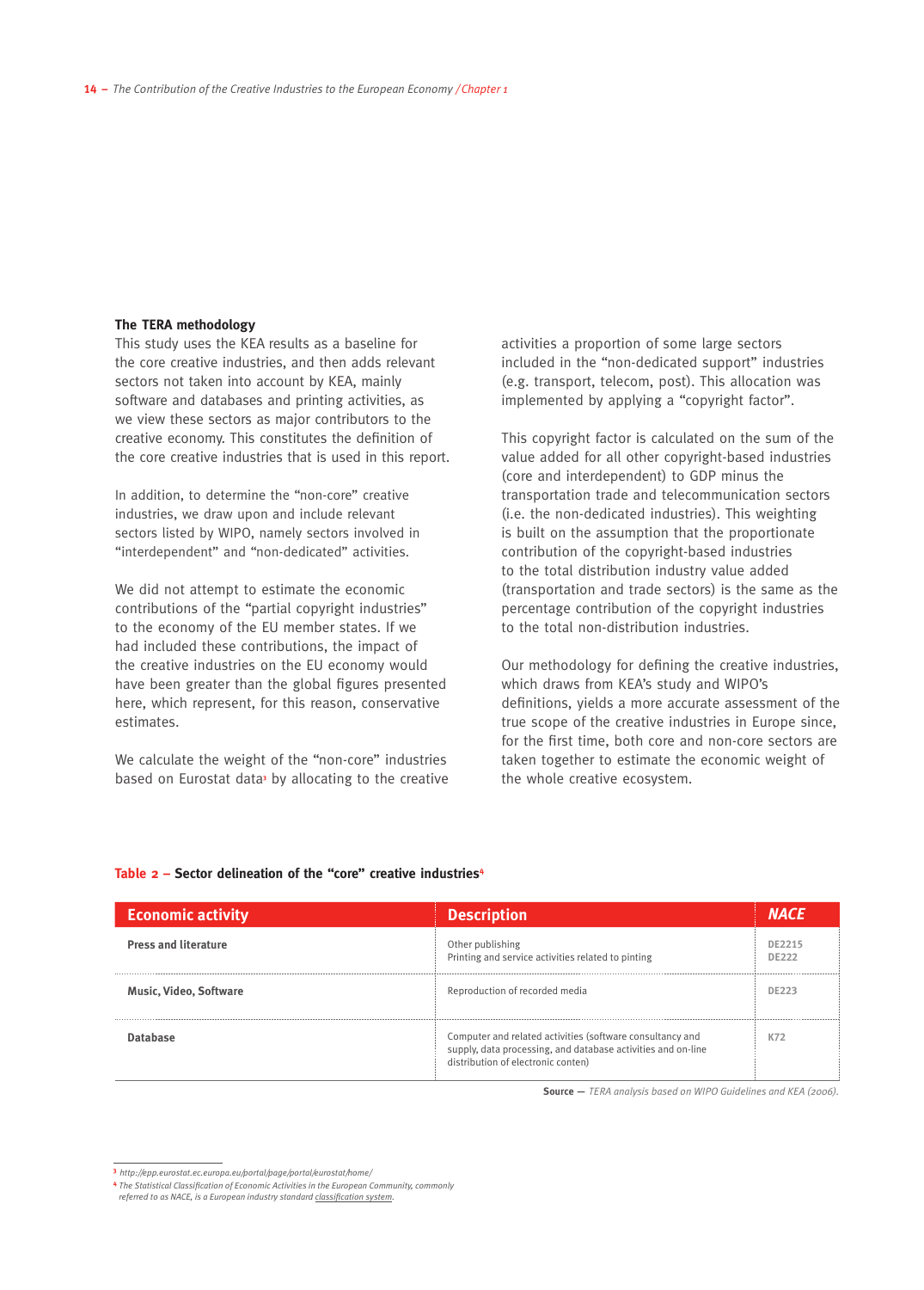|                                       | <b>INTERDEPENDENT INDUSTRIES</b>                                                                               |                               | <b>NON DEDICATED SUPPORT INDUSTRIES</b>   |                                                          |             |  |  |
|---------------------------------------|----------------------------------------------------------------------------------------------------------------|-------------------------------|-------------------------------------------|----------------------------------------------------------|-------------|--|--|
| <b>Economic activity</b>              | <b>Description</b>                                                                                             | <b>NACE</b>                   | <b>Economic activity</b>                  | <b>Description</b>                                       | <b>NACE</b> |  |  |
| TV, radio, CD,<br><b>DVD</b> players  | Manufacture of television<br>and radio receivers, sound<br>or video recording or<br>reproducing apparatus, and | DL323                         | <b>General wholesale</b><br>and retailing | Wholesale on a fee or<br>contract basisated goods        | G511        |  |  |
|                                       | associated goods                                                                                               |                               |                                           | Wholesale of household<br>goods                          | G514        |  |  |
|                                       | Retail sale of electrical<br>household appliances and<br>radio and television                                  | G5245                         |                                           | Wholesale of machinery,<br>equipment and supplies        | K714        |  |  |
|                                       | Renting of personal and<br>household goods n.e.c.                                                              | K714                          |                                           | Wholesale of machinery,<br>equipment and supplies        | G518        |  |  |
| <b>Computers</b><br>and equipment     | Manufacture of office,<br>accounting and computing<br>machinery                                                | DL300                         |                                           | Other wholesale                                          | G519        |  |  |
|                                       | Wholesale of computers,<br>computer peripheral                                                                 | G5184                         |                                           | Non-specialized retail trade<br>in stores                | G521        |  |  |
|                                       | equipment and software<br>Wholesale of other machin-                                                           | G5185                         |                                           | Other retail trade of new<br>goods in specialized stores | G524        |  |  |
|                                       | ery, equipment and supplies<br>Renting of office machinery                                                     | K7133                         |                                           | Retail trade not in stores                               | G526        |  |  |
|                                       | and equipment<br>(including computers)                                                                         | <b>General transportation</b> | Transport via<br>railways equipment       | 1601                                                     |             |  |  |
| <b>Musical</b><br>instruments         | Manufacture of musical<br>instruments                                                                          | DN363                         |                                           | Other land transport                                     | 1602        |  |  |
| Photographic and                      | Manufacture of optical in-                                                                                     | DL334                         |                                           | Water transport                                          | 161         |  |  |
| Cinematographic<br><b>Instruments</b> | struments and photographic<br>equipment                                                                        |                               |                                           | Air transport                                            | 162         |  |  |
| <b>Blank Recording</b>                | Manufacture of other                                                                                           | DG2466                        |                                           | Cargo handling                                           | 16311       |  |  |
| <b>Material</b>                       | chemical products n.e.c.                                                                                       |                               |                                           | Storage and<br>warehousing                               | 16312       |  |  |
|                                       | Wholesale of electronic and<br>telecommunications parts<br>and equipment                                       | DL334                         |                                           | Other supporting transport<br>activities                 | 1632        |  |  |
| Paper                                 | Manufacture of pulp, paper<br>and paperboard                                                                   | DE211                         | <b>Telephony and</b><br>Internet          | Telecommunication<br>(excluding distribution of TV/      | 1642        |  |  |
|                                       | Wholesale of other<br>intermediate products,<br>waste and scrap                                                | G515                          |                                           | radio programmes)                                        |             |  |  |
| Other                                 | Wholesale of other<br>household goods                                                                          | G5143                         |                                           |                                                          |             |  |  |
|                                       | Other retail sale in<br>specialized stores                                                                     | G5248                         |                                           |                                                          |             |  |  |

#### **Table 3 – Sectors related to "non-core" creative industries**

**Source —** *TERA Consultants analysis based on WIPO Guidelines. Eurostat categories.*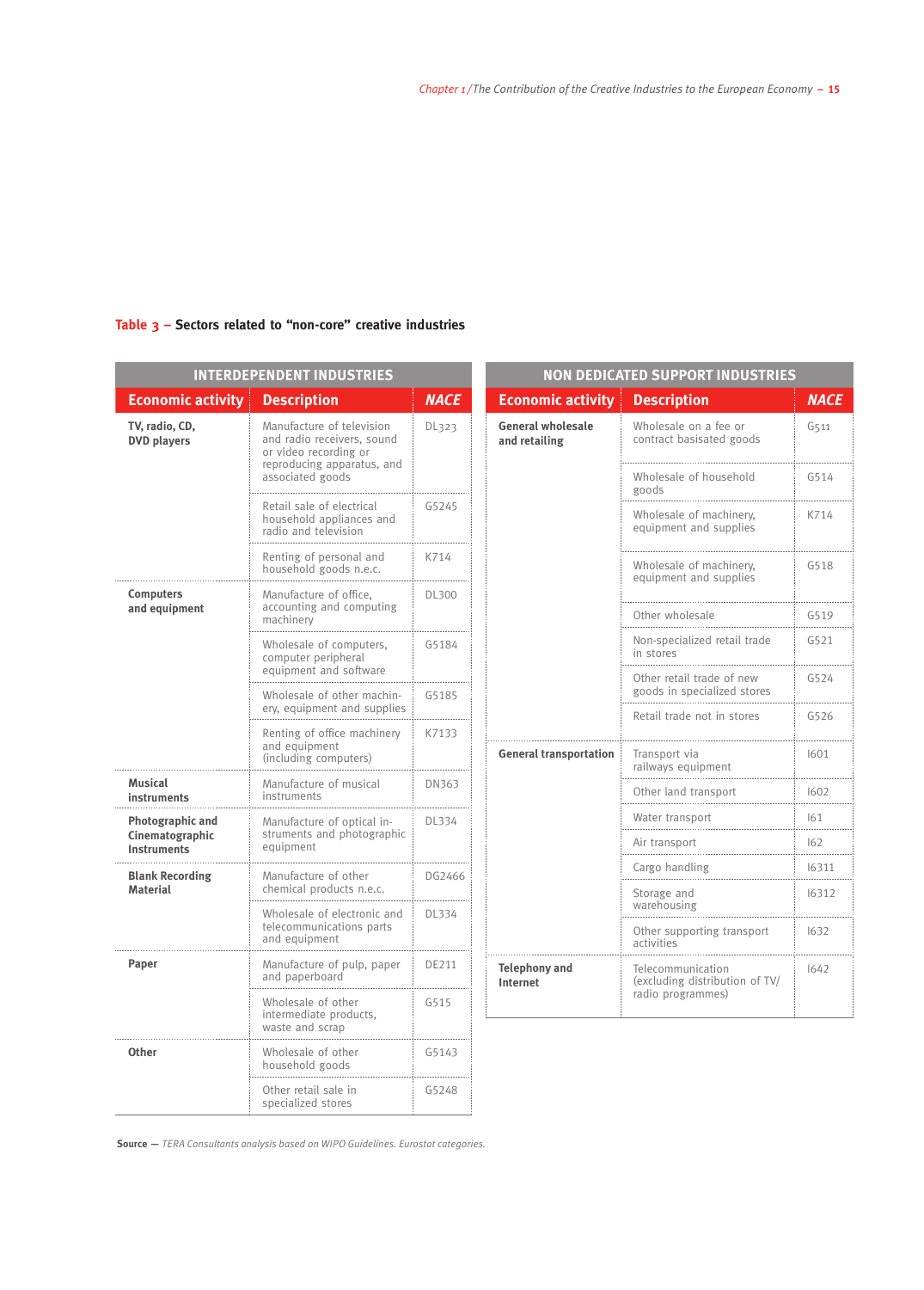#### **1.2. Economic contribution of creative industries at EU and national levels**

We measure here the contributions of the creative industries in terms of value added to Gross Domestic Product (GDP) and number of employees in 2008. Based on our definition of the core creative industries, we estimate that:

- **–** The whole creative ecosystem in Europe ("core" and "non-core" industries) generated approximately €860 billion of value added and represented approximately 14 million jobs in 2008, corresponding to 6.9% of European GDP and 6.5% of the European workforce.
- **–** The core creative industries generated almost €560 billion of value added and represented approximately 8.5 million jobs in 2008, respectively corresponding to 4.5% of European GDP and 3.8% of European workforce.
- **–** The non-core creative industries generated more than €300 billion of value added and represented approximately 6 million jobs in 2008, respectively corresponding to 2.4% European GDP and 2.7% of the European workforce ("interdependent copyright industries" amount to 1.7% of EU GDP and employ 1.9% of the European workforce; "non-dedicated support industries" amount to 0.7% of EU GDP and employ 0.8% of the European workforce).

|  |                                                                     | <b>VALUE ADDED</b>                                               |         | <b>EMPLOYMENT</b> |                                   |  |
|--|---------------------------------------------------------------------|------------------------------------------------------------------|---------|-------------------|-----------------------------------|--|
|  |                                                                     | Creative Industries   VA 2008 (billion $\epsilon$ )   % of EU VA |         |                   | Jobs (million) % of EU employment |  |
|  | ∃ore                                                                | 558                                                              | $4.5\%$ | 8.5               | 3.8%                              |  |
|  | Interdependent                                                      | 213                                                              | 1.7%    | 4.2               | 1.9%                              |  |
|  | $\frac{g}{g}$ Interdependent<br>$\frac{g}{g}$ Non dedicated support | 90                                                               | $0.7\%$ |                   | 0.8%                              |  |
|  | <b>TOTAL creative industries</b>                                    | 862                                                              |         | 14.4              | 6.5%                              |  |

#### **Table 4 – Economic weight of the creative industries in EU27 (2008)**

**Source —** *TERA Consultants analysis*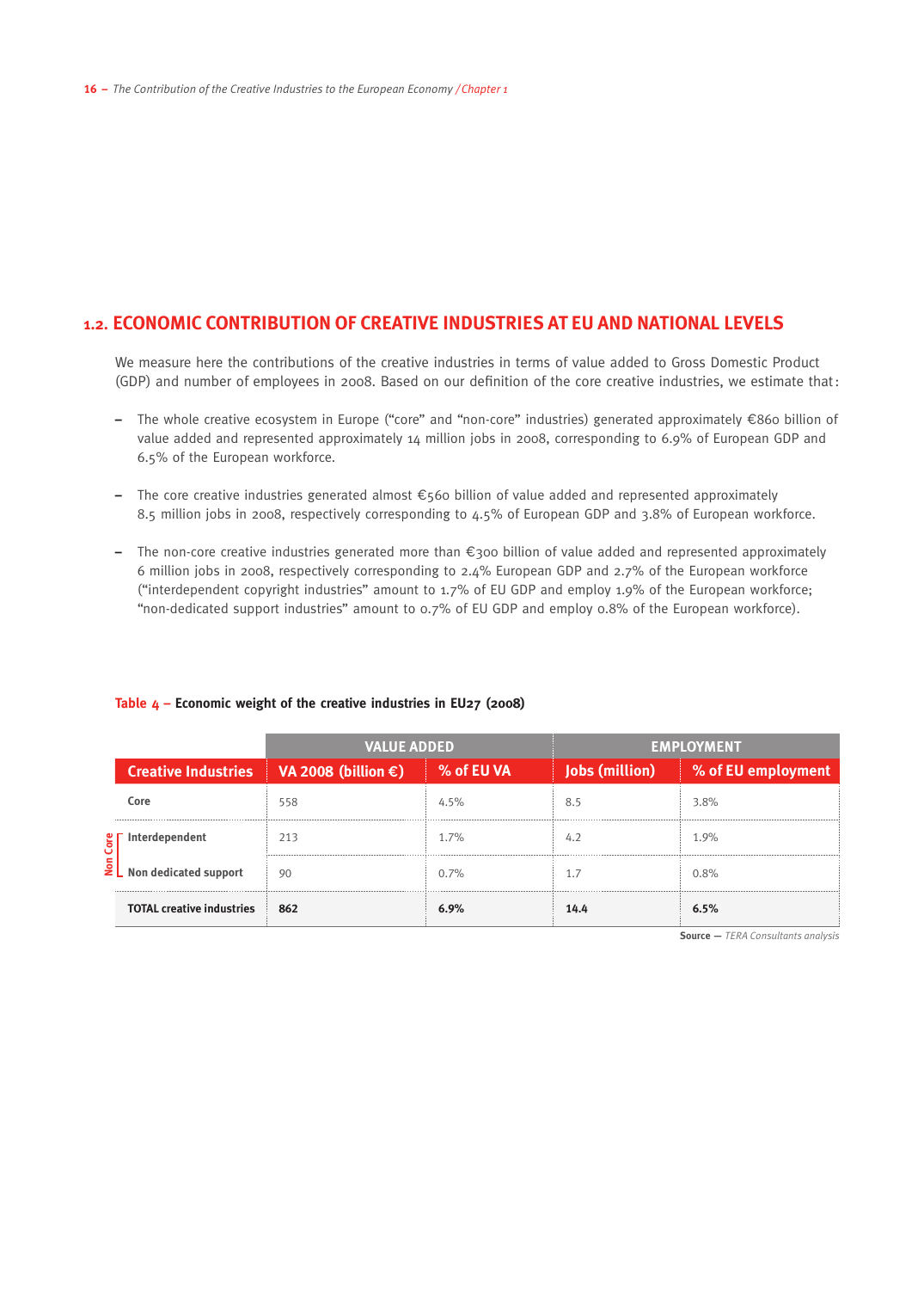We have estimated the economic contributions of the creative industries at a national level for the five main European countries (the UK, France, Germany, Italy and Spain), representing threefourths of European GDP contributions. The core creative industries can be assessed with the same methodology as at the European level.

Regarding the non-core creative industries, there is a technical difficulty in determining the weight of the non-core industries on a country level because of gaps in the Eurostat data, which form the basis of the calculation. To overcome this limitation we

calculated the "core/non-core" ratio observed at the European level, resulting in the non-core industries representing 54% of the value added of the core creative industries and 70% of the employment of the core creative industries. We then applied this ratio at a national level.

Given this procedure, these results shall be considered with caution. However, our assumptions remain valid since the objective is to provide orders of magnitude of the weight of creative industries in order to portray the economic ecosystem at risk from widespread piracy.

|                                                         |           | ΠК          |           | <b>FRANCE</b> | <b>GERMANY</b> |             |           | <b>ITALY</b>                |           | <b>SPAIN</b> |
|---------------------------------------------------------|-----------|-------------|-----------|---------------|----------------|-------------|-----------|-----------------------------|-----------|--------------|
| <b>Creative Industries</b>                              | <b>VA</b> | <b>lobs</b> | <b>VA</b> | lobs          | <b>VA</b>      | <b>lobs</b> | <b>VA</b> | Jobs                        | <b>VA</b> |              |
| Core                                                    | 6.2%      | $5.4\%$     | 4.9%      | $3.7\%$       | 4.2%           | $4.1\%$     | $3.8\%$   | $3.6\%$                     | $3.6\%$   | 3.5%         |
| <b>Interdependant &amp; support</b> 3.4% 3.8% 2.6% 2.6% |           |             |           |               |                |             |           | $2.3\%$ 2.8% 2.1% 2.5% 2.0% |           | 2.4%         |
| <b>TOTAL creative industries 9.6%</b>                   |           | $9.2\%$     | 7.5%      | $6.2\%$       | 6.5%           | $6.9\%$     | $5.9\%$   | 6.1%                        | 5.6%      | 5.9%         |
| Creative GDP (billion €) 175                            |           |             | 142       |               | 162            |             | 93        |                             | 62        |              |
| <b>Creative employment</b>                              |           | 2.7         |           |               |                | 2.7         |           | 1.4                         |           |              |

#### **Table 5 – Weight of the creative industries in UK, France, Germany, Italy and Spain (2008)**

**Source —** *TERA Consultants analysis*

#### **1.3. CONCLUSION**

Our analysis of the weight of the creative industries based on the KEA findings and the WIPO Guidelines provides a more complete assessment of the true scope of these industries in Europe, exceeding previously reported results. We estimate that the creative industries represent a major European economic force, corresponding to 6.9% of European GDP, and 6.5% of the European workforce. This translates into €860 billion revenues and 14 million jobs, reinforcing the importance of these sectors to Europe's economy. The creative industries' economic contribution is comparable to other key traditional industries, like automotive, and with greater weight than utilities or chemical industries. This major European economic area is being challenged by the threat of piracy.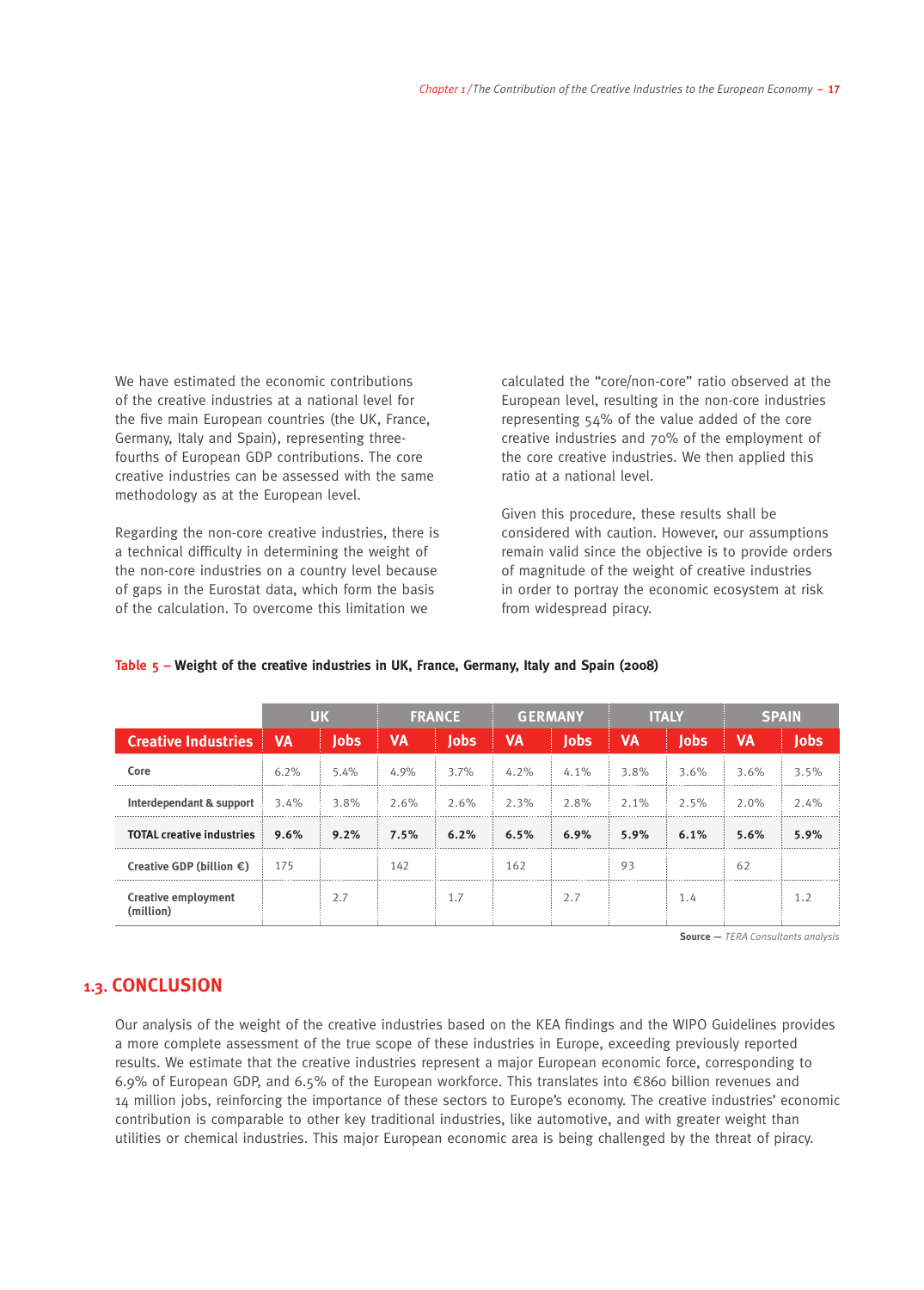### **The Impact of Piracy on the Most Affected European Creative Industries chapter 2**

In Chapter 1, we estimated the economic contribution of the creative industries, in terms of GDP and employment.

In Chapter 2, we estimate the risks for Europe's creative industries represented by the growing threat of piracy, primarily digital piracy. Our analysis does not cover the entire scope of the creative industries but rather is centred on the sectors currently most affected by piracy. Using a conservative methodology, we calculate piracy's impact on the audio and audiovisual industries, including recorded music, films and TV series, and on the software industry, in terms of lost retail revenues and lost jobs. The impact of piracy on sectors such as books, newspapers, TV sports broadcasting and videogames is not covered in this study.

This chapter is divided into four sections. First we outline the methodology used in our calculations; then we measure the impact of piracy on the audio and audiovisual industry (recorded music, movies and TV series) at the national level (the UK, Germany, France, Italy and Spain), then we assess the impact of piracy on the software industry, and we conclude by outlining the combined impact of piracy on the audio and audiovisual and software industries at the EU level.

#### **2.1. Methodology**

Two forms of piracy are analysed:

- **– Commercial physical piracy** involving the sale of illegally duplicated and distributed copyrighted physical works (CDs, DVDs).
- **– Digital piracy** involving the illegal distribution of copyrighted content using the Internet. P2P (peer-to-peer) exchanges are the most pervasive source of digital piracy in Europe today and hence the focus of this study. The impact of growing non-P2P piracy is considered in Chapter 3.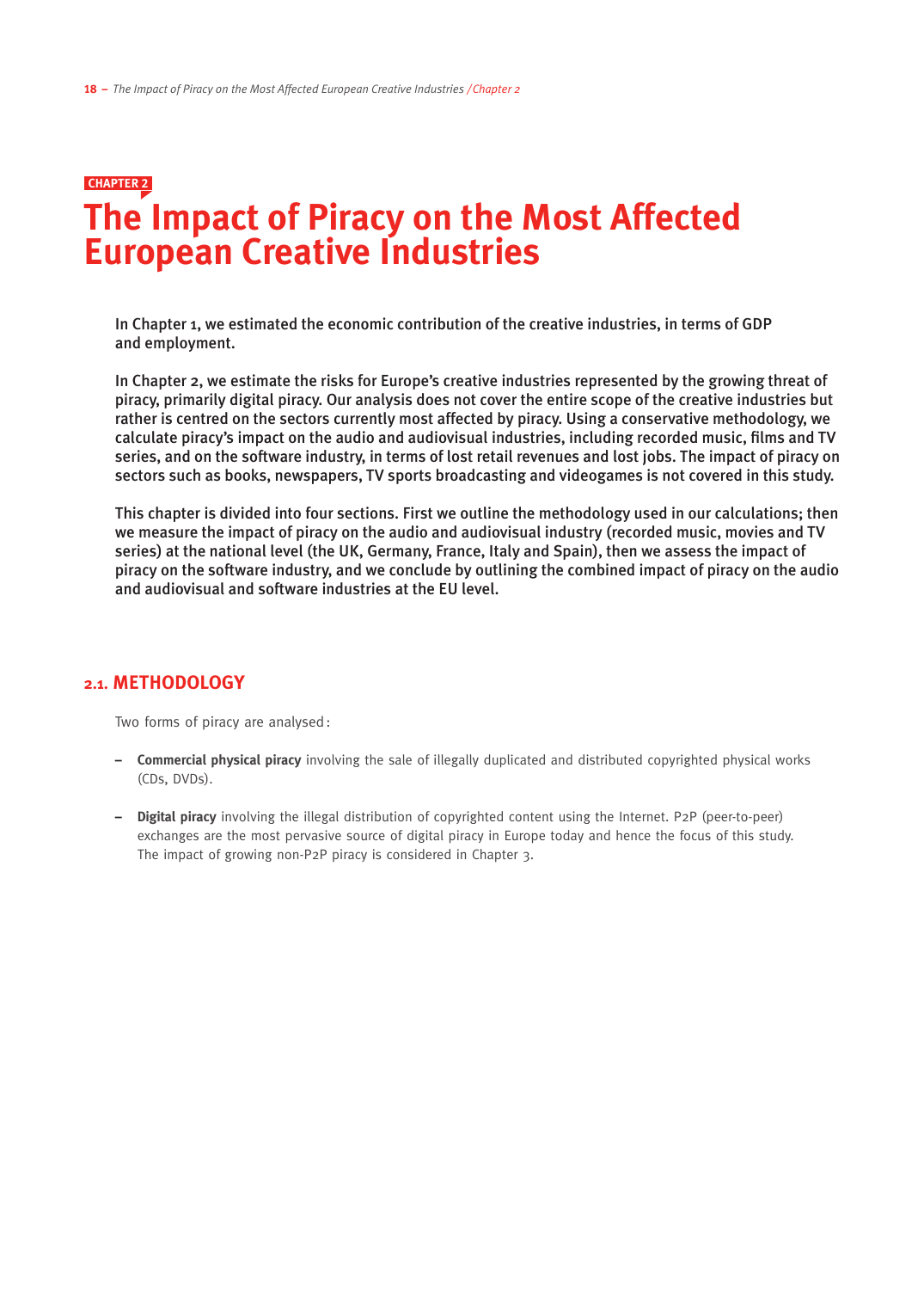Revenue Loss Due to Piracy in EU27

↓

Sales Revenue Per Employee

Job Loss Due to Piracy in EU27

J

Ratio of National Industry Revenue to EU 27 Industry

J

Job Loss Due to Piracy in UK, France, Germany, Italy & Spain

J

Calculation for UK, France, Germany, Italy & Spain

Calculation for EU27



#### **Figure 1 – Calculating the Impact of Piracy**

Our methodology for calculating the impact of piracy is based on the number of copyright infringements per year corresponding to the illegally downloaded files (plus streamed files in the case of film/TV series) and the number of physical counterfeit products sold each year (see Appendix 1).

We then applied a substitution rate to the overall volume of copyright infringements per year. The substitution rate represents the number of units that would likely have been sold if piracy were eliminated.

In the recorded music context, we have based our assumptions on a conservative 10% substitution rate, while acknowledging that this rate could be

much higher. This rate has been selected after reviewing the academic studies devoted to music piracy (see Appendix 2). Studies confirming the negative effects of illegal music downloading on sales find substitution rates between 10% and 30%. Based on a study by Ipsos**<sup>5</sup>** , we have applied a 45% substitution rate for physical music piracy**<sup>6</sup>** .

Regarding movies and TV series, we used the results of an Ipsos study**<sup>7</sup>** to take into account the variation in substitution rates at different moments along the release timeline, i.e. the likelihood and form of piracy will vary depending on whether a film, for example, is in the cinema, has reached the TV, or is available broadly on DVD.

**<sup>5</sup>** *Ipsos, Music Piracy in GB, March 2006*

**<sup>6</sup>** *To introduce a national differentiation, the substitution rate has been weighted by the GDP per inhabitant at PPP (purchasing power parity), leading to range the national rate from 9% in Spain to 11% in the UK, for digital piracy (and from 41% to 48 for physical piracy).* 

**<sup>7</sup>** *Ipsos, Digital & Physical Piracy in GB (Movie and TV), November 2007*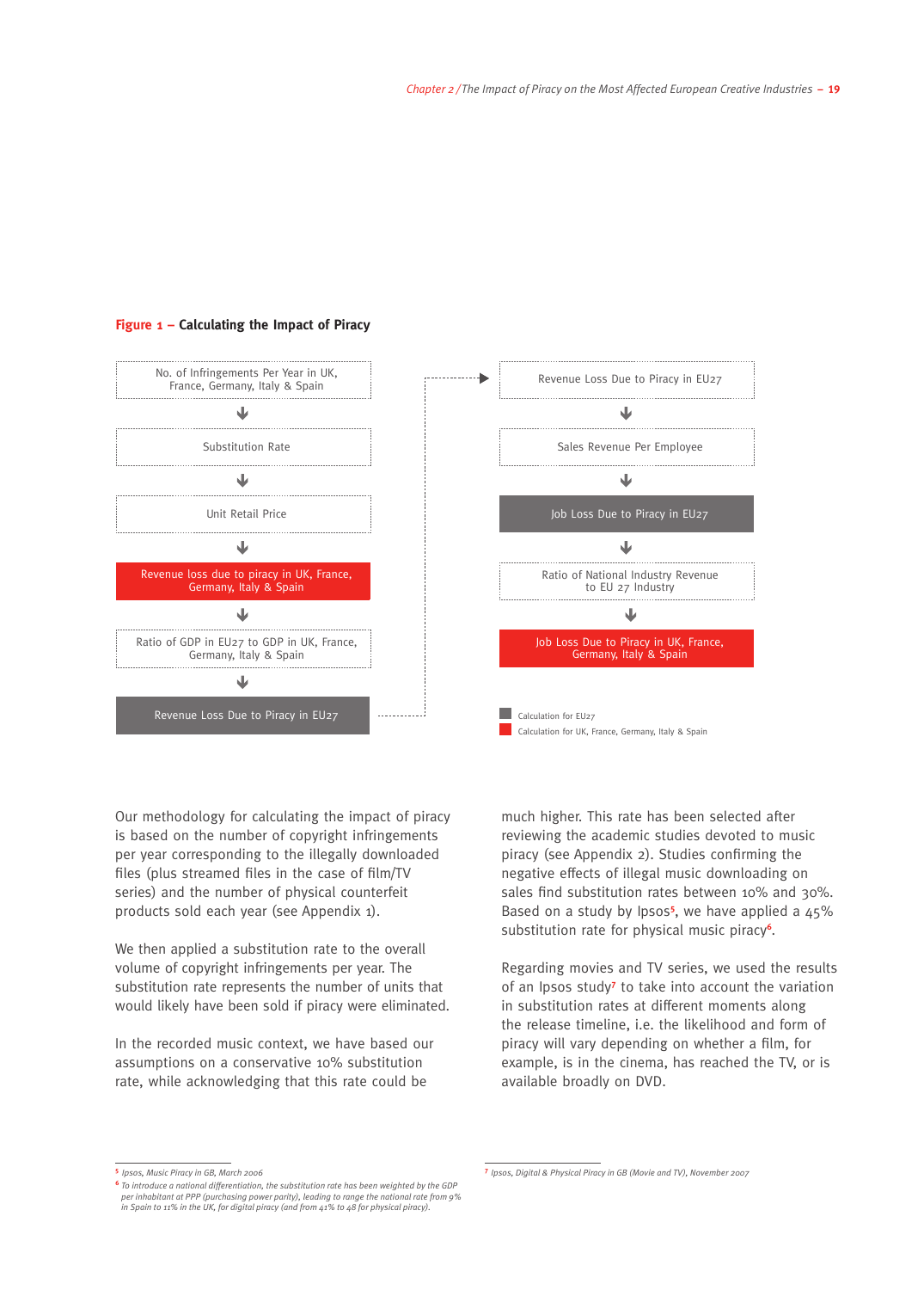#### **Table 6 – Substitution rates for films and TV series**

| <b>Film substitution rate</b>    | <b>Digital</b> | <b>Physical</b> |
|----------------------------------|----------------|-----------------|
| Cinema                           | 5%             | 10%             |
| DVD sell through                 | 10%            | 5%              |
| <b>DVD</b> rental                | $0\%$          | 5%              |
| <b>Official download</b>         | $0\%$          | $0\%$           |
| VoD/PayPerView/official download | 10%            | $1\%$           |
| TV                               | 10%            | 10%             |
| <b>Film substitution rate</b>    | <b>Digital</b> | <b>Physical</b> |
| TV                               | 30%            | 30%             |
| DVD sell through                 | 5%             | 5%              |
| <b>DVD</b> rental                | 2%             | 2%              |
| VoD/PayPerView                   | 2%             | 2%              |

**Source —** *TERA Consultant analysis based on IPSOS [2007]* **<sup>8</sup>**

The next step in our methodology is to introduce the unit retail price of legal products in order to translate volume losses into revenue losses. For digital music piracy, we assume that 90% of lost sales due to illegal downloading would go to legitimate digital music services and that 10% would go towards CD sales (meaning the legitimate digital music is the "preferred substitute"). Regarding physical music piracy, a counterfeit is considered the equivalent of a physical CD. For pirated film/TV series, the retail price varies depending on the distribution channel (theatre ticket, unit sales price of a DVD or VoD) (see Appendix 1).

We have generally aimed to assess the economic impact of piracy at a national level and also to consider its impact separately on different creative industries. This approach presents some challenges. In particular, there is a strong cross-border element both in terms of the legitimate revenues of the industries in question and in terms of the impact of piracy (see Appendix 7).

To assess the economic impact of piracy in the selected industries in Europe, retail losses are determined in five countries (the UK, France, Germany, Italy and Spain), representing nearly 75% of Europe's GDP**<sup>9</sup>** .

The loss of legitimate revenues translates into job losses, both direct and indirect. Based on revenue losses assessed at the European level, jobs directly lost due to piracy are obtained by dividing revenue losses by the average sales revenue per person employed in each sector, from production to retail distribution level (based on figures provided by the industries). In this context, we calculate that the music industry employs one person for every €70 000 in sales and the film/TV industry employs one person for every €85 000 in sales (see Appendix 5).

**<sup>8</sup>** *The rates above correspond to respondents' claimed cannibalisation rates, downweighted then by respondent's commitment to view scores and then downweighted further to represent the fact that not all would have got round to seeing it in the cinema, DVD, VoD, TV, etc. The rates have been eventually rounded down to be as conservative as possible.* 

**<sup>9</sup>** *As well as nearly 75% of European revenues in recorded music and video (film and TV series) sectors [PWC 2009].*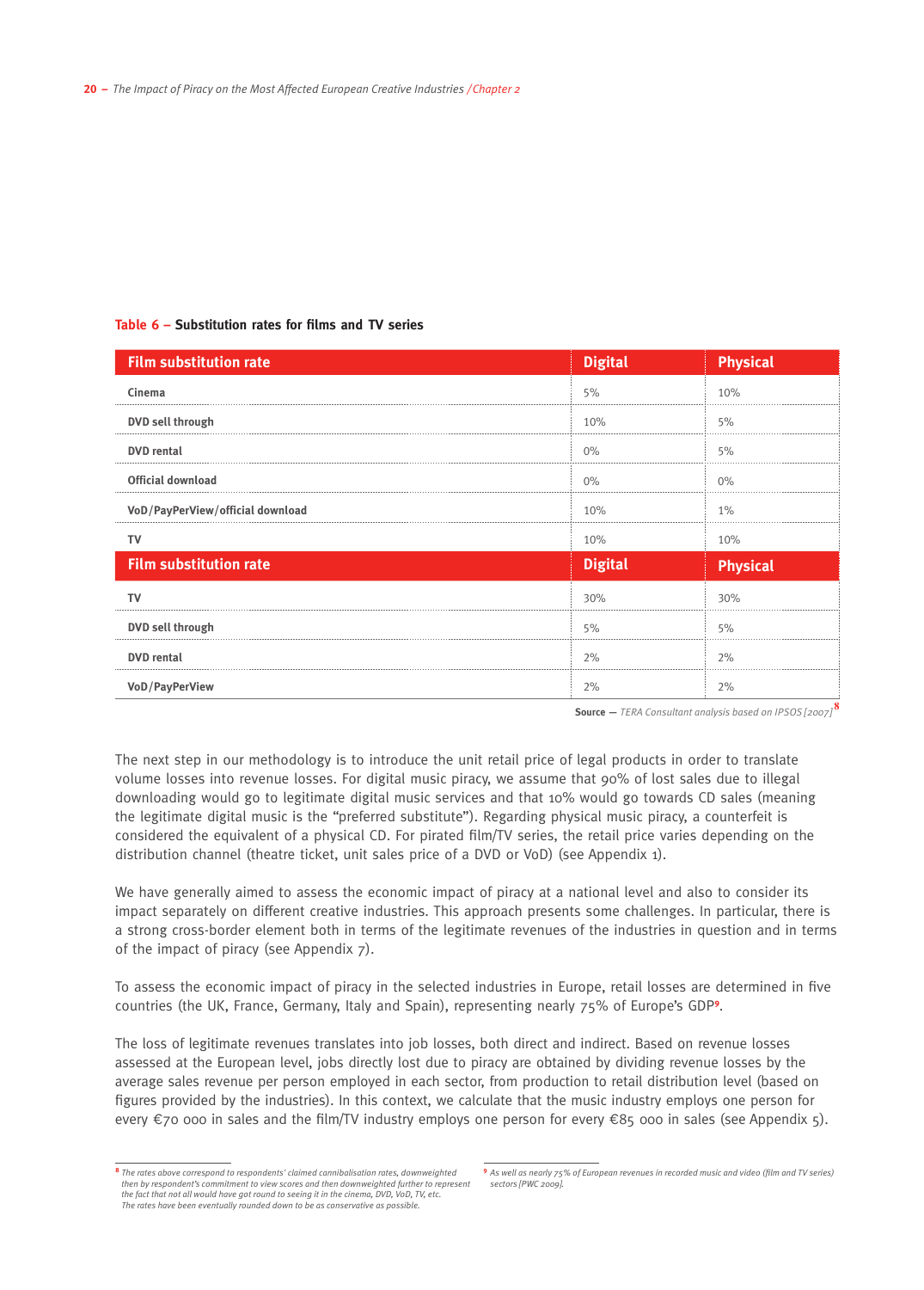Based on the previous step, we get a global assessment of jobs lost at the European level. To determine the losses in the five main European countries, we have made the assumption that the local impact was proportionate to the size of national retail market. This method takes into account the weight of each national industry and avoids an allocation of job losses based solely on the national tendency to pirate goods or services (see Appendix 7).

To determine the complete impact of piracy activities in terms of jobs, the indirect effects of piracy were integrated. Physical and digital piracy in the sectors considered not only causes losses in terms of jobs and industry sales, but also induces indirect effects on intermediate consumption suppliers. When revenues (salaries, profits) directly associated with the goods involved decrease because of piracy, intermediates receive fewer orders.

Based on available international studies, we chose to retain a very conservative multiplier when estimating that one "direct" job sustains one "indirect" job, meaning that a job lost in the media industries generates an additional job loss in the overall economy**10**.

#### **With this original method, we then obtain:**

- Retail losses for audio and audiovisual products at the EU 27 level, and for the five main countries,
- Direct and indirect job losses at the EU 27 level, and for the five main countries.

As detailed later, the general principles applied to the software industry (section 2.3) will be the same (applied on BSA data), as to obtain a consistent global assessment integrating audiovisual and software products.

#### **2.2. The impact of piracy on the audiovisual industry**

Due to the small size of the files, music was the first creative product to widely circulate via the Internet. The music industry has been hard hit by piracy since the rollout of internet access and broadband, with global recorded music sales peaking in 1999. Napster became the first P2P software to reach widespread popularity and since then the number of music infringements online has been growing.

Many studies have been devoted to the analysis of the link between Internet diffusion and the decrease in recorded music sales. A majority of studies (summarised in Appendix 2) conclude that the impact of digital piracy on record sales is negative and of significant magnitude.

This is reinforced by market indicators at the macro level. The decline in recorded music sales across the EU is too dramatic to imply a simple coincidence: the physical recorded music market dropped by 36% between 2004 and 2008 at the retail level, representing losses of close to €4 billion in five years (from €10 billion to €6 billion)**11**. While digital sales have made noted progress, new business models are still generating limited revenues, since the overall retail market declined 26% between 2004 and 2008.

While piracy, in both physical and digital formats, is not the only reason behind the decline in recorded music sales, it is undoubtedly the major reason for such a fast decline. The inability of a variety of legitimate digital business models to offset the decline in physical sales is at the heart of the problem, with free unauthorised content posing unfair competition for new digital music services.

**<sup>10</sup>** *See especially: Siwek S. (2007), The true cost of sound recording piracy on the US economy,* 

*Institute for Policy Innovation, Policy Report 188.*

**<sup>11</sup>** *Source: PriceWaterhouseCoopers – Global entertainment and media outlook 2009-2013 – 10th annual edition – 2009).*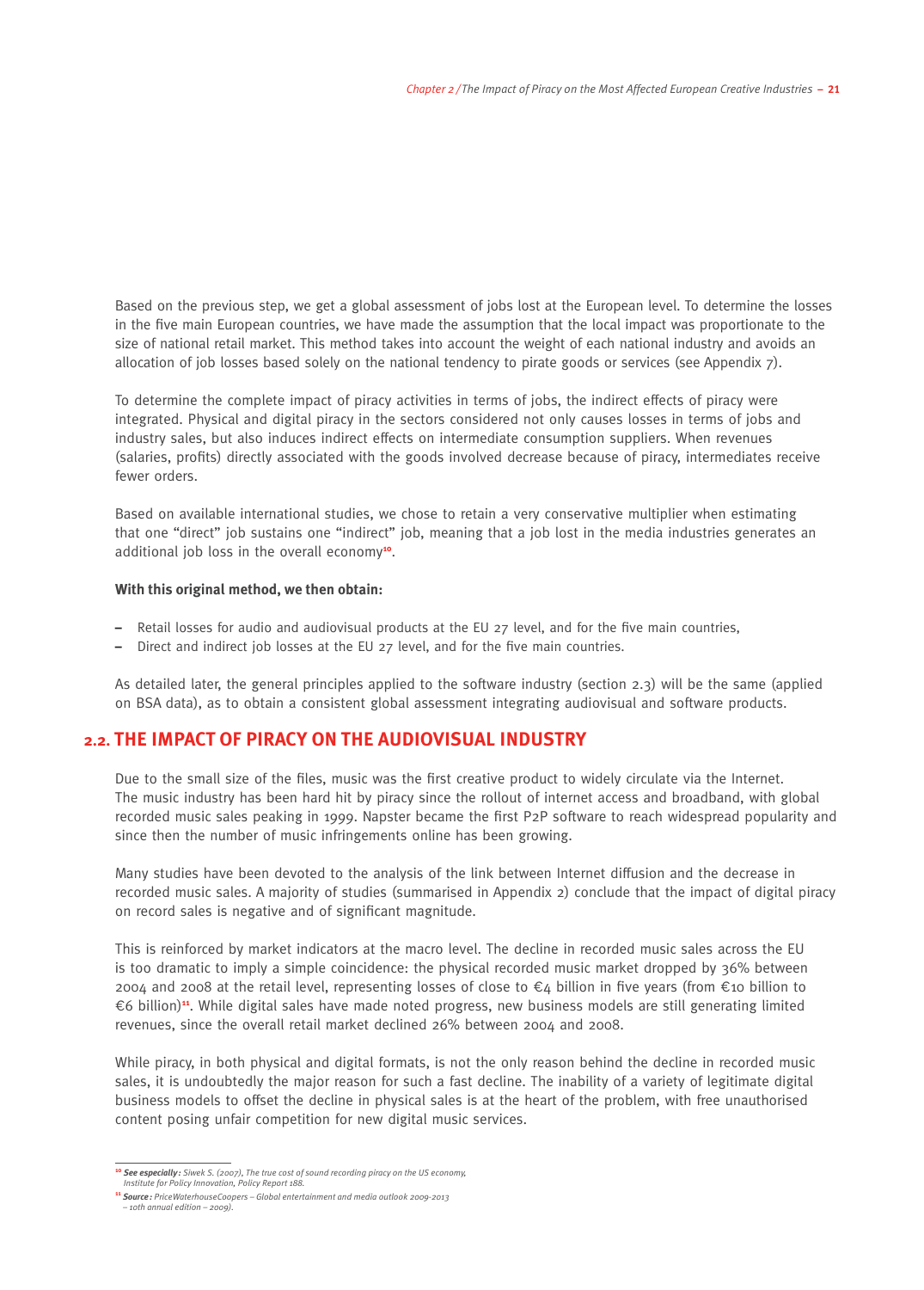

#### **Figure 2 – Recorded Music Sales in Europe (100=2004)**

With the diffusion of broadband Internet connections, pirating movies and TV series is also becoming a widespread phenomenon.

In the movie industry, admissions in European movie theatres posted a 5% drop between 2004 and 2008, representing 57 million lost entries over five years. Physical DVD sales and rental revenues have also been impacted, falling by 14% between 2004 and 2008. The drop in revenues is estimated at around €2 billion (from €12 billion to €10 billion), taking into account sell-through sales and DVD rentals**12**. In Spain, where piracy rates are particularly high, these markets lost 30% between 2004 and 2008.



#### **Figure 3 – Physical DVD sales (sell-through and rental) between 2004 and 2008 (**€ **million)**

**<sup>12</sup>** *Source: PriceWaterhouseCoopers – Global entertainment and media outlook 2009-2013 – 10th annual edition – 2009.*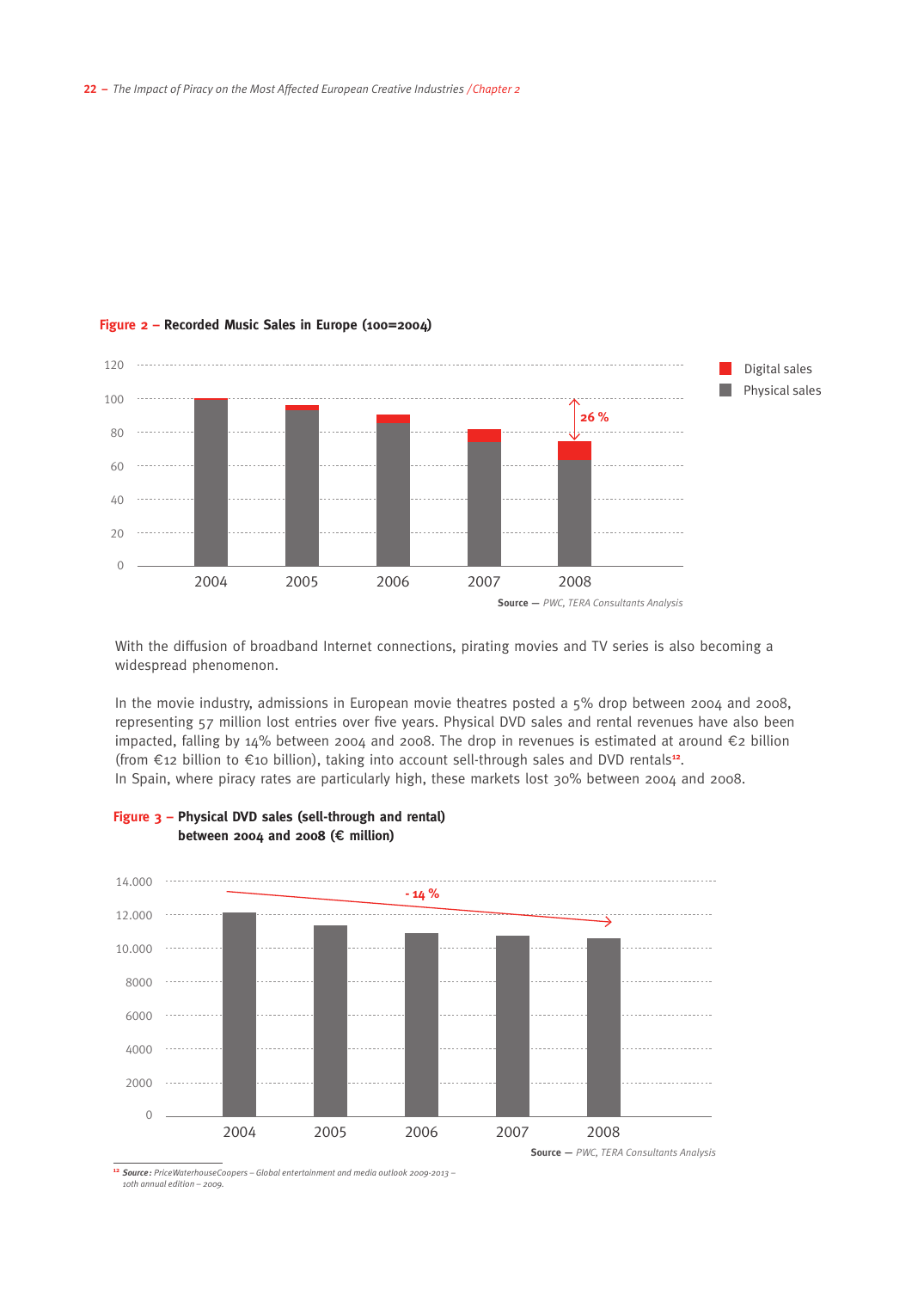#### **2.2.1. France**

In 2008, the French spent nearly €4 billion on audio and audiovisual products (recorded music, film, TV series), accounting for 15% of overall European spending in these sectors. In five years, audio and audiovisual products retail spending dropped by 20% [PWC 2009].

#### **Table 7 – Recorded music, film and TV consumer/end-user spending in France (M**€**)**

|                             | <b>CONSUMER / END-USER SPENDING</b> | <b>GROWTH</b> |           |
|-----------------------------|-------------------------------------|---------------|-----------|
| <b>Creative Industries</b>  | 2004                                | 2008          | 2004-2008 |
| <b>Recorded Music</b>       | 1 6 1 3                             | 1 0 6 1       | $-34%$    |
| Physical market             | 1 5 9 7                             | 941           | $-41%$    |
| Digital market              | 16                                  | 120           | 633%      |
| <b>Filmed entertainment</b> | 3 2 8 4                             | 2 5 7 8       | $-22%$    |
| Box office market           | 1 1 3 9                             | 1 1 3 8       | $0\%$     |
| Physical sell-through       | 1 960                               | 1 340         | $-32%$    |
| In-store rental             | 185                                 | 100           | $-46%$    |
| TV VOD + PPV                | 120                                 | 352           | 194%      |
| VoD and subscriptions VoD   | 4                                   | 226           | 5417%     |
| PPV                         | 115                                 | 126           | 9%        |
| <b>TOTAL</b>                | 5 0 1 7                             | 3 9 9 1       | $-20%$    |

**Source —** *PWC Global entertainment and media outlook [2009]*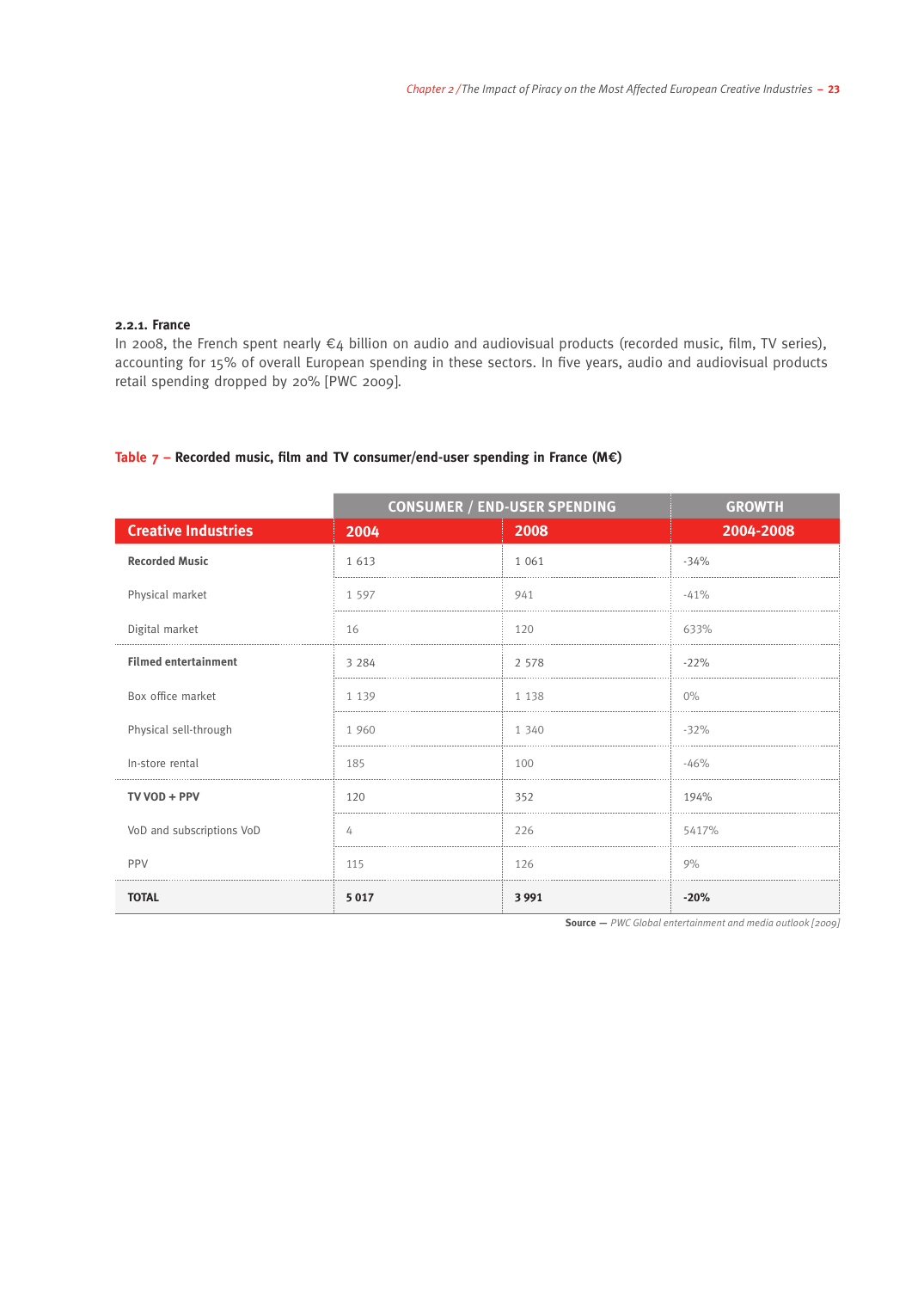In 2008, the audio and audiovisual creative industries in France lost approximately €740 million in one year due to physical and digital piracy :

- €192 million related to music.
- €412 million related to films.
- €140 million related to TV series.

| <b>France</b>     | <b>Digital piracy</b> | <b>Physical piracy</b> | <b>Total piracy</b> |
|-------------------|-----------------------|------------------------|---------------------|
| Music ( $M \in$ ) | 184                   | $\overline{7}$         | 192                 |
| Film $(M \in)$    | 404                   | 8                      | 412                 |
| Theatre           | 46                    | 3                      | 49                  |
| DVD sell through  | 241                   | 4                      | 245                 |
| DVD rental        |                       | 1                      | 1                   |
| official download |                       |                        |                     |
| VoD/PayPerView    | 116                   | $\overline{0}$         | 116                 |
| <b>TV</b>         | $\mathbf{1}$          | $\Omega$               | $\mathbf{1}$        |
| TV ( $M \in$ )    | 139                   | 1                      | 140                 |
| TV                | $\mathbf{1}$          | $\Omega$               | $\mathbf{1}$        |
| DVD sell through  | 130                   | 1                      | 131                 |
| DVD rental        | 5                     | $\Omega$               | 5                   |
| VoD/PayPerView    | 3                     | $\overline{0}$         | 3                   |
| TOTAL losses (M€) | 727                   | 16                     | 743                 |

#### Table 8 – French revenue losses due to pirated audiovisual products (2008)<sup>13</sup>

**Source —** *TERA Consultants calculation*

**<sup>13</sup>** *National assumptions for copyright infringement are detailed in Appendix 1.*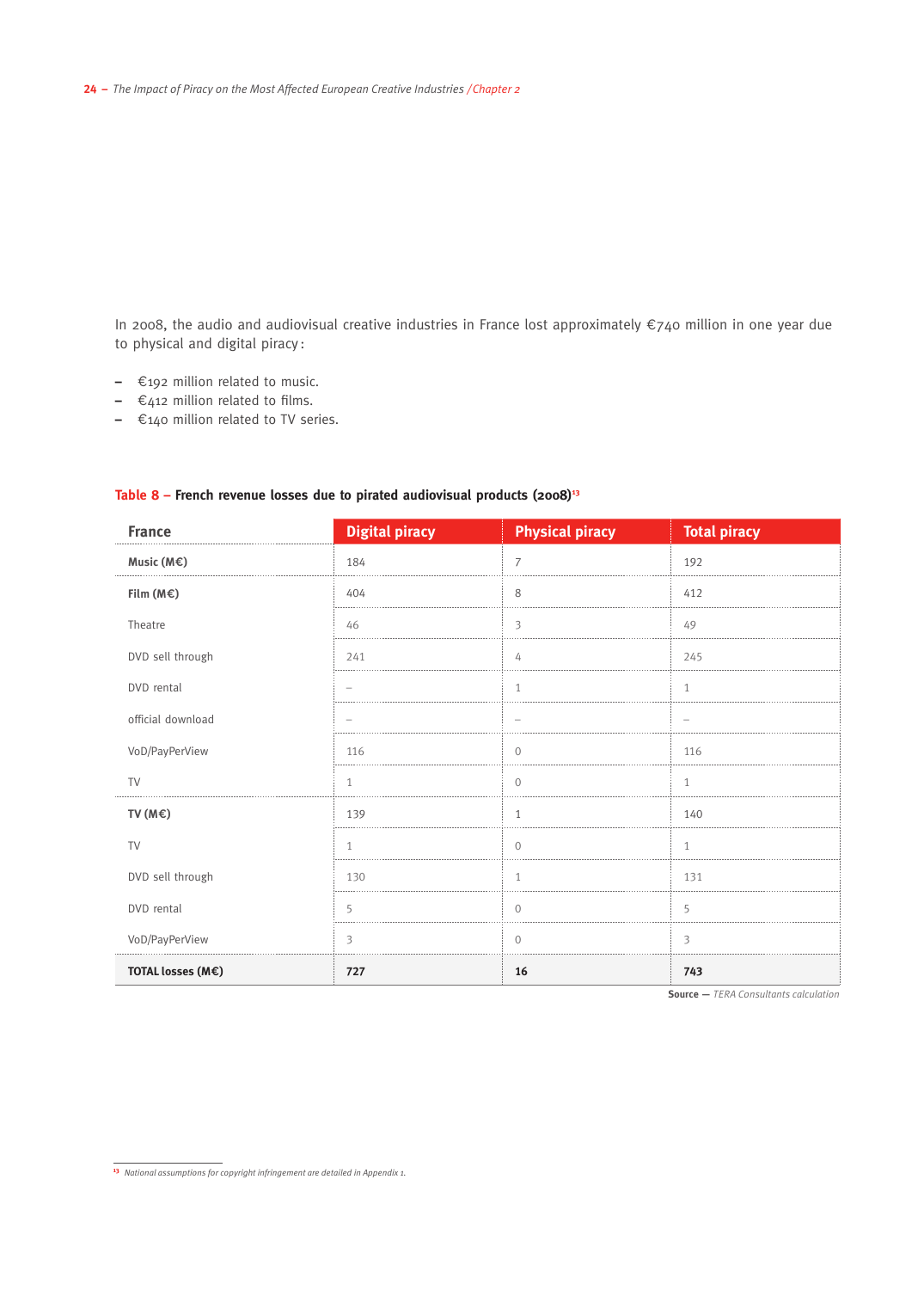#### **2.2.2. Germany**

In 2008, the Germans spent nearly €4 billion in audio and audiovisual products (recorded music, film, TV series), accounting for 15% of overall European spending.

While new online business models are gaining ground, they have been unable to offset the decrease in traditional revenues (CD, DVD physical sales and rental), since in five years, audiovisual products retail spending dropped by 10% in Germany [PWC 2009].

|                             | <b>CONSUMER / END-USER SPENDING</b> | <b>GROWTH</b> |           |
|-----------------------------|-------------------------------------|---------------|-----------|
| <b>Creative Industries</b>  | 2004                                | 2008          | 2004-2008 |
| <b>Recorded Music</b>       | 1 7 5 3                             | 1 5 5 9       | $-11%$    |
| Physical market             | 1 742                               | 1 450         | $-17%$    |
| Digital market              | 11                                  | 109           | 900%      |
| <b>Filmed entertainment</b> | 2 6 3 9                             | 2 3 9 0       | $-9%$     |
| Box office market           | 893                                 | 795           | $-11%$    |
| Physical sell-through       | 1 4 4 0                             | 1 3 2 5       | $-8%$     |
| In-store rental             | 306                                 | 270           | $-12%$    |
| TV VOD + PPV                | 15                                  | 34            | 127%      |
| VoD and subscriptions VoD   |                                     | 15            |           |
| PPV                         | 15                                  | 19            | 27%       |
| <b>TOTAL</b>                | 4407                                | 3 9 8 3       | $-10%$    |

#### **Table 9 – Recorded music, film and TV consumer/end-user spending in Germany (M**€**)**

**Source —** *PWC Global entertainment and media outlook [2009]* 

In 2008, the audio and audiovisual industries in Germany lost approximately €450 million in one year due to physical and digital piracy :

- €121 million related to music.
- €251 million related to films.
- €74 million related to TV series.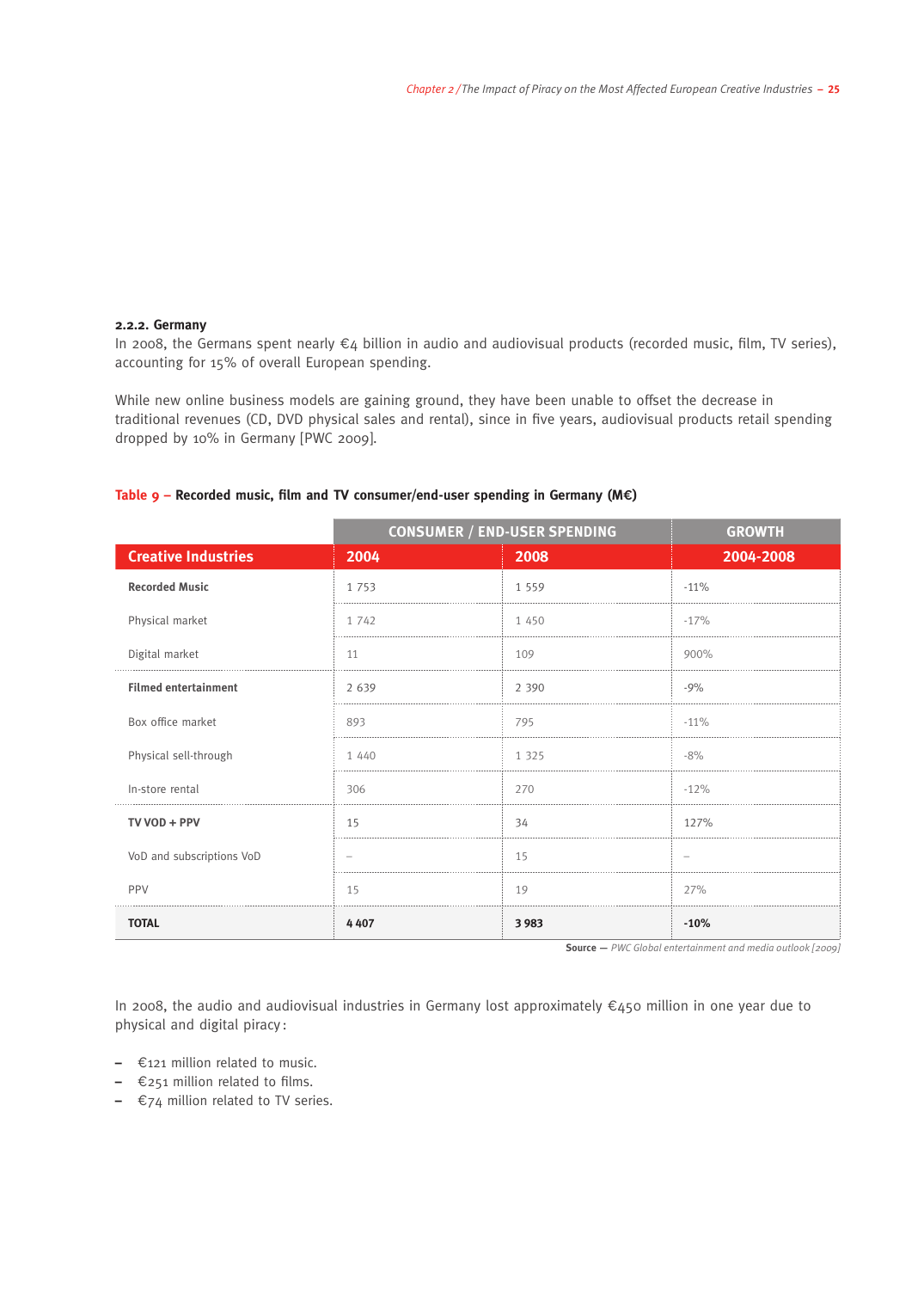#### **Table 10 – Revenue losses in Germany due to pirated audiovisual products (2008)**

| Germany           | <b>Digital piracy</b> | <b>Physical piracy</b>   | <b>Total piracy</b> |
|-------------------|-----------------------|--------------------------|---------------------|
| Music ( $M \in$ ) | 86                    | 36                       | 121                 |
| Film $(M \in)$    | 222                   | 29                       | 251                 |
| Theatre           | 30                    | 13                       | 42                  |
| DVD sell through  | 119                   | 13                       | 132                 |
| DVD rental        |                       | 3                        | 3                   |
| official download | $\sim$                | $\overline{\phantom{a}}$ | $\sim$              |
| VoD/PayPerView    | 73                    | 1                        | 74                  |
| <b>TV</b>         | 1                     | $\mathbf{0}$             | $\mathbf{1}$        |
| TV ( $M \in$ )    | 69                    | 4                        | 74                  |
| <b>TV</b>         | 1                     | $\mathbf{0}$             | 1                   |
| DVD sell through  | 64                    | 4                        | 68                  |
| DVD rental        | 3                     | $\mathbf{0}$             | 3                   |
| VoD/PayPerView    | $\overline{2}$        | $\Omega$                 | $\overline{2}$      |
| TOTAL losses (M€) | 378                   | 69                       | 446                 |

**Source —** *TERA Consultants calculation*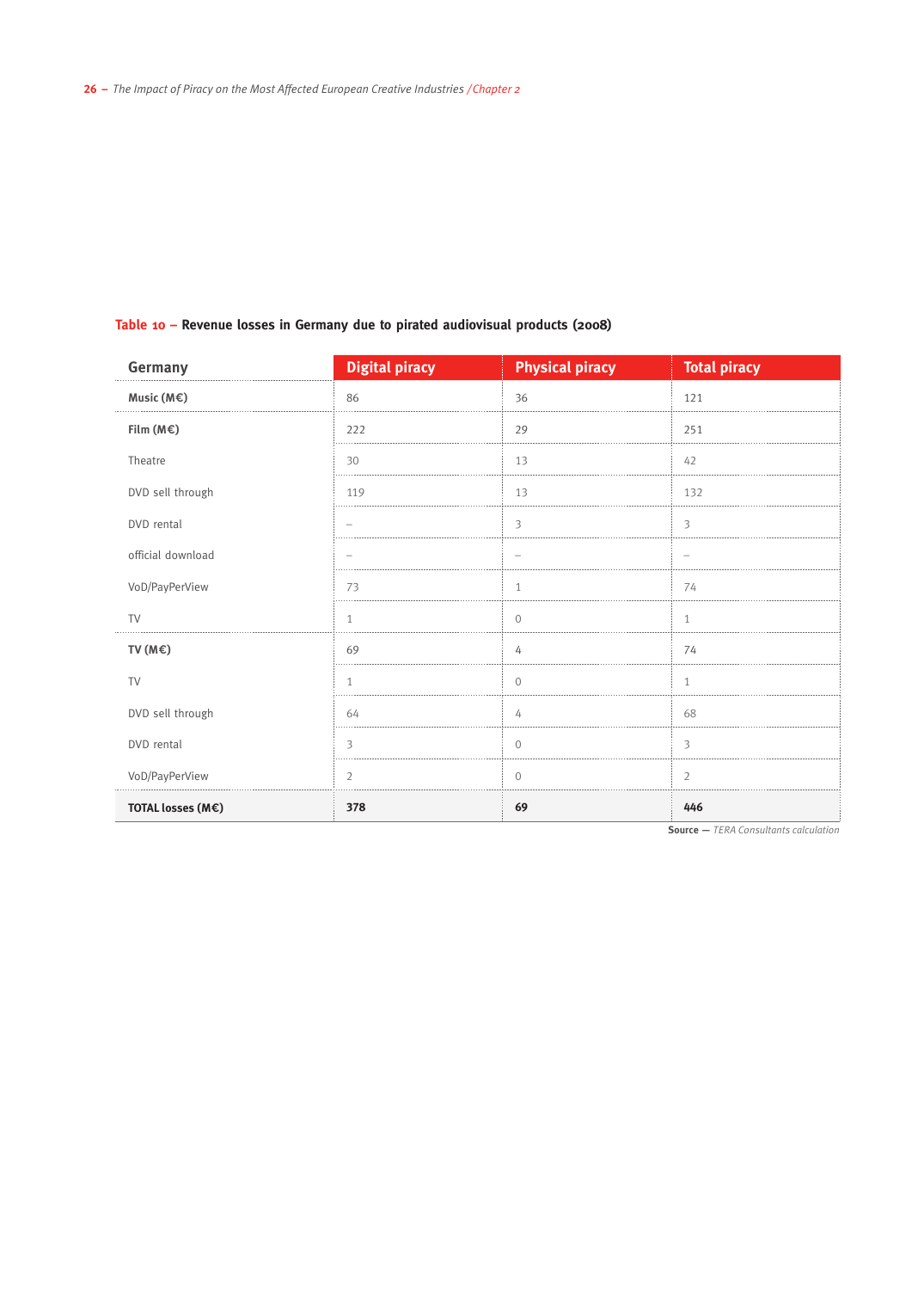#### **2.2.3. Italy**

In 2008, the Italian spent nearly €1.7 billion in audio and audiovisual products (recorded music, film, TV series), accounting for 7% of overall European spending. In five years, audiovisual products retail spending dropped by 15% [PWC 2009].

|                             | <b>CONSUMER / END-USER SPENDING</b> | <b>GROWTH</b> |           |
|-----------------------------|-------------------------------------|---------------|-----------|
| <b>Creative Industries</b>  | 2004                                | 2008          | 2004-2008 |
| <b>Recorded Music</b>       | 1 7 5 3                             | 1 5 5 9       | $-11%$    |
| Physical market             | 1 742                               | 1 450         | $-17%$    |
| Digital market              | 11                                  | 109           | 900%      |
| <b>Filmed entertainment</b> | 2 6 3 9                             | 2 3 9 0       | $-9%$     |
| Box office market           | 893                                 | 795           | $-11%$    |
| Physical sell-through       | 1 4 4 0                             | 1 3 2 5       | $-8%$     |
| In-store rental             | 306                                 | 270           | $-12%$    |
| TV VOD + PPV                | 15                                  | 34            | 127%      |
| VoD and subscriptions VoD   |                                     | 15            |           |
| PPV                         | 15                                  | 19            | 27%       |
| <b>TOTAL</b>                | 4407                                | 3 9 8 3       | $-10%$    |

#### **Table 11 – Recorded music, film and TV consumer/end-user spending in Italy (M**€**)**

**Source —** *PWC\_Global entertainment and media outlook [2009]*

In 2008 the audio and audiovisual creative industries in Italy lost an estimated €790 million in revenues in one year due to physical and digital piracy :

- €298 million related to music**14**.
- €388 million related to films.
- €105 million related to TV series.

**<sup>14</sup>** *Italy is characterised by a high piracy rate (see Appendix 1), both in physical and digital terms. The losses at retail level are equivalent to 92% of the recorded music sales in 2008. It shall be stressed that the local market experienced a drop of 41% since 2004.*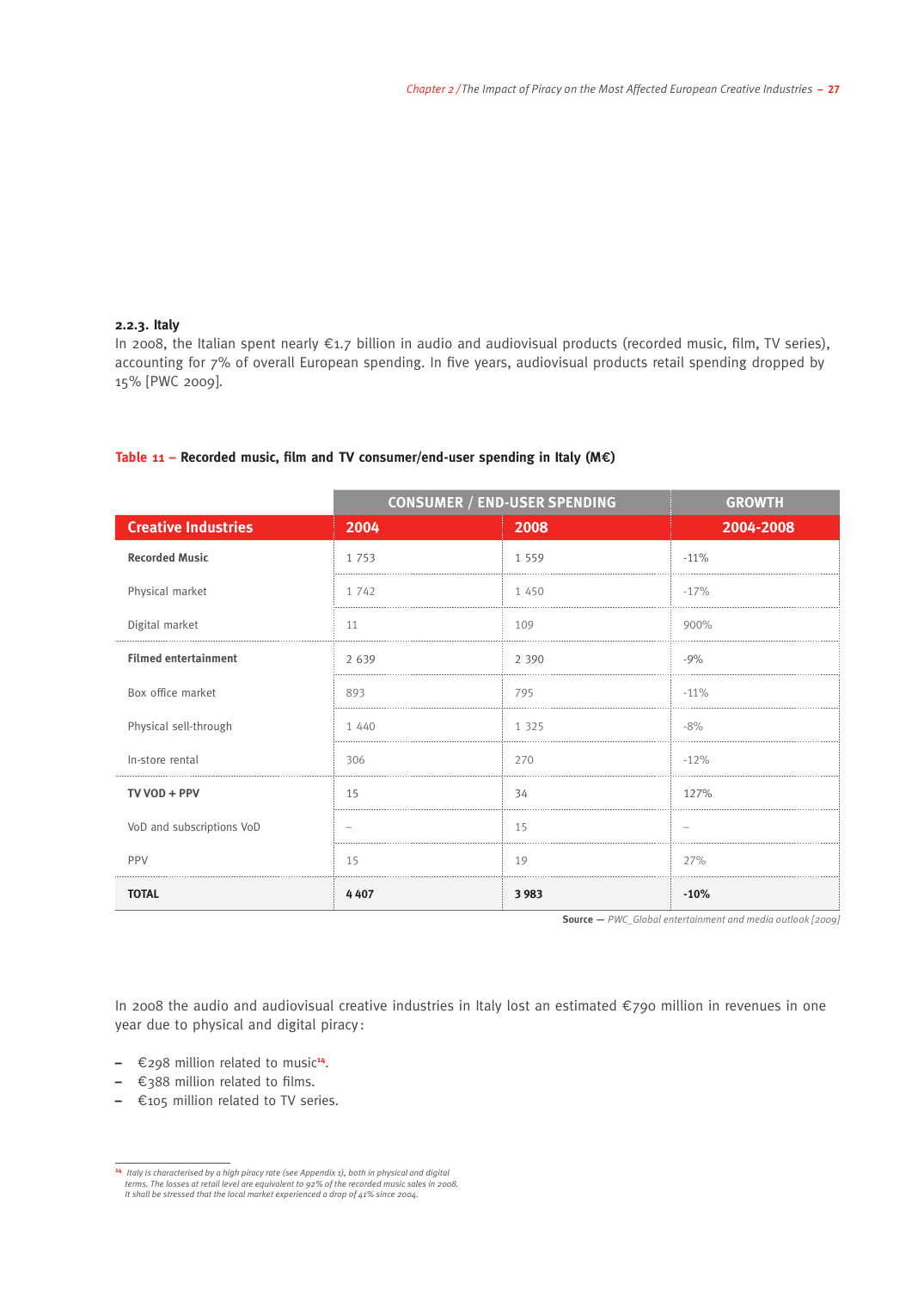#### **Table 12 – Revenue losses due to pirated audiovisual products in Italy**

| Italy             | <b>Digital piracy</b> | <b>Physical piracy</b> | <b>Total piracy</b> |
|-------------------|-----------------------|------------------------|---------------------|
| Music (M€)        | 262                   | 36                     | 298                 |
| Film $(M \in)$    | 285                   | 102                    | 388                 |
| Theatre           | 28                    | 44                     | 82                  |
| DVD sell through  | 152                   | 44                     | 196                 |
| DVD rental        |                       | 11                     | 11                  |
| official download |                       |                        |                     |
| VoD/PayPerView    | 94                    | 3                      | 96                  |
| TV                | $\mathbf{1}$          | 1                      | 2                   |
| TV ( $M \in$ )    | 90                    | 15                     | 105                 |
| TV                | 1                     | $\mathbf{0}$           | 1                   |
| DVD sell through  | 82                    | 13                     | 96                  |
| DVD rental        | 4                     | $\mathbf{1}$           | 5                   |
| VoD/PayPerView    | 3                     | $\Omega$               | 3                   |
| TOTAL losses (M€) | 637                   | 153                    | 790                 |

**Source —** *TERA Consultants calculation*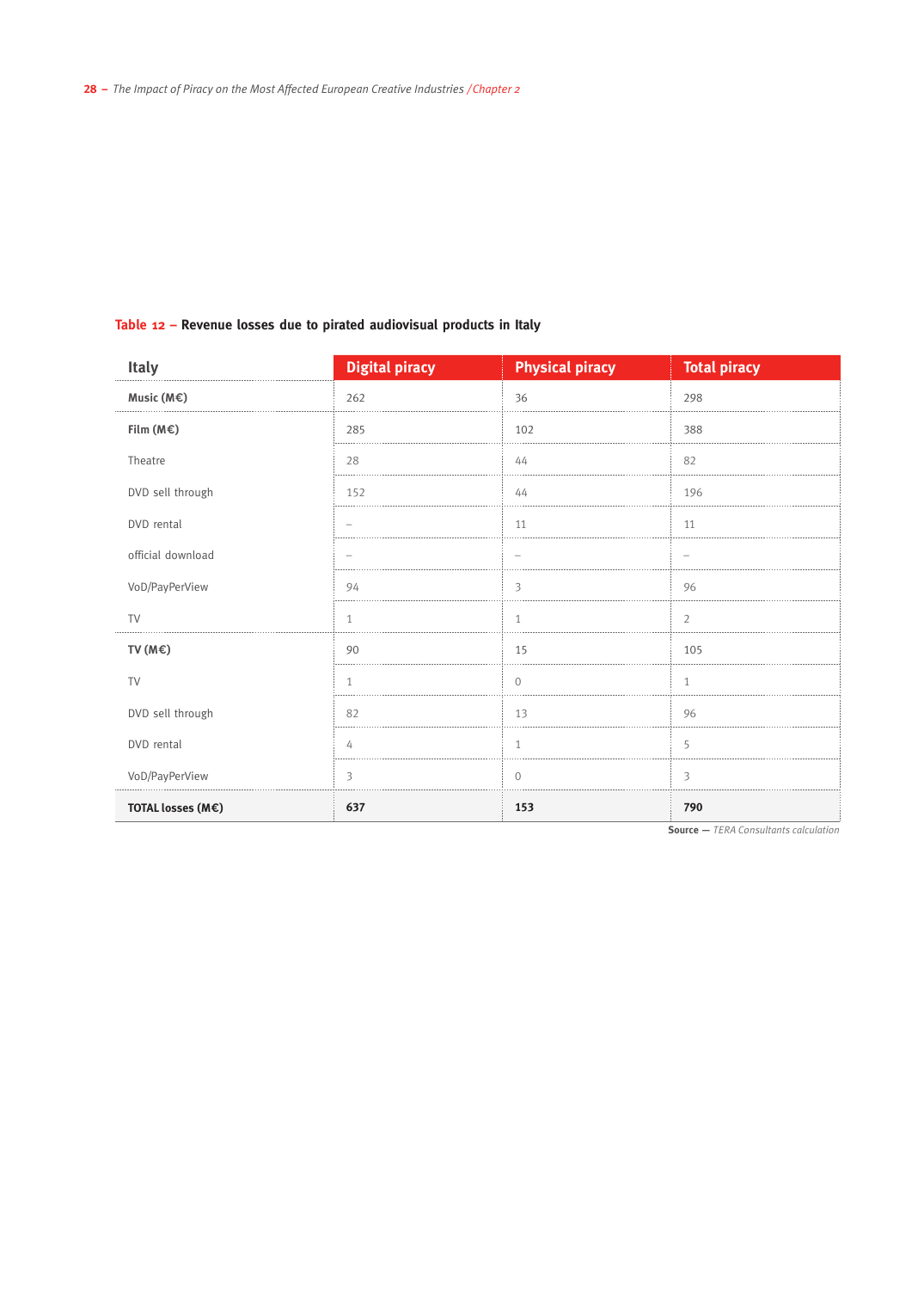#### **2.2.4. Spain**

In 2008, the Spaniards spent nearly €1.6 billion in audio and audiovisual products (recorded music, film, TV series), accounting for 6% of overall European spending. In five years, audiovisual products retail spending dropped by 24% [PWC 2009].

|                             | <b>CONSUMER / END-USER SPENDING</b> | <b>GROWTH</b> |           |
|-----------------------------|-------------------------------------|---------------|-----------|
| <b>Creative Industries</b>  | 2004                                | 2008          | 2004-2008 |
| <b>Recorded Music</b>       | 626                                 | 269           | $-57%$    |
| Physical market             | 620                                 | 240           | $-61%$    |
| Digital market              | 6                                   | 29            | 367%      |
| <b>Filmed entertainment</b> | 1 4 1 7                             | 1 0 5 6       | $-26%$    |
| Box office market           | 692                                 | 551           | $-20%$    |
| Physical sell-through       | 425                                 | 315           | $-26%$    |
| In-store rental             | 300                                 | 190           | $-37%$    |
| TV VOD + PPV                | 130                                 | 324           | 149%      |
| VoD and subscriptions VoD   |                                     | 74            |           |
| PPV                         | 130                                 | 250           | 93%       |
| <b>TOTAL</b>                | 2 1 7 3                             | 1648          | $-24%$    |

#### **Table 13 – Recorded music, film and TV consumer/end-user spending in Spain (M**€**)**

**Source —** *PWC\_Global entertainment and media outlook [2009]*

In 2008 the audio and audiovisual creative industries in Spain lost approximately €1.4 billion in revenues in one year due to physical and digital piracy :

- **–** €436 million related to music**15**.
- **–** €703 million related to films.
- **–** €218 million related to TV series.

**<sup>15</sup>** *Spain is characterised by the highest piracy rate in our panel (see Appendix 1), both in physical and digital terms. The losses at retail level are equivalent to 165% of the recorded music sales in 2008. It shall be stressed that the local market experienced a drop of 57% since 2004.*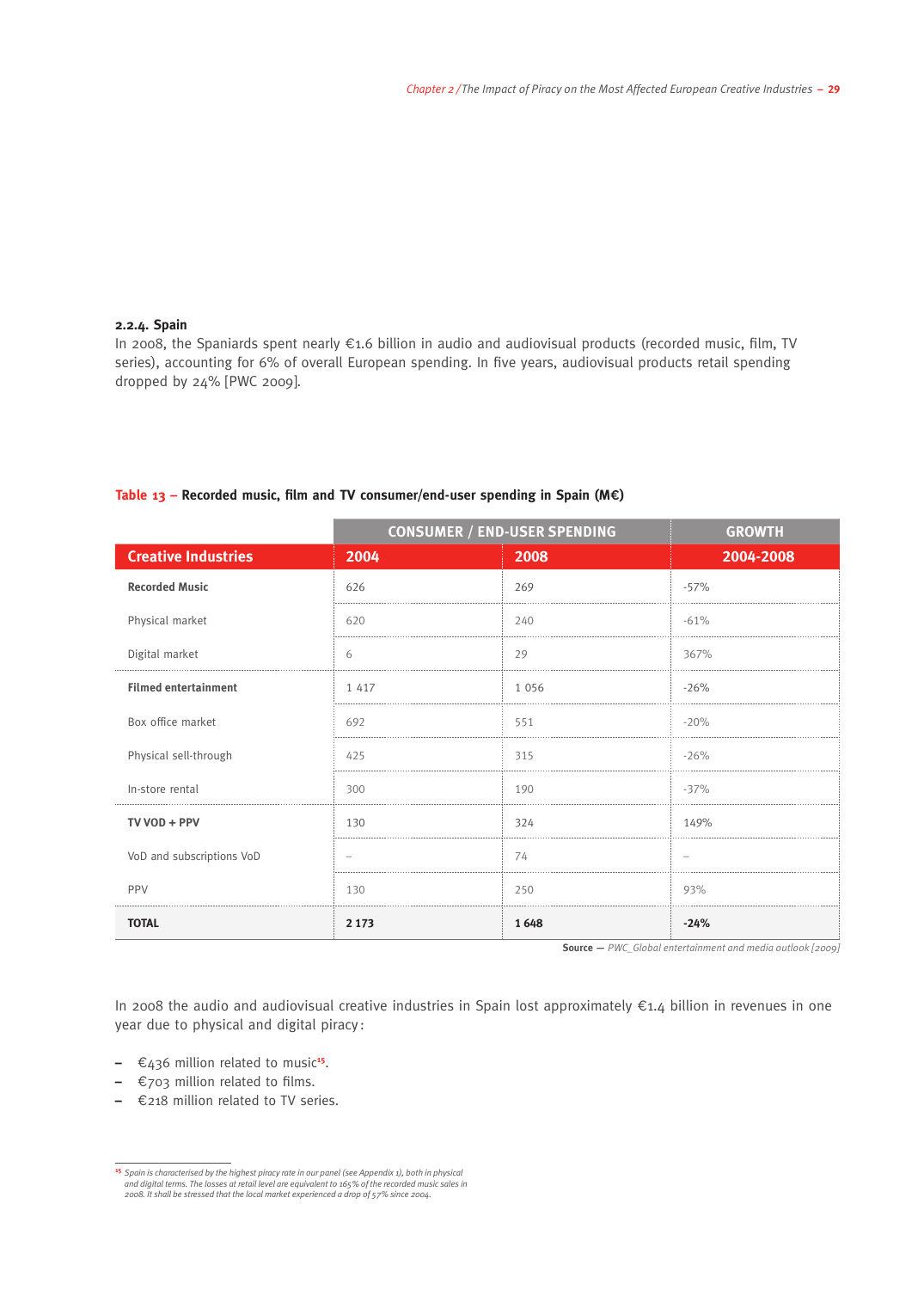#### **Table 14 – Revenue losses due to pirated audiovisual products in Spain**

| Spain             | <b>Digital piracy</b>    | <b>Physical piracy</b>   | <b>Total piracy</b> |
|-------------------|--------------------------|--------------------------|---------------------|
| Music ( $M \in$ ) | 413                      | 23                       | 436                 |
| Film ( $M \in$ )  | 675                      | 29                       | 703                 |
| Theatre           | 84                       | 12                       | 96                  |
| DVD sell through  | 367                      | 13                       | 381                 |
| DVD rental        |                          | 2                        | 2                   |
| official download | $\overline{\phantom{m}}$ | $\overline{\phantom{m}}$ | -                   |
| VoD/PayPerView    | 221                      | $\mathbf{1}$             | 222                 |
| TV                | $\overline{2}$           | $\mathbf{0}$             | 3                   |
| TV ( $M \in$ )    | 214                      | 4                        | 218                 |
| TV                | $\overline{2}$           | $\overline{0}$           | $\overline{2}$      |
| DVD sell through  | 198                      | 4                        | 202                 |
| DVD rental        | $\overline{7}$           | $\mathbf{0}$             | 8                   |
| VoD/PayPerView    | 6                        | $\overline{0}$           | 6                   |
| TOTAL losses (M€) | 1 3 0 1                  | 56                       | 1 3 5 7             |

**Source —** *TERA Consultants calculation*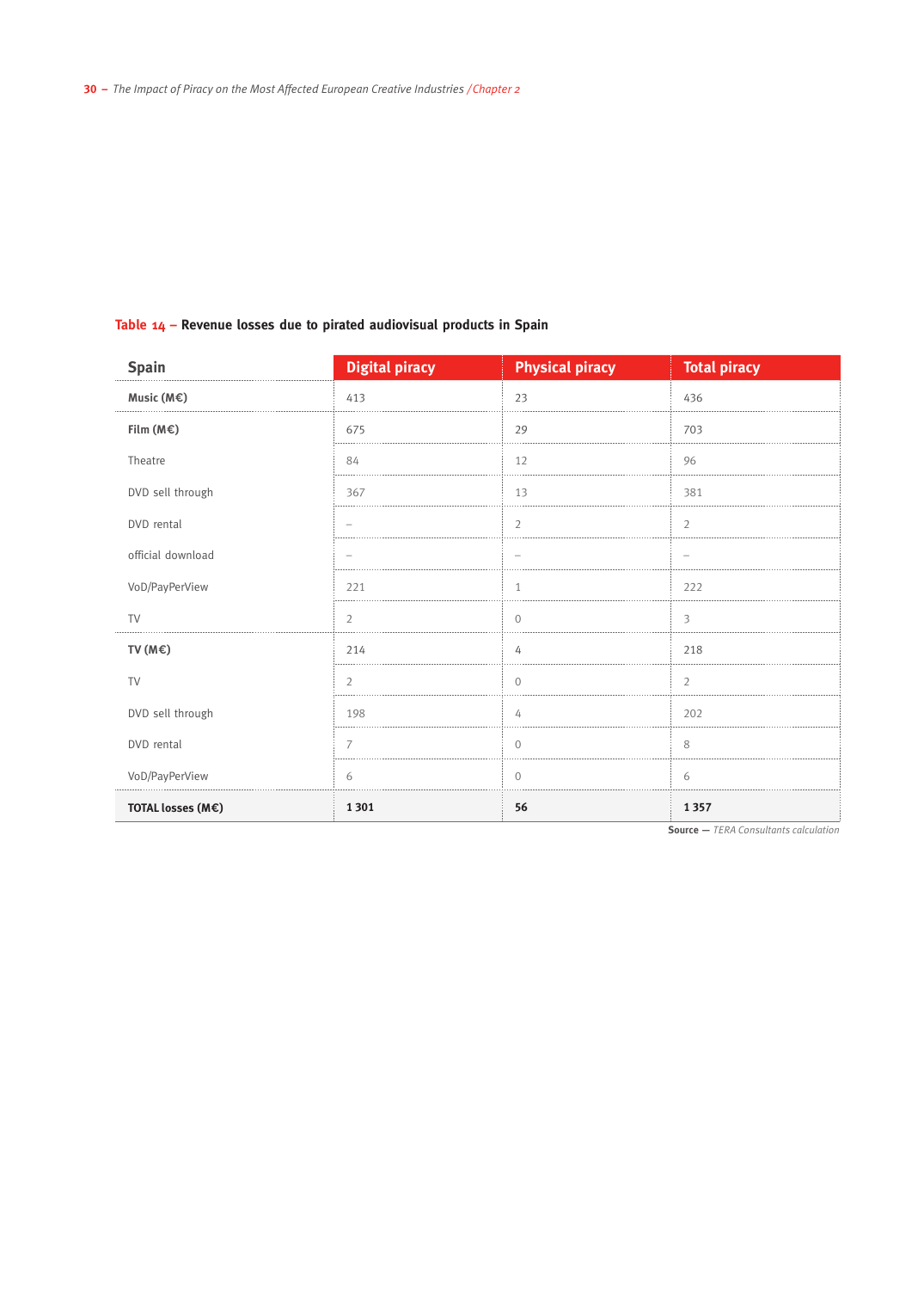#### **2.2.5. UK**

In 2008, the British spent nearly €6.3 billion in audio and audiovisual products (recorded music, film, TV series), accounting for 25% of overall European spending. In five years, audiovisual products retail spending dropped by 13% [PWC 2009].

|                             | <b>CONSUMER / END-USER SPENDING</b> | <b>GROWTH</b> |           |
|-----------------------------|-------------------------------------|---------------|-----------|
| <b>Creative Industries</b>  | 2004                                | 2008          | 2004-2008 |
| <b>Recorded Music</b>       | 2 4 5 6                             | 1 644         | $-33%$    |
| Physical market             | 2 4 2 2                             | 1 2 2 4       | $-49%$    |
| Digital market              | 34                                  | 420           | 1130%     |
| <b>Filmed entertainment</b> | 4 6 5 5                             | 4 3 7 0       | $-6%$     |
| Box office market           | 966                                 | 1 0 8 2       | $-12%$    |
| Physical sell-through       | 3 1 1 0                             | 2 9 4 9       | $-5%$     |
| In-store rental             | 579                                 | 339           | $-41%$    |
| TV VOD + PPV                | 148                                 | 309           | 109%      |
| VoD and subscriptions VoD   | 57                                  | 186           | 228%      |
| PPV                         | 91                                  | 123           | 35%       |
| <b>TOTAL</b>                | 7 2 5 8                             | 6323          | $-13%$    |

#### **Table 15 – Recorded music, film and TV consumer/end-user spending in UK (M**€**)**

**Source —** *PWC\_Global entertainment and media outlook [2009]*

In 2008, the audio and audiovisual creative industries in the UK lost an estimated €670 million in revenues in one year due to physical and digital piracy :

- **–** €282 million related to music.
- **–** €308 million related to films.
- **–** €78 million related to TV series.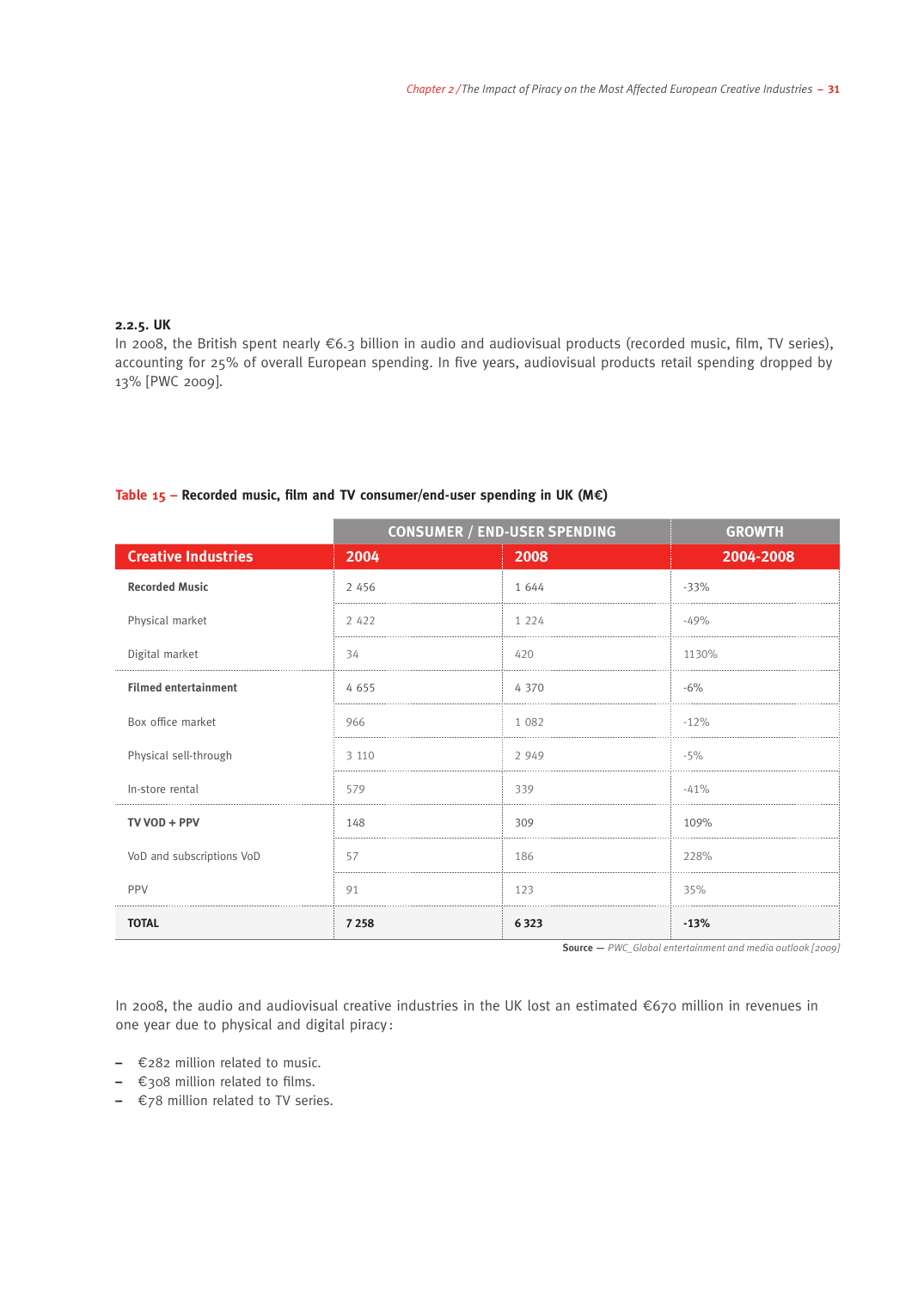| rable 10 – rotal revenue loss que lo pirale da autovisual products in the UK |                       |                          |                     |  |  |
|------------------------------------------------------------------------------|-----------------------|--------------------------|---------------------|--|--|
| UK                                                                           | <b>Digital piracy</b> | <b>Physical piracy</b>   | <b>Total piracy</b> |  |  |
| Music ( $M \in$ )                                                            | 230                   | 52                       | 282                 |  |  |
| Film $(M \in)$                                                               | 219                   | 89                       | 308                 |  |  |
| Theatre                                                                      | 32                    | 40                       | 73                  |  |  |
| DVD sell through                                                             | 112                   | 35                       | 146                 |  |  |
| DVD rental                                                                   |                       | 11                       | 11                  |  |  |
| official download                                                            |                       | $\overline{\phantom{a}}$ |                     |  |  |
| VoD/PayPerView                                                               | 74                    | 2                        | 77                  |  |  |
| TV                                                                           | $\mathbf{1}$          | 1                        | $\overline{2}$      |  |  |
| TV ( $M \in$ )                                                               | 67                    | 12                       | 78                  |  |  |
| TV                                                                           | $\mathbf{1}$          | $\mathbf{0}$             | $\mathbf{1}$        |  |  |
| DVD sell through                                                             | 60                    | 11                       | 71                  |  |  |
| DVD rental                                                                   | 4                     | $\mathbf{1}$             | 4                   |  |  |
| VoD/PayPerView                                                               | $\overline{2}$        | $\mathbf{0}$             | 3                   |  |  |
| TOTAL losses (M€)                                                            | 515                   | 153                      | 668                 |  |  |

#### **Table 16 – Total revenue loss due to pirated audiovisual products in the UK**

**Source —** *TERA Consultants calculation*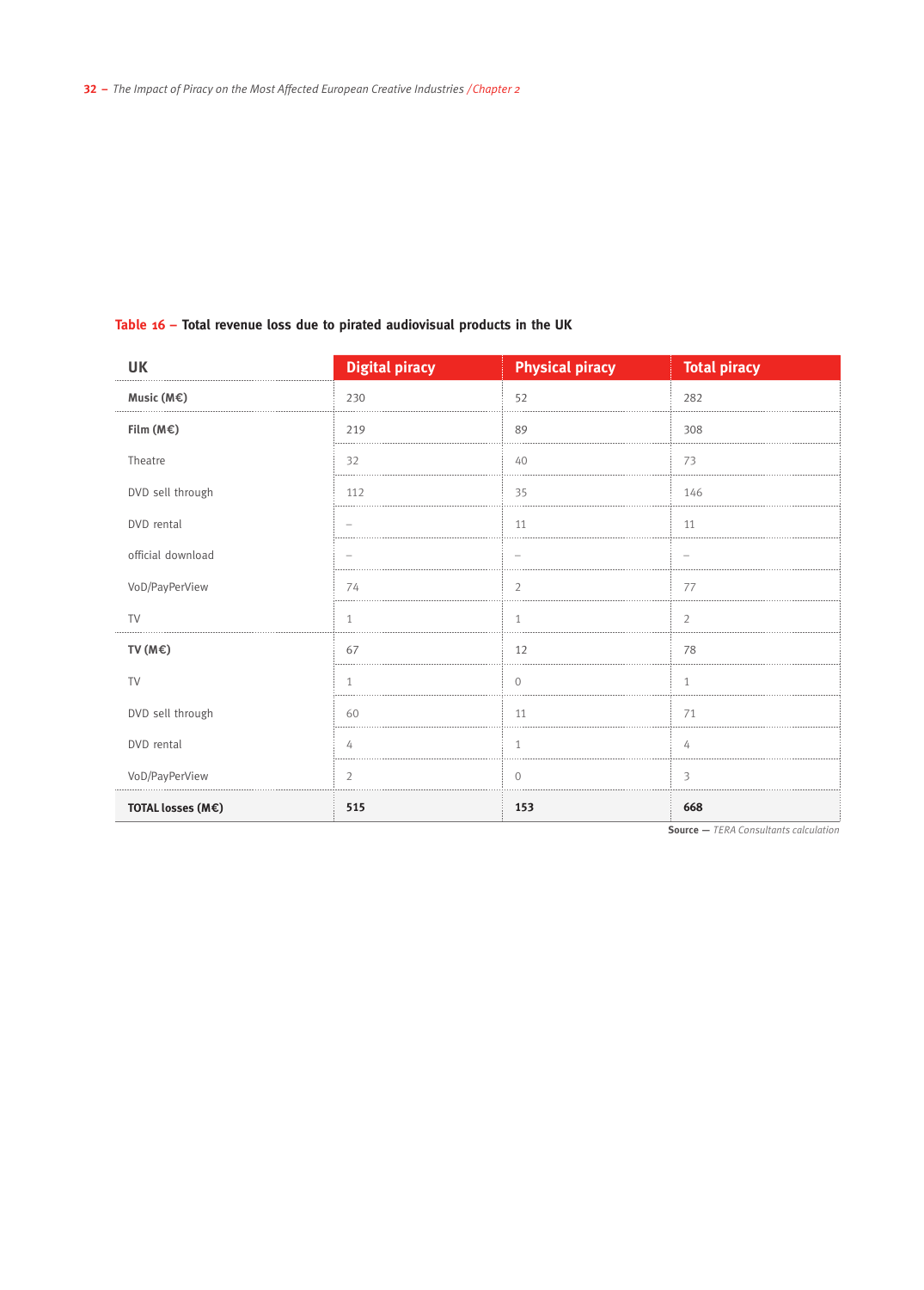#### **2.2.6. From revenue to job losses for the audiovisual sectors**

This section studies Europe's five main national markets (the UK, France, Germany, Italy and Spain), representing nearly 75% of Europe's GDP<sup>16</sup>. Extrapolating from the retail losses in theses five countries, the EU 27 revenue losses approximate €5.3 billion.

As explained previously, this loss of legitimate revenues translates into job losses, both direct and indirect (see Appendix 5). Considering these retail losses, it can be inferred that the estimated economic fingerprint of piracy represents close to 135 000 direct and indirect job losses for the EU 27.

#### **Table 17 – Economic impact of audiovisual piracy in Europe**

| <b>Audiovisual</b>                | UК     | <b>FRANCE</b> | <b>GERMANY</b> | <b>ITALY</b> | <b>SPAIN</b> | <b>TOTAL PIRACY IN EU27</b> |
|-----------------------------------|--------|---------------|----------------|--------------|--------------|-----------------------------|
| Retail losses ( $M \in$ )         | 668    | 743           | 446            | 790          | 1 3 5 7      | 5 3 4 0                     |
| Direct and indirect<br>job losses | 30 400 | 19 800        | 25 400         | 14 800       | 10 600       | 134 400                     |

**Source —** *TERA Consultant calculation*

#### **2.3. Piracy of software products**

In terms of physical piracy, counterfeit computer software ranks near the top of the most purchased pirated products, just after music and movies**17**. In a study released by BSA in 2009**18**, software piracy rose by 6 points worldwide in 5 years, with a piracy rate of 41% and 35% respectively for the years 2008 and 2004**19**.

The five European countries studied in this report (the UK, Germany, France, Italy and Spain), represented 70% of European losses claimed by BSA.

"Software piracy" refers to a variety of techniques to provide access to downloadable copies of pirated software, to advertise and market pirated software that is delivered through the mail, or to offer and transmit codes or other technologies to circumvent anti-copying security features [BSA 2009].

There are a number of factors that impact rates of software piracy year on year, These include hardware deployments, the availability of counterfeit software in P2P networks or on auction sites, and in particular, "under-licensing" wherein a single license is utilised across more computers than is permitted by the license.

In order to measure the magnitude of losses in revenues and jobs for the software industry in a consistent manner to the audiovisual sectors, we have applied a substitution rate (50%) closer to that of the audiovisual products  $-$  a very conservative assumption, particularly with respect to business software.

On this basis, we estimate that software piracy overall represents close to  $\epsilon$ 4.5 billion in losses to the software industry in Europe over one year.

**<sup>16</sup>** *As well as nearly 75% of European revenues in recorded music and video (film and TV series) sectors [PWC 2009].*

**<sup>18</sup>** *BSA-IDC 2008 Global Software Piracy Study, May 2009. We will base our own calculation of that study, in adjusting certain BSA assumptions.*

**<sup>17</sup>** *The Economic Impact of Counterfeiting and Piracy, OECD, June 2008.* 

**<sup>19</sup>** *The piracy rate provided by BSA is defined as the ratio between the pirated software units and the total software units installed during the year. Losses also include PC games.*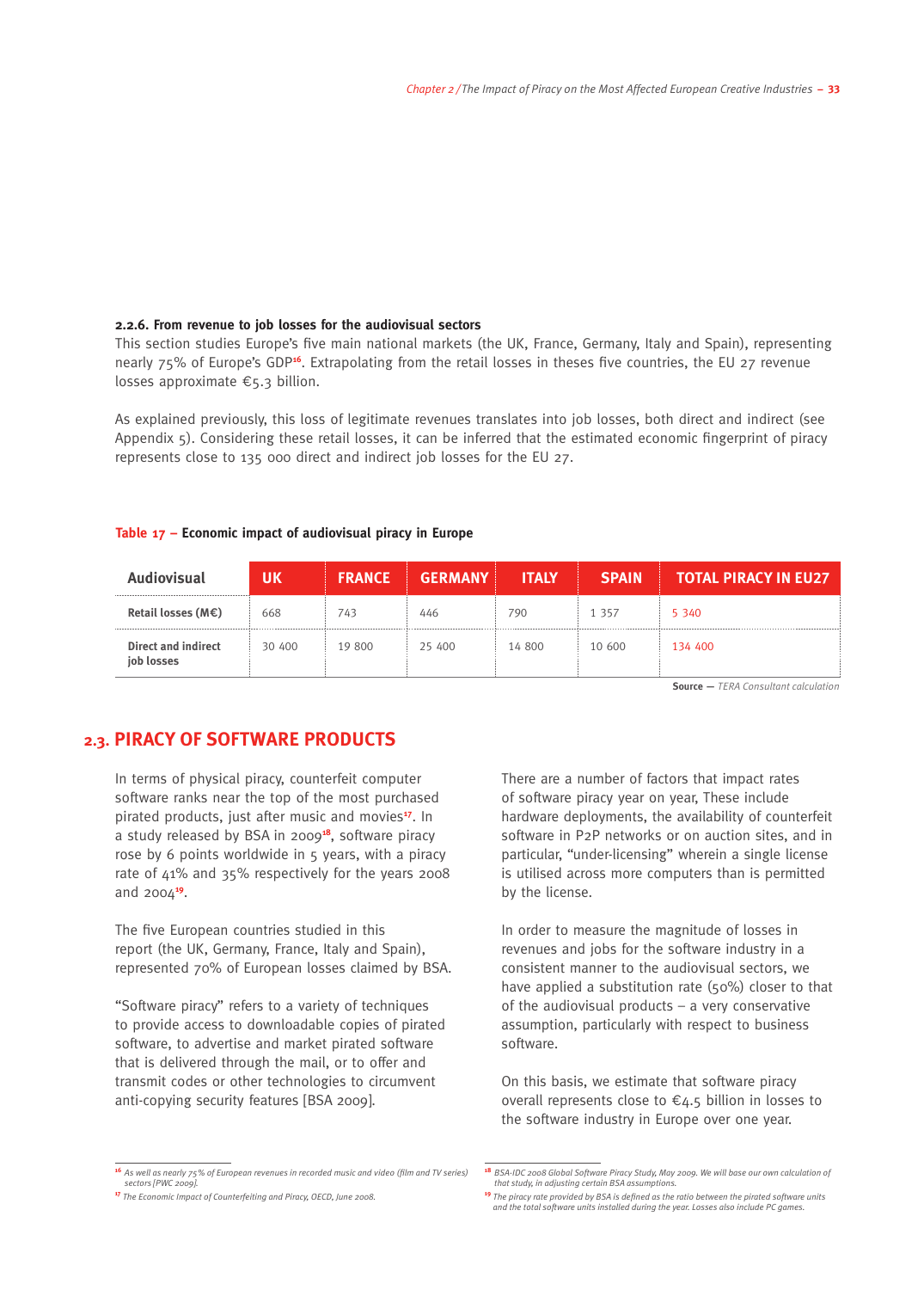To translate these losses in terms of jobs, we need to consider that, based on the results of "The Economic Benefits of Lowering PC Software Piracy" published by BSA, every job is worth €169 000 in sales<sup>20</sup>. As a consequence, revenue losses to the software industry represent 26 000 direct jobs lost in Europe per year. These jobs are incorporated in the software industry, as well as in the services and

distribution channel activities that revolve around software. Software piracy has ripple effects across the entire economy. As in the context of audiovisual piracy, we again assume that a direct job in the IT sector supports at least one other job in the rest of the economy. We can, therefore, infer that pirated software in Europe resulted in a total direct and indirect loss of over 50 000 jobs.

#### **Table 18 – Economic impact of software piracy in Europe**

| <b>Software</b>                          | 'UΚ   | <b>FRANCE</b> | <b>GERMANY</b> | <b>ITALY</b> | <b>SPAIN</b> | <b>TOTAL PIRACY IN EU27</b> |
|------------------------------------------|-------|---------------|----------------|--------------|--------------|-----------------------------|
| Retail losses ( $M \in \mathcal{C}$ )    | 742   | 938           | 732            | 644          | 350          | 4 5 4 1                     |
| <b>Direct and indirect</b><br>iob losses | 8 600 | 11 600        | 8 600          | 7 600        | 2 600        | 52 000                      |

**Source —** *TERA Consultant calculation, BSA data*

It shall be noted that software piracy threatens not only the software industries, but also the IT industry value chain. BSA estimates that for every US\$1 of PC software sold in a country, there is another US\$3 to US\$4 of revenues for local IT service and distribution firms, and 90% of these benefits stay within the country**21**.

A study conducted by IDC for BSA in 2007 estimated the economic benefits to domestic economies that could be gained from a ten-percentage-point reduction in PC software piracy, finding that lowering piracy by 10 points over four years, from 2008-2011, would create 600 000 additional new jobs worldwide and generate US \$24 billion in higher government revenues without a tax increase**22**. The study found that a reduction in software piracy translates into new high paying jobs, growth in the domestic economy, and an increase in tax revenues to support local services.

The videogame industry is also widely exposed to piracy. While we have not attempted to measure the full impact of piracy in this sector, growing broadband access is a major factor contributing to the spread of online games piracy. It is likely that our estimate of piracy losses in software includes some losses from pirated PC videogames.

Even if family and friends continue to be the largest reported source of illegal copies (50%), peer-topeer sites appear to be an increasingly important source for pirate games (34%)**23**. As reported by the Entertainment Software Alliance (ESA), while the first pirated versions of games continue to appear on FTP sites, the files are found almost instantaneously in peer-to-peer environments, like e-Donkey or BitTorrent, with large volumes of copying and transmissions by growing numbers of users across the world.

**<sup>20</sup>** *See Appendix 6.*

**<sup>21</sup>** *BSA-IDC 2008 Global Software Piracy Study, May 2009.*

**<sup>22</sup>** *The Economic Benefits of Reducing PC Software Piracy, IDC, January 2008.* **<sup>23</sup>** *Nielsen – Video Gamers in Europe – 2008 Piracy and Digital Downloading.*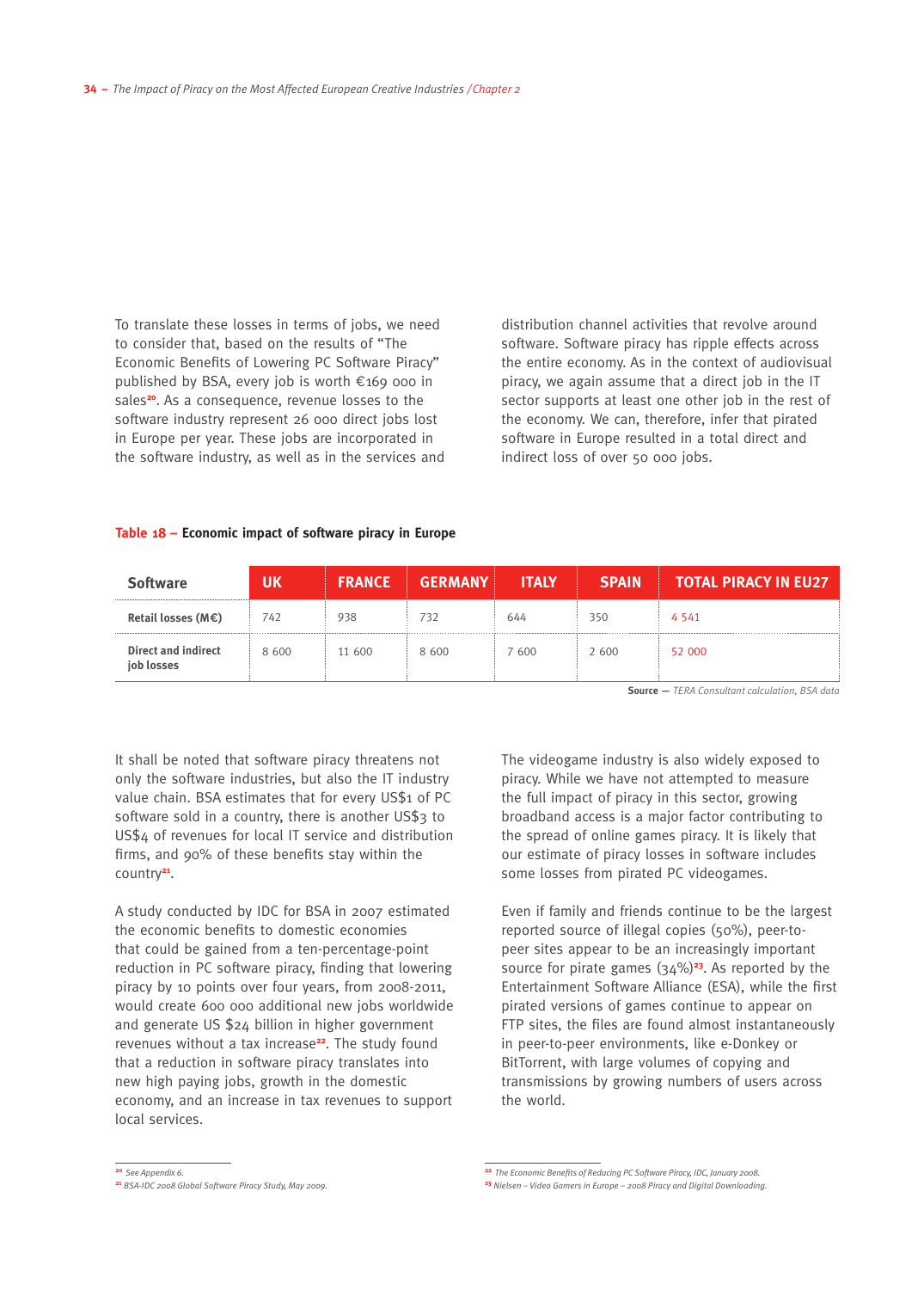In 2008, ESA's outside monitoring service detected a monthly average of more than 700 000 infringements of the 200 member titles that the ESA monitored**24**. Thus, three in ten (29%) European

gamers own at least one pirated or copied game. Among this group the average number of counterfeit games owned stands at 17, representing around twofifths of their total videogame collections (39%)**25**.

#### **2.4. The Impact of piracy on the creative industries revenues and employment in Europe**

In Chapter 1, the economic contribution of the creative industries in Europe (in terms of value added and employment) was assessed, while in Chapter 2, the economic impact of piracy for the most pirated creative works is determined (in terms of retail revenue losses and of job losses).

Of the four creative industries covered in this chapter (i.e. recorded music, film, TV series, software), we estimate that the economic impact

**Table 19 – The economic impact of piracy on Europe's creative industries**

of piracy in these sectors represents close to  $\epsilon$ 10 billion in revenue losses and more than 185 000 direct and indirect job losses.

Other creative products also subject to piracy, including books, newspapers, magazines and videogames were not covered by our assessment.

#### **UK FRANCE GERMANY ITALY SPAIN TOTAL PIRACY IN EU27 Retail losses (M€)** 1 410 1 681 1 178 1 434 1 707 9 881 **Direct and indirect job losses** 39 000 31 400 34 000 22 400 13 200 186 400

**Source —** *TERA Consultant calculation*

In view of the magnitude of the losses reported in Figure 5, there is no doubt that piracy is a major threat to the EU economy, at a time when Europe is challenged to resume economic growth and create new jobs.

**<sup>24</sup>** *ESA – 2008 Annual Report.*

**<sup>25</sup>** *Nielsen – Video Gamers in Europe – 2008 Piracy and Digital Downloading.*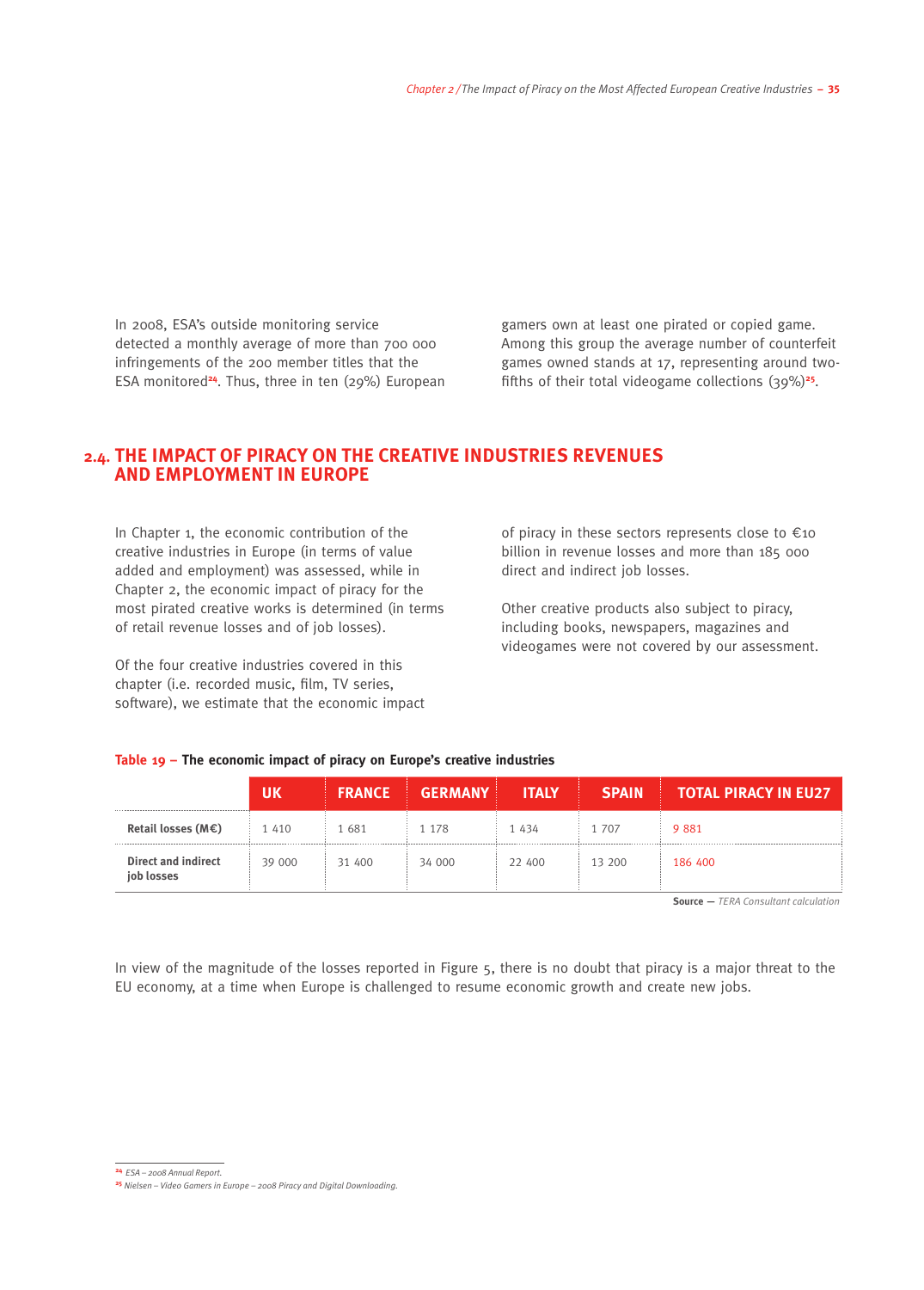## **The Economic Impact of Piracy in Europe by 2015 chapter 3**

Digital piracy has increased dramatically in the last 10 years, driven by faster download speeds, which have facilitated the illegal distribution of content such as films, games and recorded music.

In addition, mobile piracy is becoming more common as smartphone penetration and Wi-Fi access increase. Web services (such as RapidShare and Megaupload) also facilitate the distribution of unlicensed content and account for an increasing share of Internet traffic.

Digital piracy has been a major factor affecting revenues for the creative industries studied in this report. Without concerted action to address the problem, this trend is projected to continue. This chapter considers the economic impact of piracy for selected creative industries in 2015 if no action is taken.

#### **3.1. Factors driving future piracy in Europe**

The growth in digital piracy in Europe is being driven by three main factors :

- Increasing use by consumers of fixed-line and mobile digital technology.
- The diversification of piracy techniques that can be used for copyright infringement.
- The continuing digitisation of creative products from books to television programs.

#### **3.1.1. The increasing use by consumers of digital communications technology**

European consumers have sharply increased their use of digital technology in the last decade as broadband has been rolled out across the continent. Users have signed up for broadband motivated by enhanced access quality, cheaper tariffs and the increased availability of content, including large quantities of illegal content.

Internet penetration is forecast to increase between 2010 and 2015. Research by Forrester suggests :

- Household broadband penetration in Europe is set to hit 85 percent by 2013. The highest rates of penetration will be in Scandinavian countries and the Netherlands.
- By 2013, the UK (82%), Germany (72%) and France (69%) are predicted to close the broadband penetration gap that exists between them and these Scandinavian countries.
- Broadband penetration will remain lower in Italy (58%), Portugal (55%) and Spain (61%) by 2013, although these countries will see a more dramatic increase in penetration rates than the more mature markets.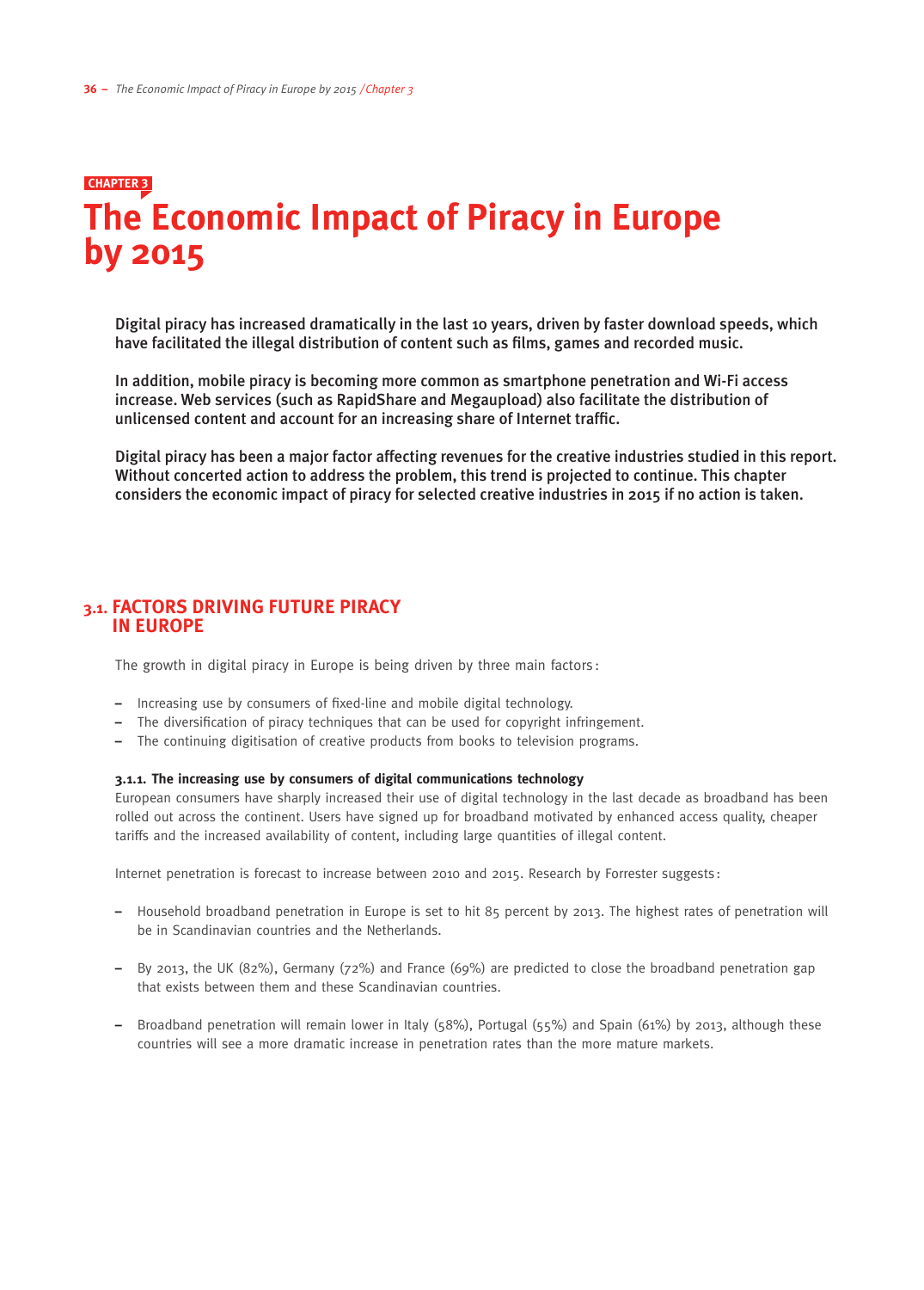Broadband penetration will be driven by government and private investment in areas where accessibility is still limited, notably rural areas. EU figures show that 93 percent of Europeans have potential access to broadband networks, but this figure drops to 70 percent in rural areas and as low as 50 percent in some member states. Indeed, figures published in 2009 suggest that one-third of people in EU member states have never accessed the Internet, with usage lowest among older people and economically inactive citizens [EC 2009].

Increased broadband penetration will broaden the potential market for the creative industries, enabling more consumers to access products online. Yet broadening access without tackling piracy risks increasing digital piracy rates.



#### **Figure 4 – EU27 broadband penetration, historical series and forecast**

While users have traditionally accessed the Internet from fixed line connections at home or at work, wireless outdoor access through Wi-Fi (or WiMax) in public spaces such as coffee shops, libraries and railway stations is growing, which means that users will increasingly access the Internet from portable devices.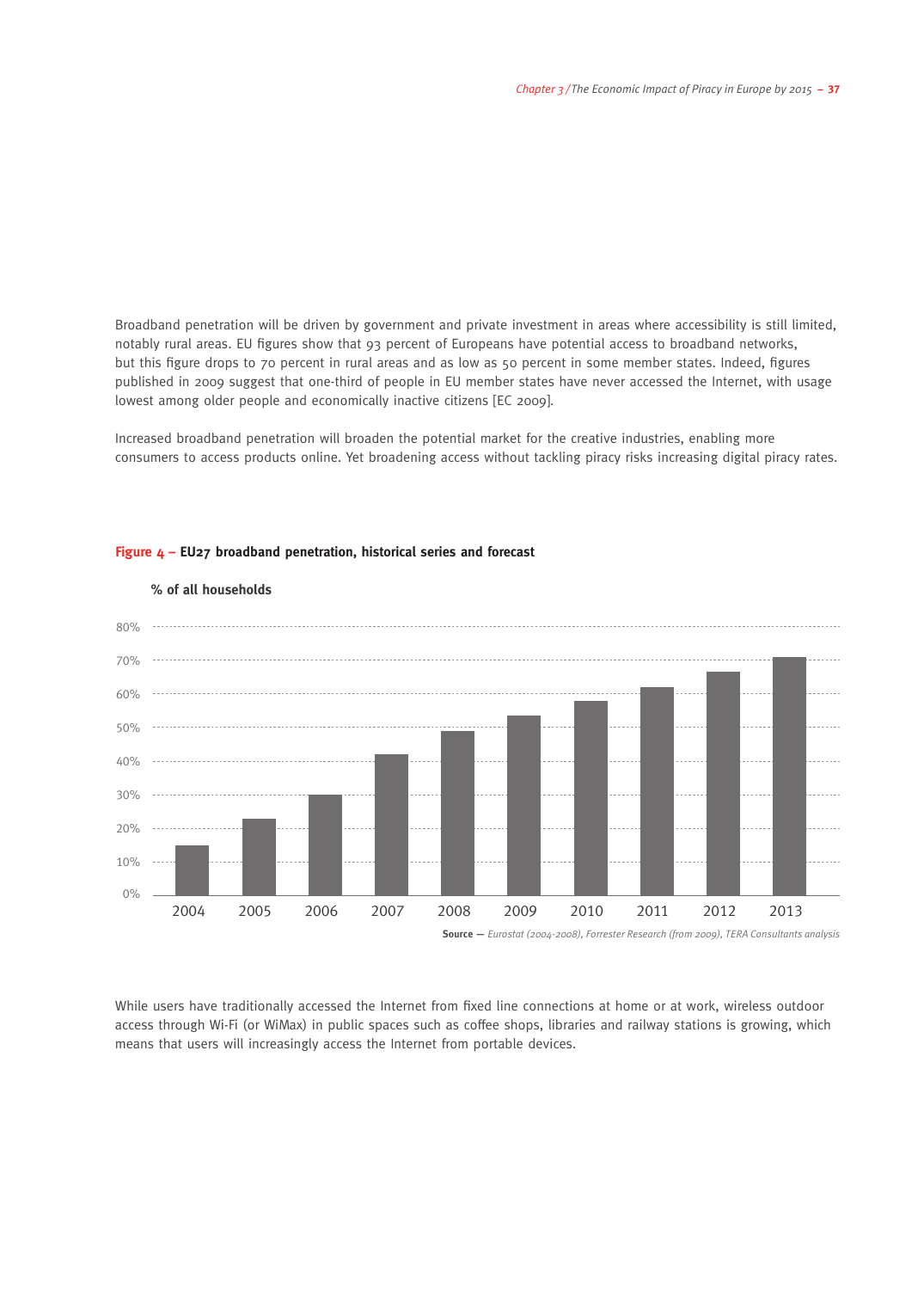

#### **Figure 5 – Internet traffic and mobile data growth in Europe, 2008-201326**

Internet users are also becoming increasingly sophisticated in their use of digital technology. A European Commission report in 2009 suggested 73 percent of Internet users aged 16 to 34 access advance communications services – twice the rate of the average population. For this cohort, uploading and distributing content poses no technical challenges.

**<sup>26</sup>** *The Cisco Visual Networking Index Forecast includes estimates for 14 countries, relying on analyst projections for Internet users, broadband connections, video subscribers, mobile connections, and Internet application adoption. Mobile data traffic is also covered by the forecast including handset-based data traffic (text and multimedia messaging, handset video services). Mobile Internet traffic is both generated by handsets and wireless cards for portable computers.*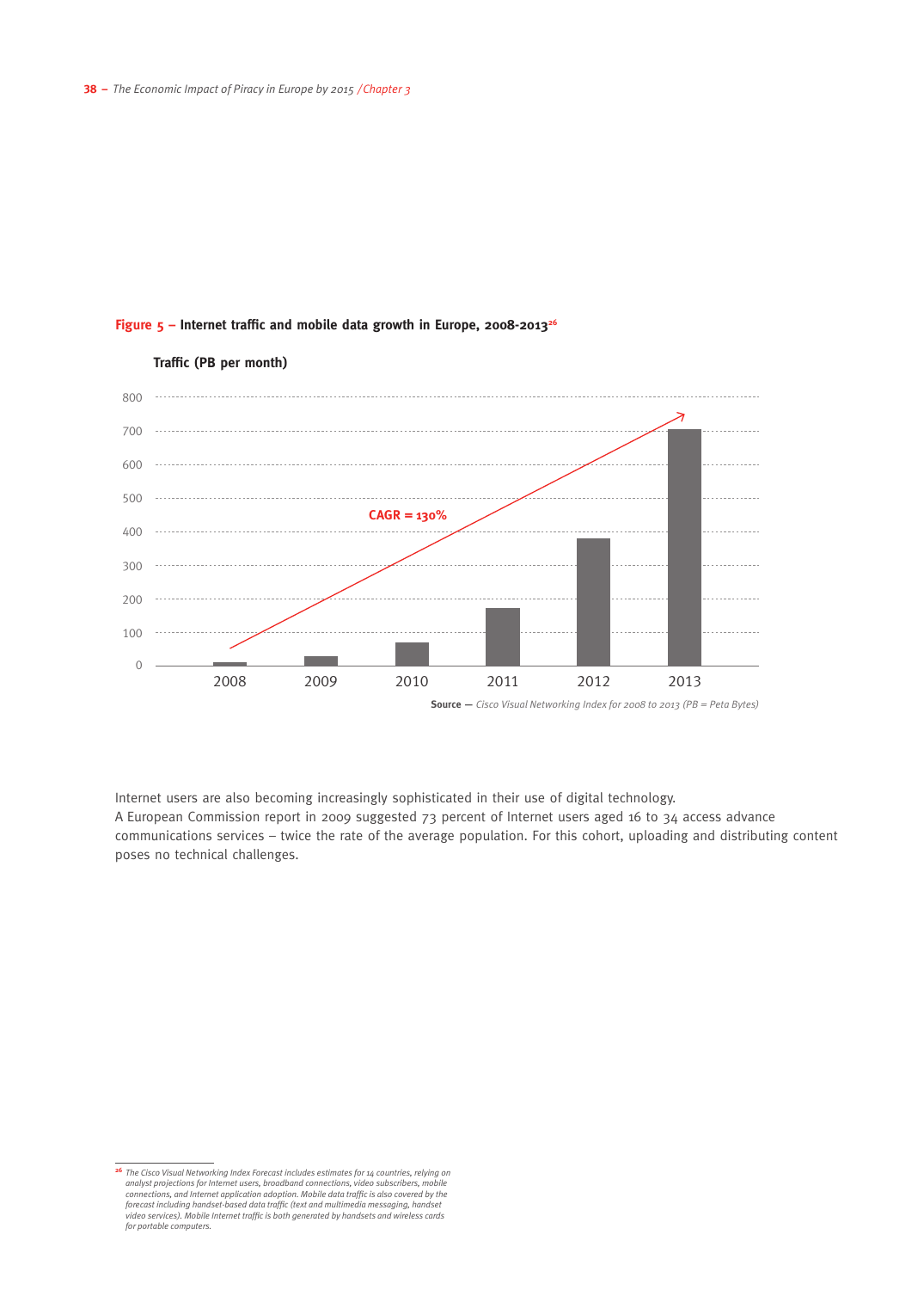#### **3.1.2. The diversification of piracy techniques**

While P2P remains the prevalent form of illegal content distribution, other techniques, such as streaming and direct downloading**27/28**, are gaining in popularity.



#### Figure 6 – File sharing and "Internet video to PC" traffic growth in Europe, 2008-2013<sup>29</sup>

**Source —** *Cisco Visual Networking Index for 2008 to 2013*

As broadband penetration increases, users are able to access content quickly not only by using P2P networks but through streaming sites and direct download links as well.

Real-time entertainment is increasingly preferred by Internet users, with real-time traffic doubling from 2008 to 2009 [Sandvine 2009]**30**. By definition, content streaming is immediately visible while via direct download access time is limited to 10 minutes with premium offers (as illustrated in the next figure).

**<sup>27</sup>** *Streaming media are multimedia that are constantly received by, and normally presented to, an end-user, contrary to P2P media which are downloaded and definitely stored on the end-user's computer.*

**<sup>28</sup>** *Direct download is based on a client-server architecture versus other forms of peer-topeer (P2P) downloading architectures. In a client-server architecture 100 percent of the file is stored on a single file server or in parallel across multiple file servers in a server farm.*

**<sup>29</sup>** *Direct download is based on a client-server architecture versus other forms of peer-to-peer (P2P) downloading architectures. In a client-server architecture 100 percent of the file is stored on a single file server or in parallel across multiple file servers in a server farm.*

*The June 2009 update of the Cisco Visual Networking Index Forecast includes country-level*  estimates for 14 countries. The core methodology relies on analyst projections for Interne *users, broadband connections, video subscribers, mobile connections, and Internet application adoption. The file sharing category includes traffic from P2P applications such as BitTorrent and eDonkey, as well as web-based file sharing. The P2P category is limited to traditional file exchange and does not include commercial video-streaming applications delivered through P2P, such as PPStream or PPLive. "Internet Video to PC" refers to online videos which can be downloaded or streamed and viewed on a PC screen. It excludes peer-to-peer downloads, and differs from Internet-delivery of video to a TV screen through a set-top box (STB) or equivalent device.*

**<sup>30</sup>** *Sandevine [2009].*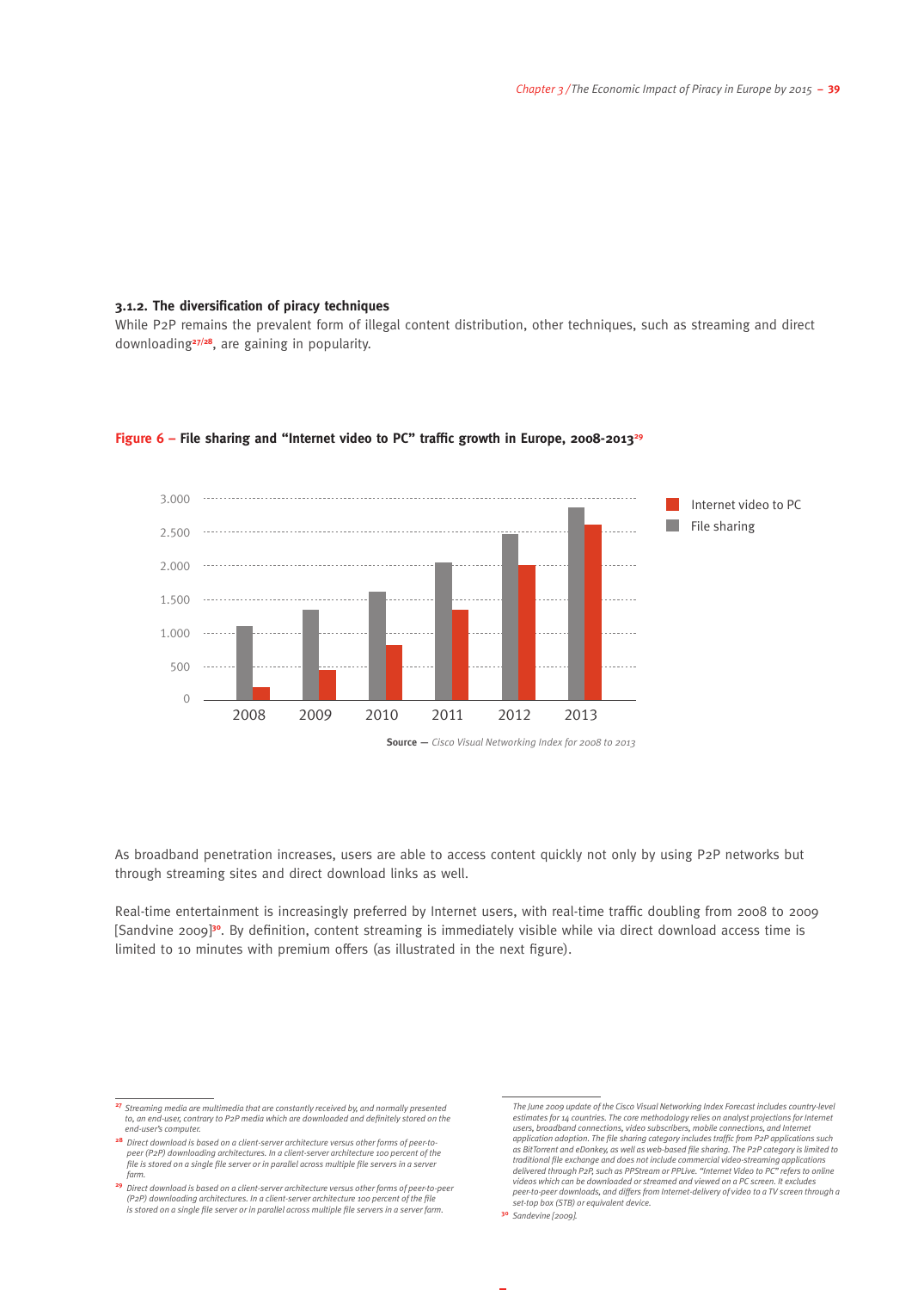#### **Figure 7 – "Real-time" access through specialised portals**



**Source —** *www.megaupload.com*

Non-P2P piracy methods are not limited to streaming and direct downloads (although they represent the potentially most damaging methods). Instant messaging, e-mail, music blogs, Bluetooth and iPod ripping are also commonplace.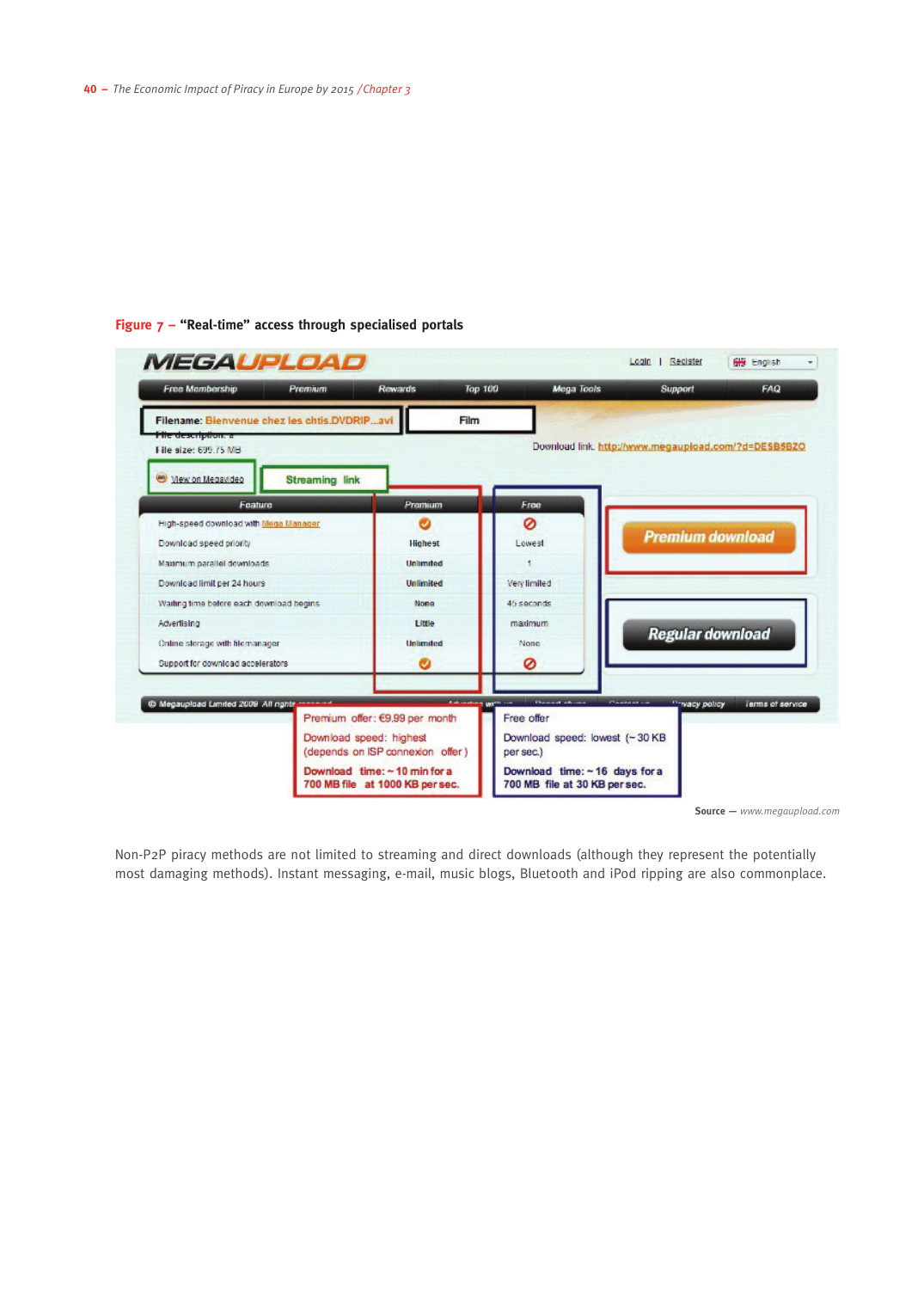#### **3.1.3. The extended digitisation and online availability of creative products**

Currently, digital piracy of creative content mainly affects music, movies and TV series. Yet other sectors are increasingly facing the opportunities and threats posed by the digital age.

The impact of piracy on the book publishing industry has been felt for some time, although book piracy is less severe than on the recorded music industry worldwide.

Several websites allow titles to be downloaded without charge, mainly in a PDF format, following a simple and free registration. One of the best-known websites dedicated to free book downloads was the recently closed Textbook Torrents (more than 5 000 titles available for download). These websites are opening across the world. An academic author testified that six of the first 10 Google results for one of his books were for illegal downloading websites**31**.

A number of book industry experts consider piracy to be a major threat to the industry. The Association of American Publishers estimated that there were thousands of pirated copies available online and Harvard Business Publishing launched a team to detect unauthorised digital books on their network. Due to the relatively low penetration of e-book readers on the market today, files are mainly read on a computer screen, a far cry from a hardcopy. Several signs indicate however that the publishing industry is readying for

massive, and illegal, digital consumption:

- Manufacturers have invested in the digital market, with the Amazon Kindle and the Sony Reader, offering an increasing number of titles. Moreover, 2010 will see the launch of the Apple tablet computer, aimed at tapping into the books market. These developments will quickly increase the rate of adoption of devices for e-book reading.
- The media and networks are also developing: mobile technology (Wi-Fi, Bluetooth, etc.), multiapplication terminals (laptops, smartphones, etc.), improved batteries, etc.
- Libraries are spending an increasingly large portion of their budgets on digitising content, most notably in university libraries.
- Consumer habits are changing, especially among the younger generations, who are used to reading on screens.

Looking forward, once the use of electronic readers has been broadly adopted, we can anticipate massive piracy of written, and copyrighted, content. Downloading will be even easier since users will be dealing with files that are generally smaller in volume and, unlike video files, easily downloadable.

**<sup>31</sup>** *The New York Times, A Book Author Wonders How to Fight Piracy, May 2009.*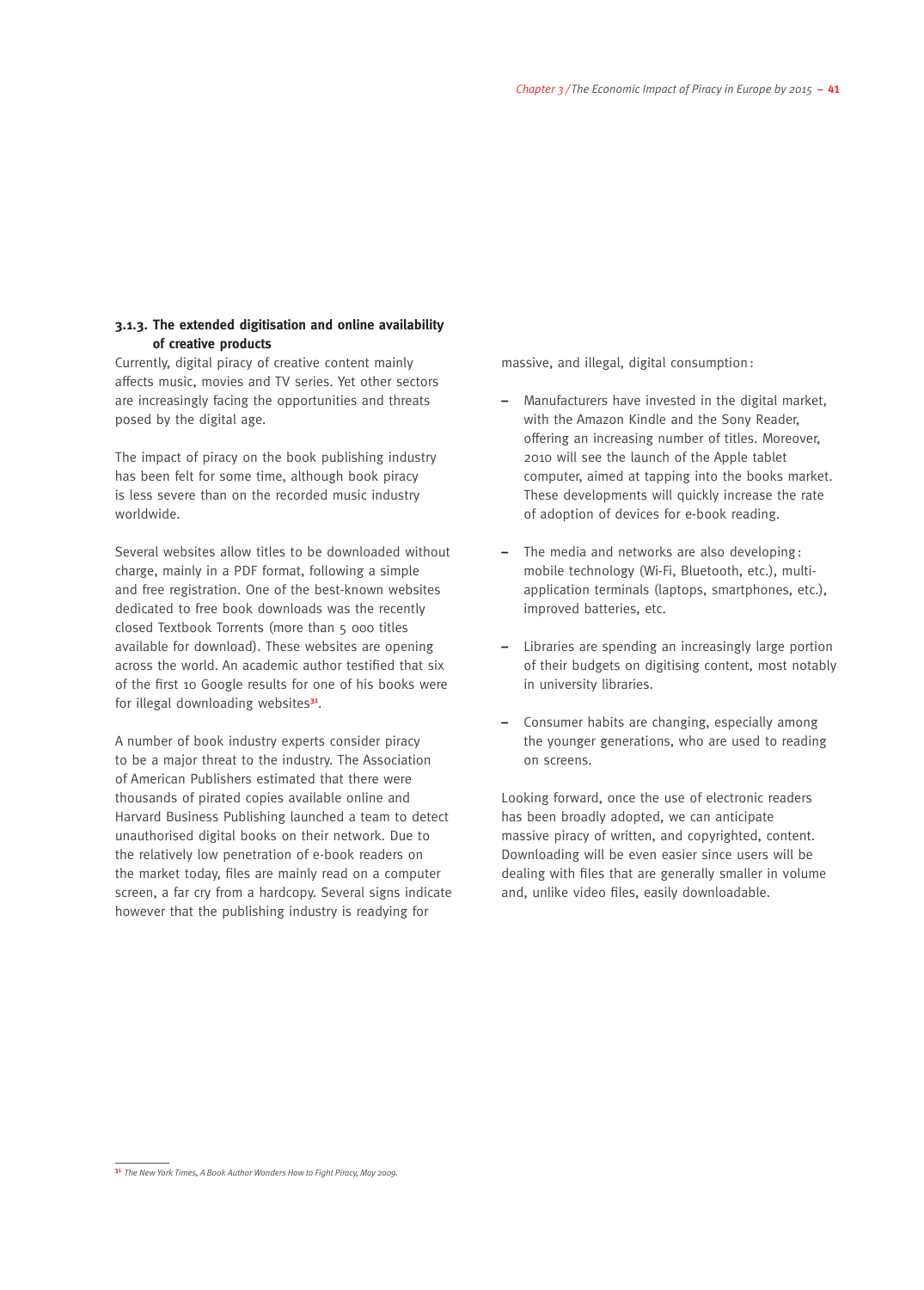#### **Table 20 – Size in KB of digital books and download speeds**

| <b>Type of books</b>                                         | Size in bytes | <b>Download Time</b><br>(56K modem) | <b>Download Time</b><br>(broadband connection) |
|--------------------------------------------------------------|---------------|-------------------------------------|------------------------------------------------|
| Short story (50 pages)                                       | 150 Kb        | 37 sec.                             | 3 to 6 sec.                                    |
| Novel (300 pages)                                            | 1 Mh          | $\Delta$ min.                       | 20 to 40 sec.                                  |
| <b>Educational book with tables</b><br>$(200 \text{ pages})$ | 1.5 Mb        | $6$ min.                            | 30 to 60 sec.                                  |
| Illustrated book with photos                                 | 10 Mb         | 41 min.                             | 3 to 6 min.                                    |

**Source —** *www.numilog.com*

This threat is not limited to books but will impact the whole publishing industry, including newspapers and magazines.

Some websites, such as mygazines.com in 2008, encourage users to upload scanned copies of large parts, if not all, of magazines and newspapers without the permission of the publishers. The scanned copies may usually be viewed using reading software integrated into the site and, in addition to uploading, users can browse, share, archive and customize magazines. This emerging phenomenon is combined with a widespread reutilisation of newspapers on websites, without license.

Newspapers and magazines have suffered from the collapse of the advertising market during the recession, the migration of promotion to legal online sites and the aggregation of their content on third-party websites. Digital piracy is another threat to their long-term viability.

In the US, several newspapers or magazines have either closed or moved to online-only formats. There is no doubt that if market conditions do not improve, many titles across Europe will face a similar fate.

#### **3.2. Assessing the impact of digital piracy on Europe's creative industries in 2015**

This chapter projects the impact of digital piracy in Europe in 2015. Two traffic trends are introduced in our model, which we use to derive year-by-year impacts up to 2015, both in terms of GDP and of employment. Our goal is not to provide a sector by sector analysis of the impact of piracy in 2015, but rather to determine the magnitude of the problem and its economic consequences, if no action is taken. Considering this objective of demonstrating the Europe-wide risk, we do not present national splits for these estimates.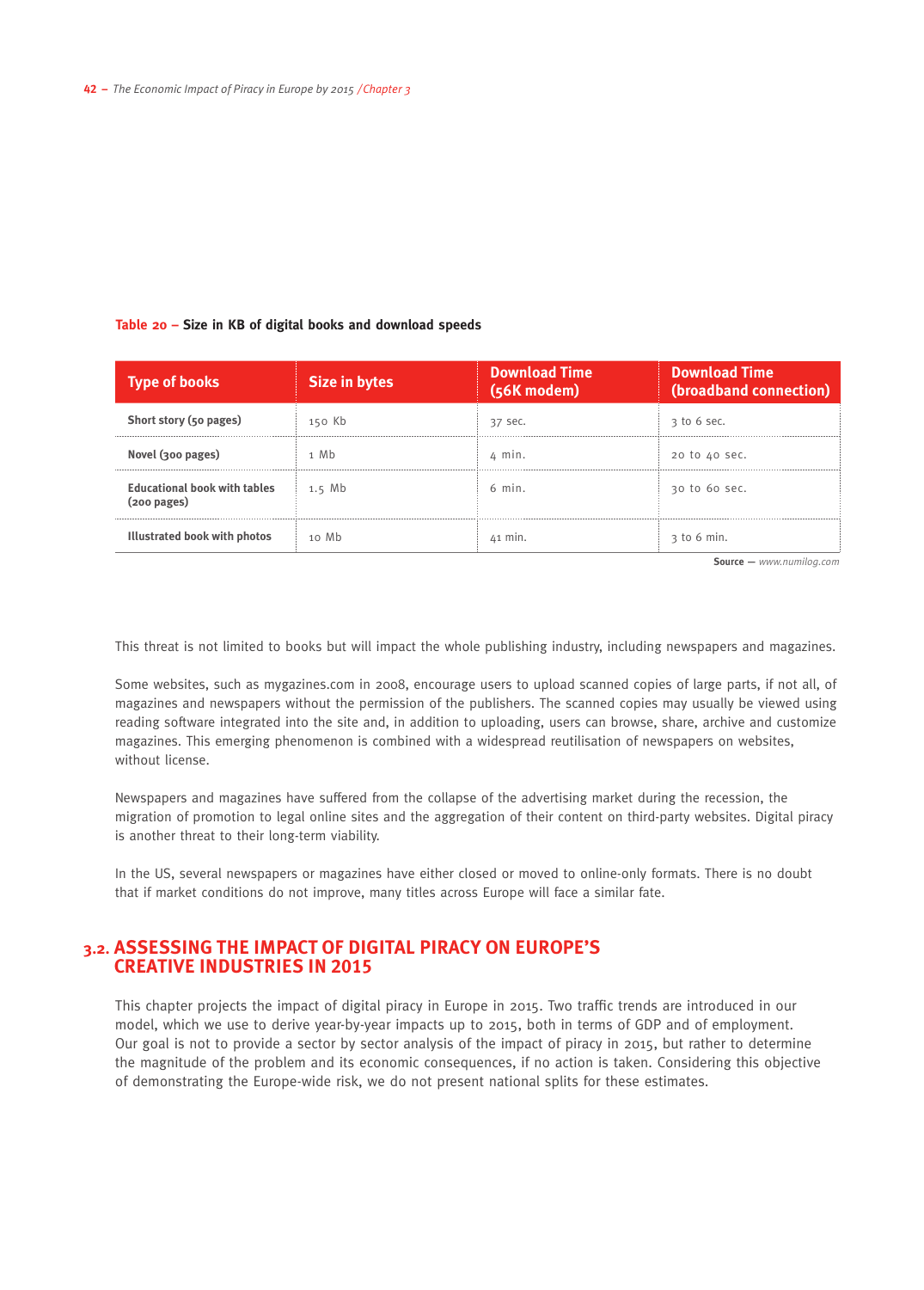There are two reasonable future scenarios for the growth of digital piracy in Europe :

**– Scenario 1 : digital piracy growth follows "filesharing" traffic trends**

This scenario is based on file-sharing growth, and assumes that piracy behaviour continues to be centred on P2P. Considering file-sharing traffic forecasts, this scenario represents a lower limit of the impact of piracy.

#### **– Scenario 2: digital piracy growth follows "global consumer IP" traffic trends**

This scenario assumes that piracy techniques will expand beyond P2P (streaming, for example, is taken into account). This scenario provides an upper limit of the impact of piracy.

Traffic forecasts are based on a Cisco System white paper, *"Cisco Visual Networking Index : Forecast and Methodology, 2008–2013",* which we have extrapolated to prolong the trends up to 2015.

According to Cisco:

- **File-sharing32** networks now "transport" 1.3 exabytes**33** per month in Europe and will continue to grow at a "moderate" pace with a CAGR of 18% from 2008 to 2015**34**.
- **–** During the same period, **Global consumer IP** traffic will be multiplied by 8, growing at a CAGR of 34% from 2008 to 2015**35**.



**Figure 8 – "File-sharing" and "Global consumer IP" traffic growth in Europe between 2008 and 2015 (2008 = 100)**

**<sup>32</sup>** *This category includes traffic from P2P applications such as BitTorrent and eDonkey, as well as web-based file sharing.*

**Source —** *Cisco Visual Networking Index for 2008 - 2013, TERA Consultants extrapolation for 2014 - 2015*

**<sup>33</sup>** *1.3 billion gigabytes.* 

**<sup>34</sup>** *The June 2009 update of the Cisco Visual Networking Index Forecast includes forecasts ranging between 2008 to 2013. We extrapolated the forecast up through 2015, based on trends provided by Cisco. The data provided cover both Western & Eastern/Central Europe.*

*The file sharing category includes traffic from P2P applications such as BitTorrent and eDonkey, as well as web-based file sharing. The P2P category is limited to traditional file exchanges and does not include commercial video-streaming applications delivered through P2P, such as PPStream or PPLive.*

**<sup>35</sup>** *Global consumer IP traffic category encompasses all IP traffic over the Internet, as well as other traffic, such as IPTV and VoD traffic.*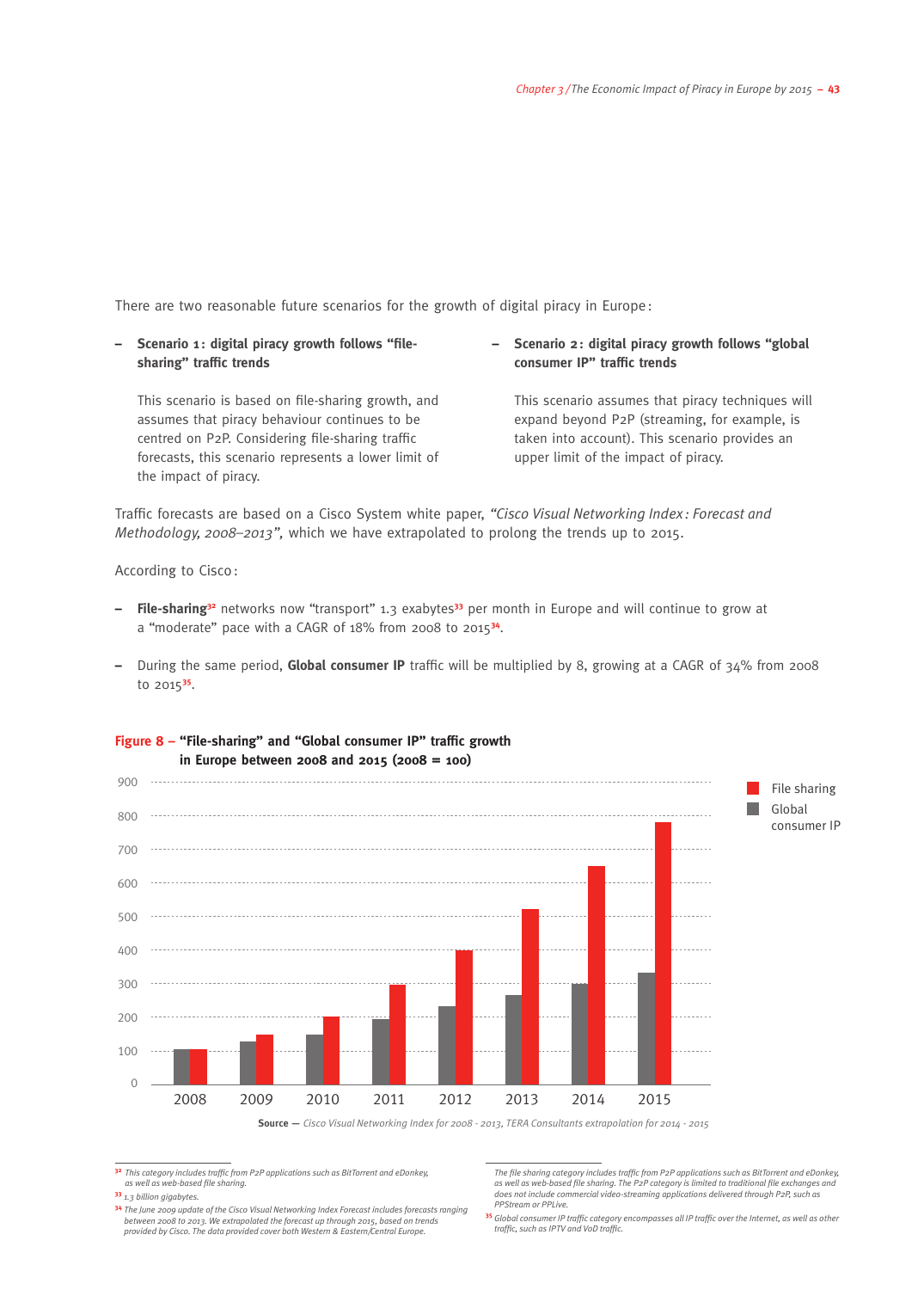#### **Scenario 1 : digital piracy growth follows file sharing traffic trends**

By the end of 2015, considering the dynamics of filesharing traffic in 2008, we estimate the impact of the piracy of creative works to represent more than €30 billion in lost retail revenues in 2015 and €165 billion in cumulative losses over the period of 2008 to 2015. The cumulative job losses are predicted to increase from approximately 185 000 in 2008 to 610 000 in 2015.

Compared to our starting point in 2008, revenue and job losses are thus multiplied by three. This level has to be considered as a baseline, since it is based on P2P, without integrating the variety of other piracy techniques such as streaming. Therefore, a threefold increase in losses is the minimum impact forecasted.



#### **Figure 9 – Dynamics of piracy from 2008 to 2015 – "file sharing" trend scenario**

**Source —** *TERA Consultants calculation*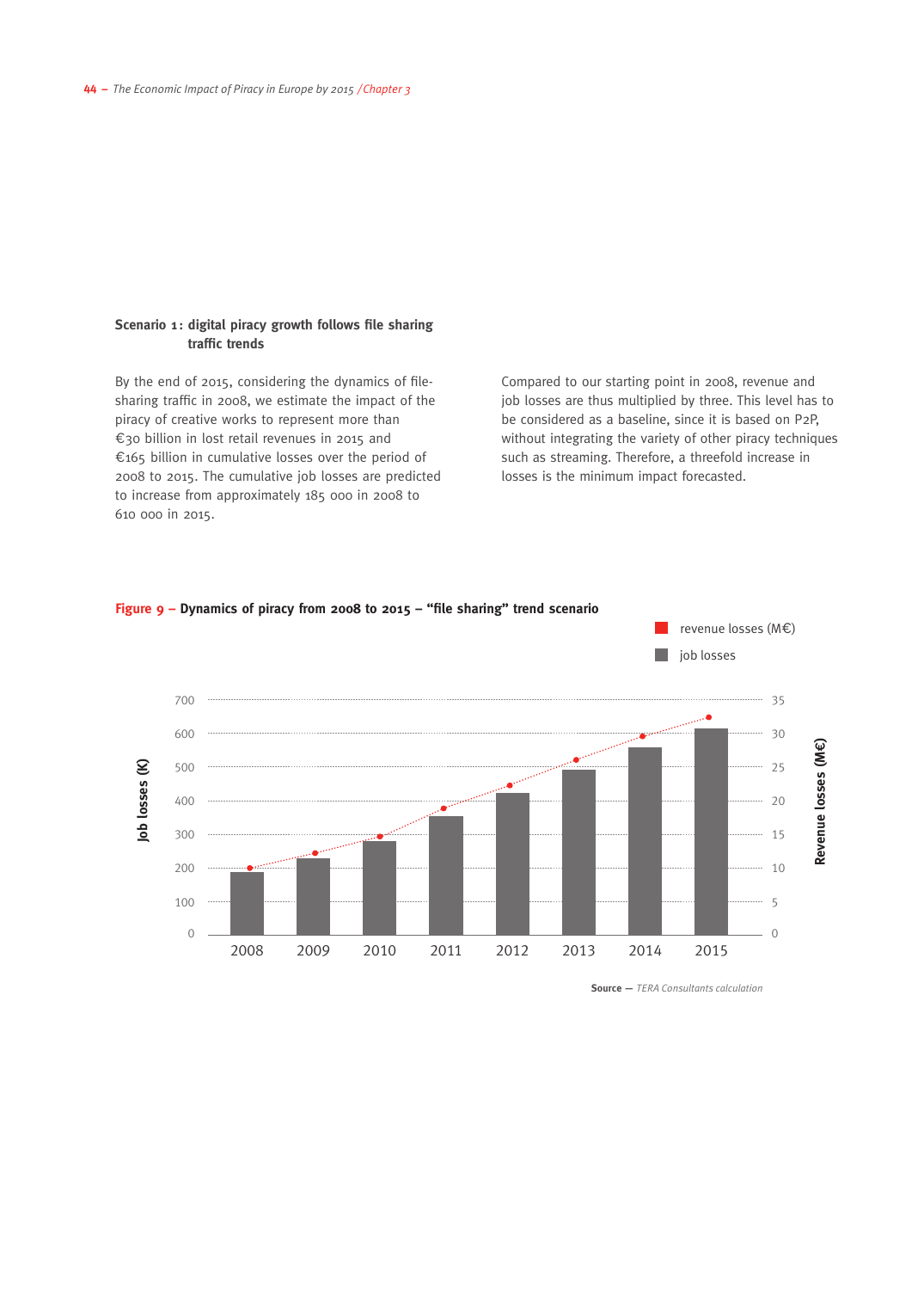#### **Scenario 2: digital piracy growth follows global consumer IP traffic trends36**

Considering the dynamics of global IP consumer traffic, and assuming piracy traffic will follow this trend through 2015, we estimate the impact of the piracy of creative works will represent more than €55 billion in lost retail revenues in 2015. The cumulative job losses are predicted to increase from approximately 185 000 in 2008 to 1.2 million. Compared to our starting point in 2008, revenue and job losses are thus multiplied by a factor of more than five.

#### **We must underline that this exercise presents some limitations :**

- It does not predict the "domino effect" created by the potential failure of major European groups in these creative industries.
- The local impact on national industries cannot be anticipated.
- It is assumed that "all things are equal" with regards to the legislative frameworks.

Whether the digital piracy rate increases by either of the projections shown above, the threat to the creative industries posed is a major problem for the EU and its member states.



#### **Figure 10 – Dynamics of piracy from 2008 to 2015 – "global consumer IP" trend scenario**

**Source —** *TERA Consultants calculation*

**<sup>36</sup>** *Since 'under-licensing' of software, primarily by business customers, is likely to remain an important concern for the software industry, the total projected losses in software may not fully track the growth rate in 'global consumer IP' traffic that was used to project future losses in audiovisual products. For this reason, in Scenario 2, the same growth rate has been applied to the software as in Scenario 1 (meaning that the average growth rate has been limited to 18% instead of 34%).*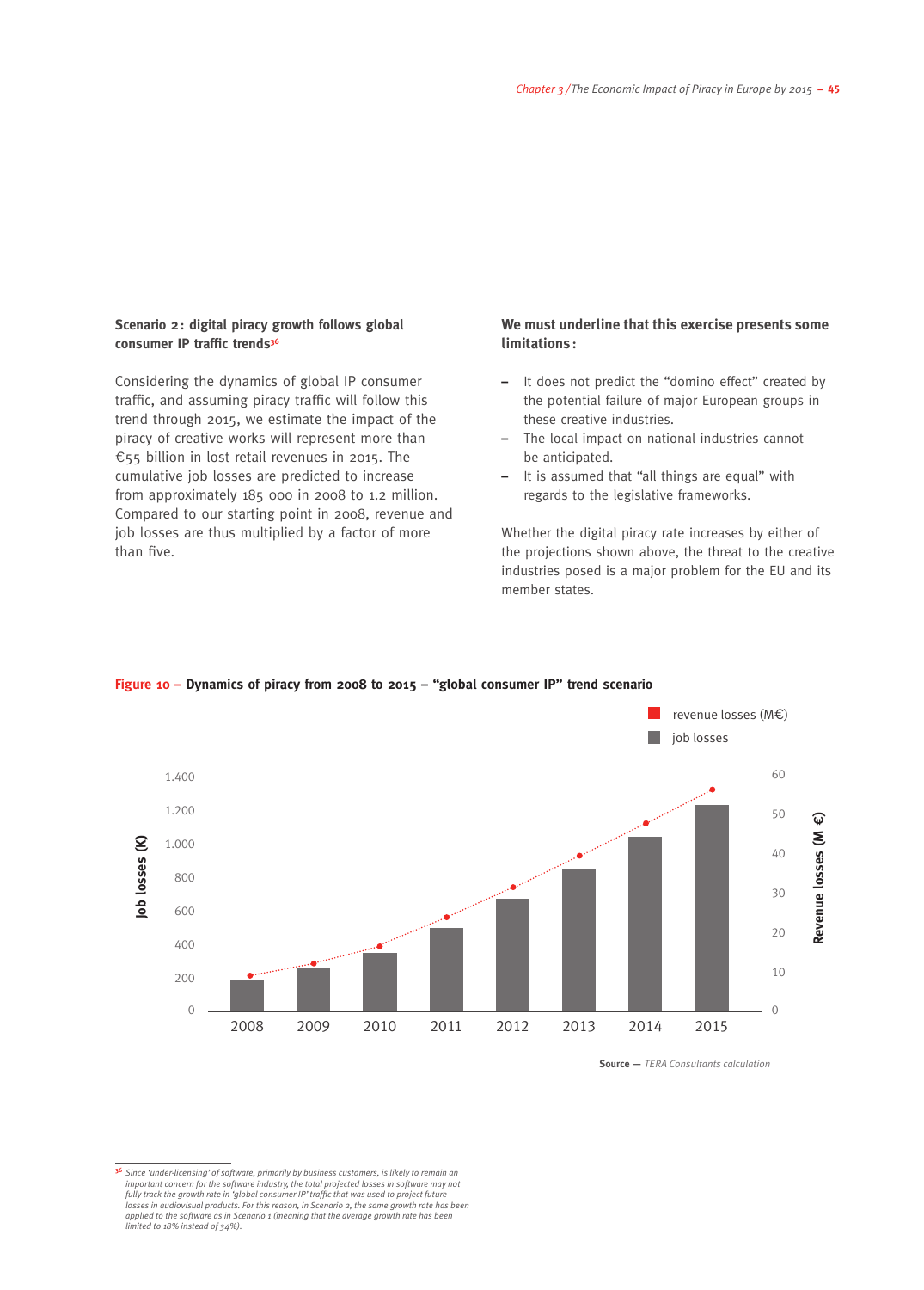# **Conclusion**

Based on a comprehensive and accurate view of creative industries' contributions to the European economy, this study has combined both "core creative industries" and "non-core creative industries" to form a more complete picture of Europe's creative industries. This picture reveals that value added by these creative industries was approximately €860 billion in 2008, or an estimated 6.9% share of the GDP for the EU 27. The creative industries also provide significant employment opportunities throughout Europe, approximately 14 million jobs, or 6.5% of the EU 27 workforce in 2008.

A principal goal of the study was to evaluate the economic consequences of piracy on the creative industries. This study concentrated on retail revenue and job losses experienced by the creative industries that are most susceptible to piracy, namely those that produce and distribute films, TV series, recorded music and software. In 2008, both physical and digital piracy induced €10 billion in revenue losses and more than 185 000 jobs lost in Europe in the selected creative industries.

In coming years, further growth in broadband penetration and the ongoing digitisation of creative industry products will accelerate and, without sustained and effective action, this trend will greatly facilitate the continued expansion of digital piracy in Europe. This study provides two scenarios of estimated piracy-driven losses escalating from 2008 to 2015 based on Cisco System's Internet traffic forecasts and assuming that no measures are taken to address piracy.

In Scenario 1, digital piracy growth follows "file-sharing" traffic trends and assumes that piracy behaviour continues to be centred on P2P. For the same creative industries, retail losses will reach approximately €32 billion by 2015, while cumulative job losses will reach 610 000 in the EU. In Scenario 2, digital piracy growth follows "global consumer IP" traffic trends in Europe. This scenario assumes that digital piracy techniques will be further diversified and leads to retails losses equalling €56 billion in 2015 and to 1.2 million cumulative job losses by 2015.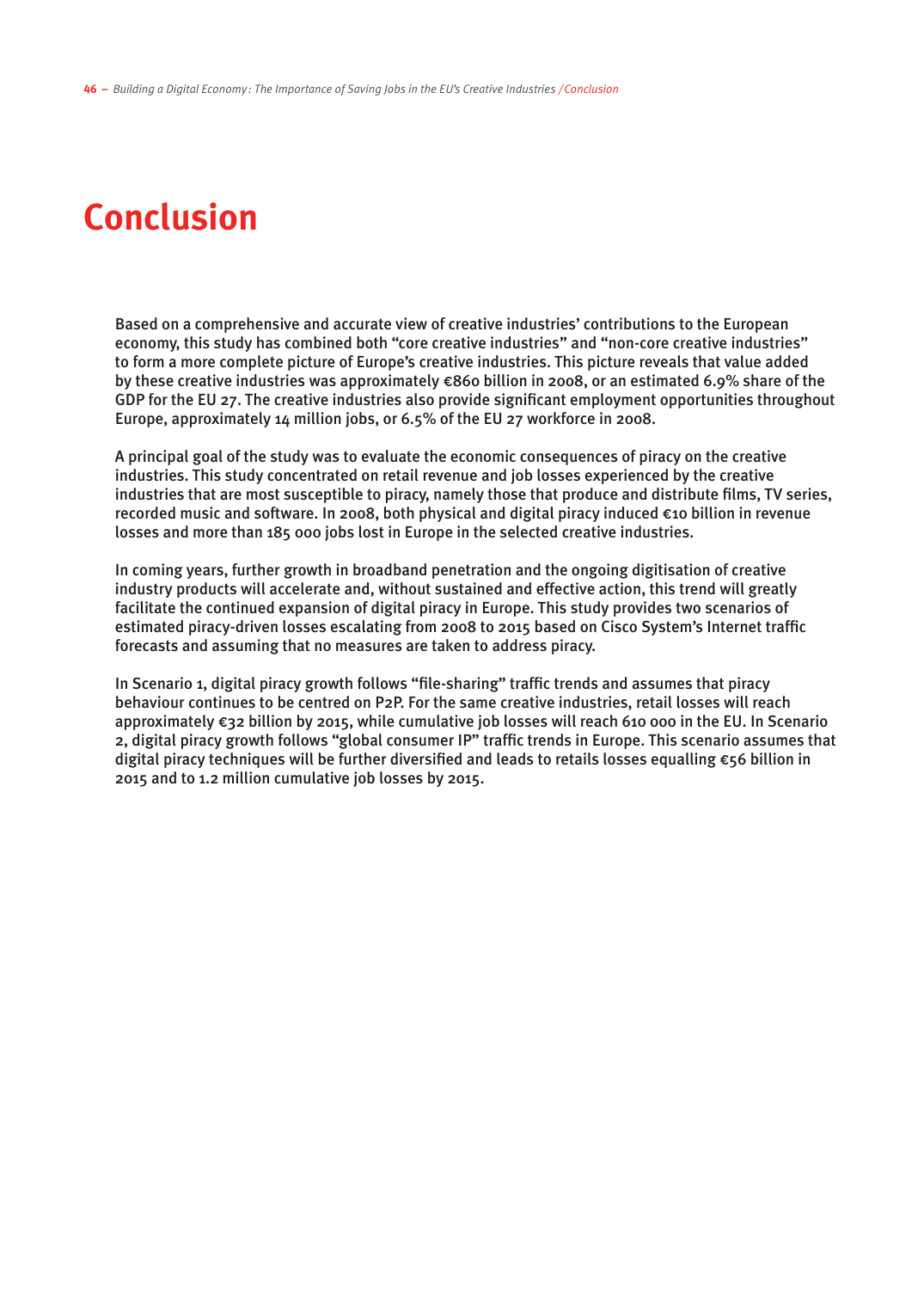### **Appendix 1: Copyright infringements assumptions for national case studies Appendices**

#### **FRANCE**

#### **App. 1.1 – Criteria to calculate revenue losses due to pirated music in France**

|                                                     | Digital piracy | <b>Physical piracy</b> |
|-----------------------------------------------------|----------------|------------------------|
| Number of copyright infringements per year (M unit) | 77837          | $1.10^{38}$            |
| Substitution rate $(\%)^{39}$                       | 10%            | 46%                    |
| Unit retail price $(\epsilon)$                      | 2.3440         | 14.4041                |

**Source —** *Criteria to calculate revenue losses due to pirated music in France: TERA Consultants calculation*

#### **App. 1.2 – Criteria to calculate revenue losses due to pirated films in France**

|                                                     | <b>Digital piracy</b> | <b>Physical piracy</b> |
|-----------------------------------------------------|-----------------------|------------------------|
| Number of copyright infringements per year (M unit) | 16442                 | 5.2543                 |
| Substitution rate (%)44                             |                       |                        |
| Theatre                                             | 5%                    | 9%                     |
| DVD sell through                                    | 9%                    | 5%                     |
| DVD rental                                          | $0\%$                 | 5%                     |
| VoD/PayPerView/official download                    | 9%                    | $0\%$                  |
| <b>TV</b>                                           | 9%                    | 9%                     |
| Unit retail price                                   |                       |                        |
| Theatre $(E/ticket)$                                |                       | 6.0045                 |
| DVD sell through (€/DVD)                            |                       | 15.6346                |
| DVD rental (€/DVD)                                  |                       | 2.7247                 |
| VoD/PayPerView/official download (€/download)       |                       | 7.5048                 |
| TV $(\epsilon/\mathrm{film})$                       |                       | 0.06949                |

**Source —** *TERA Consultants calculation*

**<sup>37</sup>** *Source SNEP. 2008 estimate.* 

**<sup>38</sup>** *Source SNEP. This corresponds to 2% of total physical units sold in France in 2008.*  **<sup>39</sup>** *See Appendix 2.*

**<sup>40</sup>** *Source SNEP. 90% \*online single price (*€*1.00) + 10%\* physical CD price (€14.40)* **<sup>41</sup>** *Source IFPI. Physical CD price.* 

**<sup>42</sup>** *Source SNEP.* **<sup>43</sup>** *See Appendix 3.* **<sup>44</sup>** *See section 2.1.* **<sup>45</sup>** *Source: PWC [2009].*

**<sup>46</sup>** *Source: International Video Federation – European Video Yearbook 2009. Average consumer price for DVD in 2008.* 

**<sup>47</sup>** *Source : International Video Federation – European Video Yearbook 2009. Average rental fee for DVD in 2008.*

**<sup>48</sup>** *Source: NPA Conseil, Video on Demand in Europe, 2008. 50% of official download price (€7.50) and 50% of VoD price (between €1.5 and €6: used €3.75).* 

**<sup>49</sup>** *Based on 209 min/day for the average viewing time in 2008 (source: ACTE – Television 2008, International Key Facts) and M€2.870 TV ad spend in 2008 (source : PWC 2009).*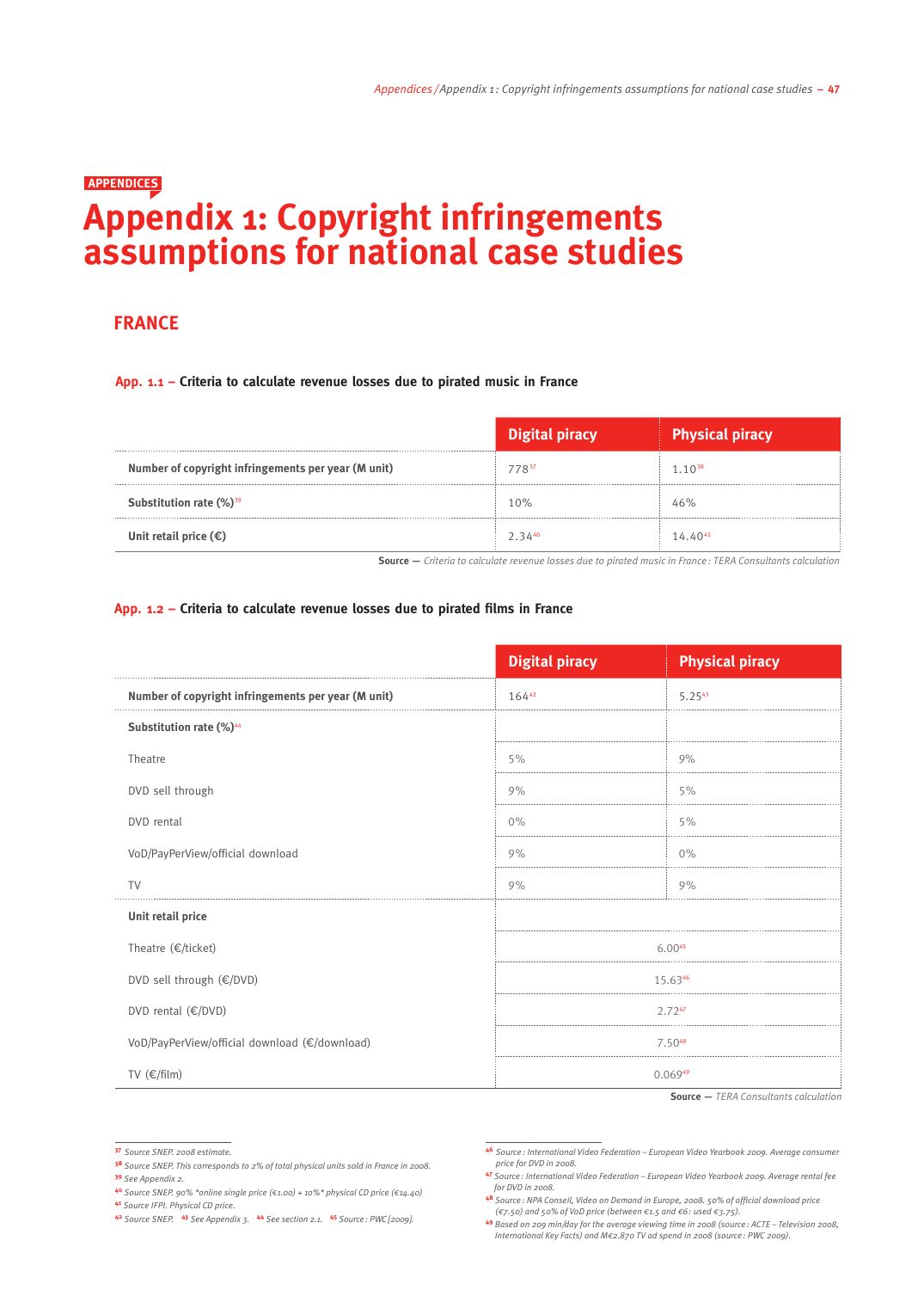#### **App. 1.3 – Criteria to calculate revenue losses due to pirated TV series in France**

|                                                        | <b>Digital piracy</b> | <b>Physical piracy</b> |
|--------------------------------------------------------|-----------------------|------------------------|
| Number of copyright infringements per year (M unit) 50 | 88.39                 | 0.80                   |
| Substitution rate (%) 51                               |                       |                        |
| <b>TV</b>                                              | 28%                   | 28%                    |
| DVD sell through                                       | 5%                    | 5%                     |
| DVD rental                                             | 2%                    | 2%                     |
| VoD/PayPerView                                         | 2%                    | 2%                     |
| Unit retail price                                      |                       |                        |
| TV $(E/TV$ series)                                     |                       | 0.0332                 |
| DVD sell through $(\epsilon/\text{DVD})$               |                       | 31.2653                |
| DVD rental $(\epsilon/\text{DVD})$                     |                       | 2.7254                 |
| VoD/PayPerView/official download (€/download)          |                       | 2.0055                 |

**Source —** *TERA Consultants calculation*

#### **Germany**

#### **App. 1.4 – Criteria to calculate revenue losses due to pirated music in Germany**

|                                                     | Digital piracy | <b>Physical piracy</b> |
|-----------------------------------------------------|----------------|------------------------|
| Number of copyright infringements per year (M unit) | 373 56         | 6.3057                 |
| Substitution rate (%) 58                            | 11%            | 47%                    |
| Unit retail price $(\epsilon)$                      | 759            | 11 96 60               |

**Source —***TERA Consultants calculation*

**<sup>55</sup>** *Source: NPA Conseil, Video on Demand in Europe, 2008.*

- 
- **<sup>59</sup>** *Source: IFPI. 90%\*online single price (€1.1)+ 10%\* physical CD price (€11.96).*
- **<sup>60</sup>** *Source: GfK. Physical CD price.*

**<sup>50</sup>** *See Appendix 4.* **<sup>51</sup>** *See section 2.1.*

**<sup>52</sup>** *Based on 209 min/day as average viewing time in 2008 (source: ACTE – Television 2008, International Key Facts) and M€2.870 TV ad spend in 2008 (source: PWC).*

**<sup>53</sup>** *Source: International Video Federation – European Video Yearbook 2009. Based on the average consumer price for a DVD in 2008 (TV series DVDs are generally twice as expensive as film DVDs),* 

**<sup>54</sup>** *Source: International Video Federation – European Video Yearbook 2009. Average DVD rental fee in 2008.*

**<sup>56</sup>** *Source: GfK (2008) estimate.*

**<sup>57</sup>** *Source: IFPI Germany. This corresponds to 6% of total physical units sold in Germany in 2008.* **<sup>58</sup>** *See Appendix 2.*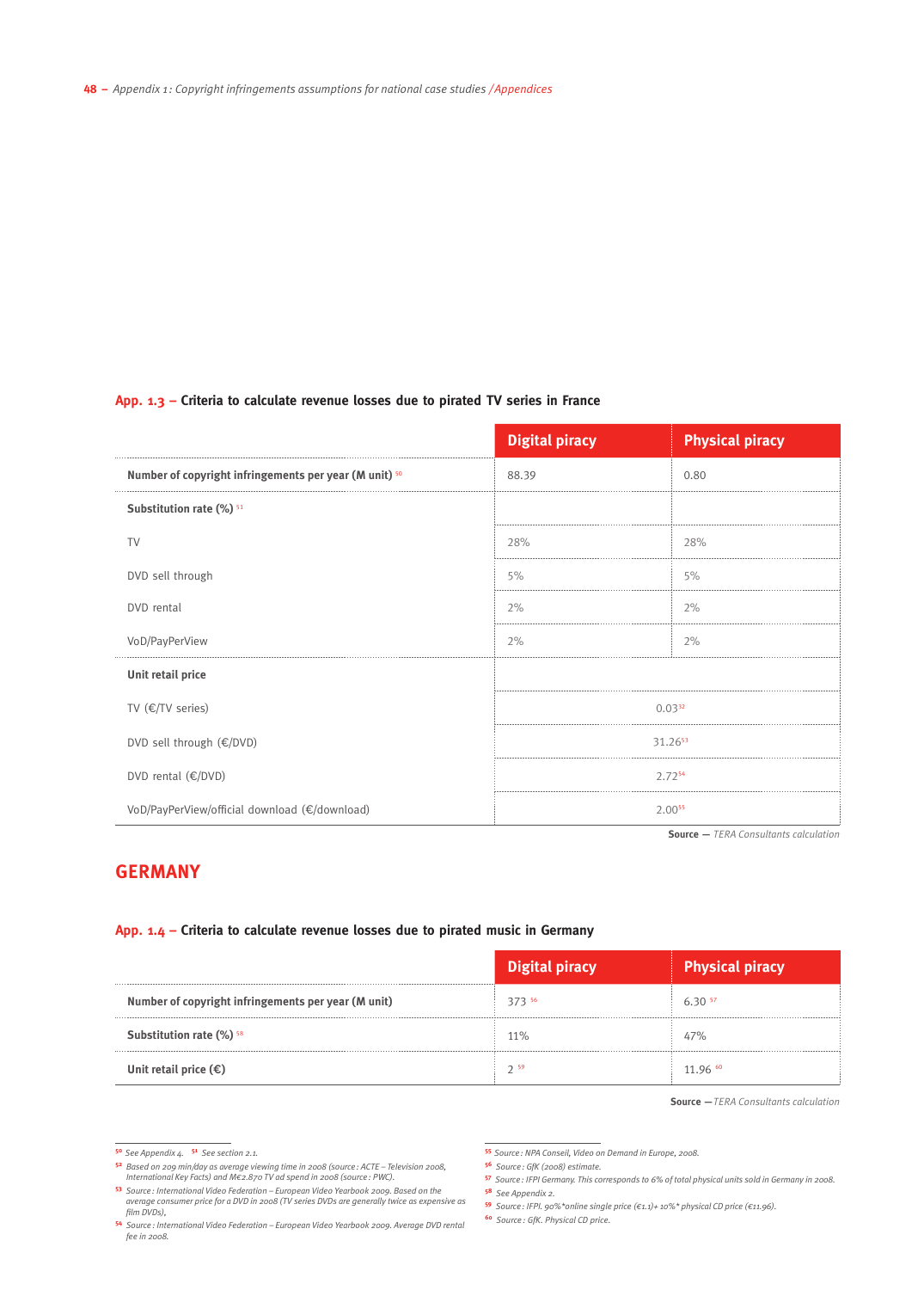#### **App. 1.5 – Criteria to calculate revenue losses due to pirated films in Germany**

|                                                     | <b>Digital piracy</b> | <b>Physical piracy</b> |
|-----------------------------------------------------|-----------------------|------------------------|
| Number of copyright infringements per year (M unit) | 99.4 61               | $6.23^{62}$            |
| Substitution rate (%) 63                            |                       |                        |
| Theatre                                             | 5%                    | 10%                    |
| DVD sell through                                    | 10%                   | 5%                     |
| DVD rental                                          | $0\%$                 | 5%                     |
| VoD/PayPerView/official download                    | 10%                   | $0\%$                  |
| <b>TV</b>                                           | 10%                   | 10%                    |
| Unit retail price                                   |                       |                        |
| Theatre (/ticket)                                   |                       | $6.11$ $64$            |
| DVD sell through (/DVD)                             |                       | $12.26$ $65$           |
| DVD rental (/DVD)                                   |                       | 2.45 66                |
| VoD/PayPerView/official download (/download)        |                       | $7.50$ $67$            |
| TV (/film)                                          |                       | $0.074$ 68             |

**Source —** *TERA Consultants calculation*

**<sup>61</sup>** *According to the findings of the Brenner Study commissioned by the Filmförderungsanstalt (Film Development Agency) and conducted from January to June 2005, 11.9 million German-language or German-dubbed films were illegally downloaded by 1.7 million Internet users*  (http://www.techshout.com/software/2006/01/warner-bros-to-start-file-sharing-of-movies-ty-<br>shows-in-germany-through-inzmovies/), i.e. 14 illegal downloads per P2P users in one year.<br>Source GfK: in 2008, 7.1 million P2P use

**<sup>65</sup>** *Source: International Video Federation – European Video Yearbook 2009. Average consumer* 

*price for DVD in 2008.* **<sup>66</sup>** *Source: International Video Federation – European Video Yearbook 2009. Average rental fee for DVD in 2008.*

**<sup>&</sup>lt;sup>67</sup>** Source: NPA Conseil, Video on Demand in Europe, 2008. 50% of official download price<br>(€7.50) and 50% of VoD price (between €1.50 and €6: second-hand €3.75).

**<sup>68</sup>** *Based on 223 min/day as average viewing time in 2008 (source: ACTE – Television 2008, International Key Facts) and M€4.100 TV ad spend in 2008 (source: PWC).*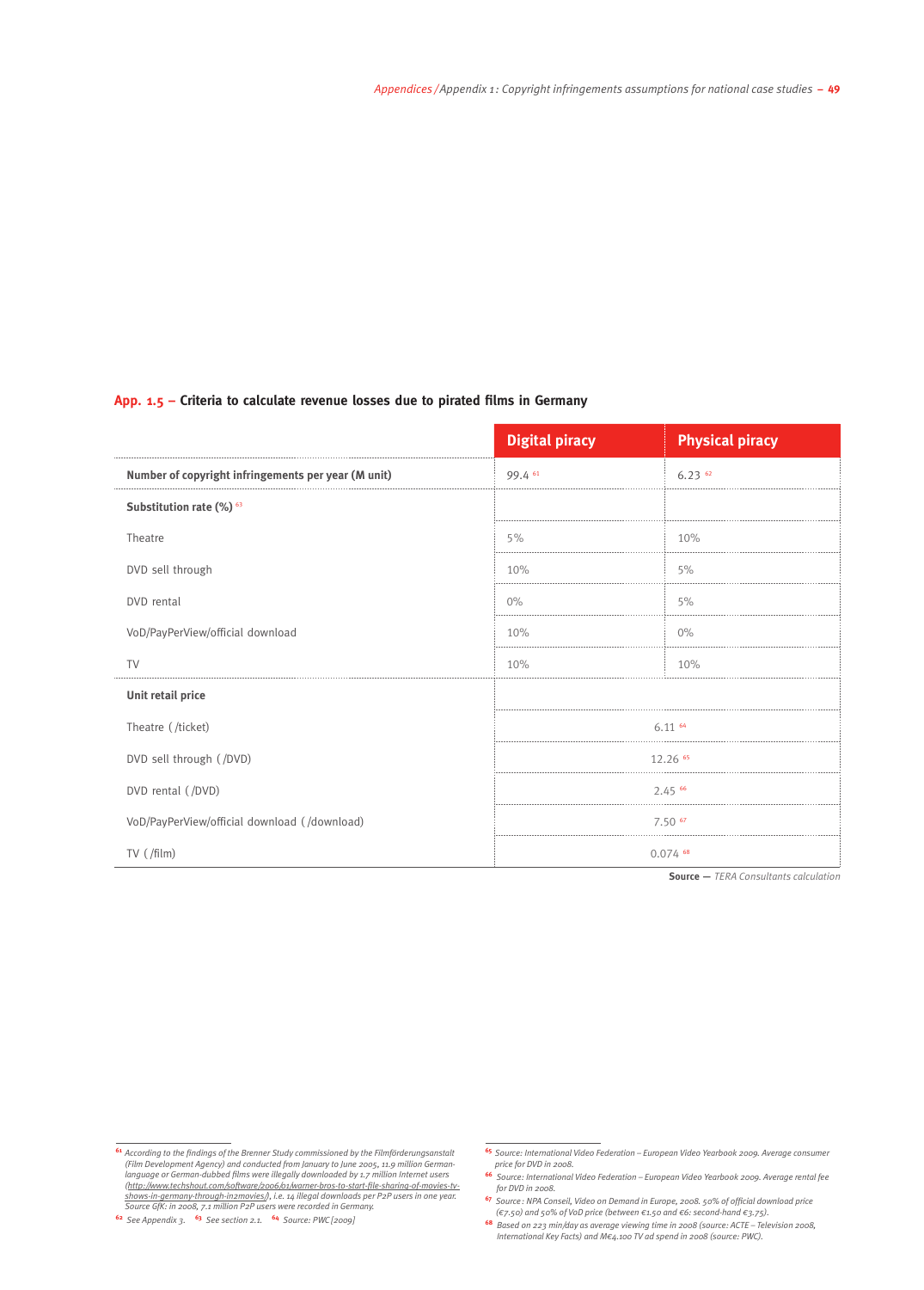#### **App. 1.6 – Criteria to calculate revenue losses due to pirated TV series in Germany**

|                                                        | <b>Digital piracy</b> | <b>Physical piracy</b> |
|--------------------------------------------------------|-----------------------|------------------------|
| Number of copyright infringements per year (M unit) 69 | 53.58                 | 3.24                   |
| Substitution rate (%) 70                               |                       |                        |
| <b>TV</b>                                              | 29%                   | 29%                    |
| DVD sell through                                       | 5%                    | 5%                     |
| DVD rental                                             | 2%                    | 2%                     |
| VoD/PayPerView                                         | 2%                    | 2%                     |
| Unit retail price                                      |                       |                        |
| TV (€/TV series)                                       | 0.03771               |                        |
| DVD sell through (€/DVD)                               | 24.52 72              |                        |
| DVD rental $(\epsilon/\text{DVD})$                     | $2.45^{73}$           |                        |
| VoD/PayPerView/official download (€/download)          |                       | 2.00 74                |

**Source —** *TERA Consultants calculation*

#### **Italy**

#### **App. 1.7 – Assumptions for revenue losses due to pirated music in Italy**

|                                                     | Digital piracy | <b>Physical piracy</b> |
|-----------------------------------------------------|----------------|------------------------|
| Number of copyright infringements per year (M unit) | $1,300^{75}$   | 6.607                  |
| Substitution rate (%) 77                            | 9%             | 41%                    |
| Unit retail price $(\epsilon)$                      | 2278           | 13.247                 |

**Source —***TERA Consultants calculation*

**<sup>69</sup>** *See Appendix 4.* **<sup>70</sup>** *See section 2.1.*

**<sup>71</sup>** *Based on 223 min/day as average viewing time in 2008 (source: ACTE – Television 2008, International Key Facts) and M€4.100 TV ad spend in 2008 (source: PWC).*

**<sup>72</sup>** *Source: International Video Federation – European Video Yearbook 2009. Based on the average consumer price for DVD in 2008 (TV series DVDs are generally twice as expensive as film DVDs).*  **<sup>73</sup>** *Source: International Video Federation – European Video Yearbook 2009 Average rental fee* 

*for a DVD in 2008.* 

**<sup>74</sup>** *Source: NPA Conseil, Video on Demand in Europe, 2008.* **<sup>75</sup>** *Source: IFPI.* **<sup>76</sup>** *Source: FIMI. This corresponds to 23% of total physical units sold in Italy in 2008.* 

**<sup>77</sup>** *See Appendix 2.*

**<sup>78</sup>** *Source: Forrester Research. 90%\*online single price (€1.00)+ 10%\* physical CD price (€13.24).*  **<sup>79</sup>** *Source IFPI.*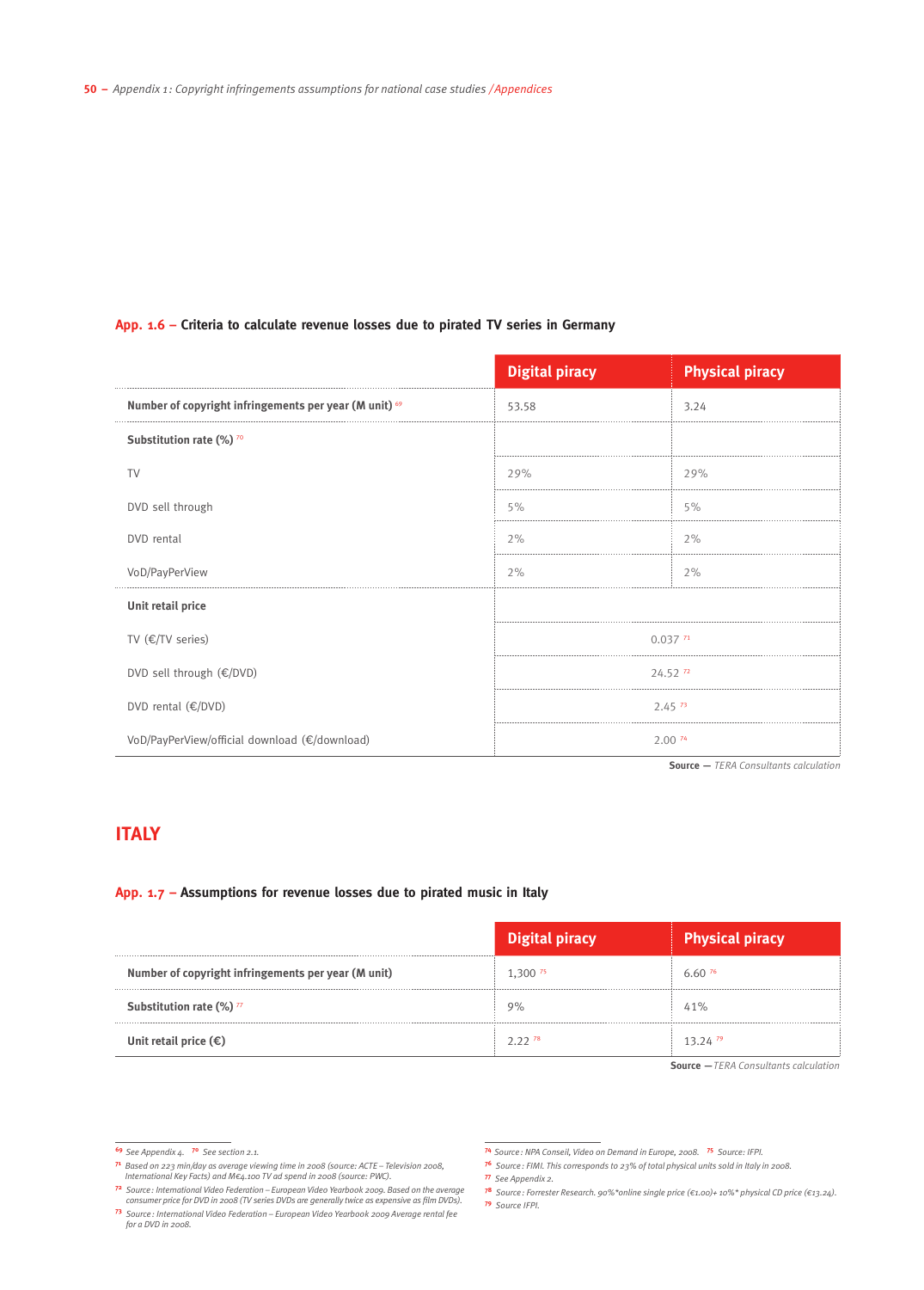#### **App. 1.8 – Assumptions for revenue losses due to pirated films in Italy**

|                                                     | <b>Digital piracy</b> | <b>Physical piracy</b> |
|-----------------------------------------------------|-----------------------|------------------------|
| Number of copyright infringements per year (M unit) | 147.99 80             | 85.75 81               |
| Substitution rate (%) 82                            |                       |                        |
| Theatre                                             | 4%                    | 8%                     |
| DVD sell through                                    | 8%                    | $4\%$                  |
| DVD rental                                          | $0\%$                 | 4%                     |
| VoD/PayPerView/official download                    | 8%                    | $0\%$                  |
| <b>TV</b>                                           | 8%                    | 8%                     |
| Unit retail price                                   |                       |                        |
| Theatre (€/ticket)                                  |                       | $6.11^{83}$            |
| DVD sell through (€/DVD)                            |                       | 12.21 84               |
| DVD rental (€/DVD)                                  |                       | 2.93 85                |
| VoD/PayPerView/official download (€/download)       |                       | 7.50 86                |
| TV $(\epsilon/\mathrm{film})$                       |                       | 0.110 <sup>87</sup>    |

**Source —** *TERA Consultants calculation*

**<sup>84</sup>** *Source: International Video Federation – European Video Yearbook 2009.* 

**<sup>80</sup>** *Source : www.fapav.it* **<sup>81</sup>** *Source: www.fapav.it* **<sup>82</sup>** *See section 2.1.*

**<sup>83</sup>** *Source : PWC [2009]* 

*Average consumer price for DVD in 2008.* **<sup>85</sup>** *Source : International Video Federation – European Video Yearbook 2009. Average rental fee for DVD in 2008* 

<sup>&</sup>lt;sup>86</sup> Source: NPA Conseil, Video on Demand in Europe, 2008. 50% of official download price<br>(€7.50) and 50% of VoD price (between €1.50 and €6: used €3.75)

**<sup>87</sup>** *Based on 239 min/day as average viewing time in 2008 (source: ACTE – Television 2008, International Key Facts) and M€4.800 TV ad spend in 2008 (source: PWC).*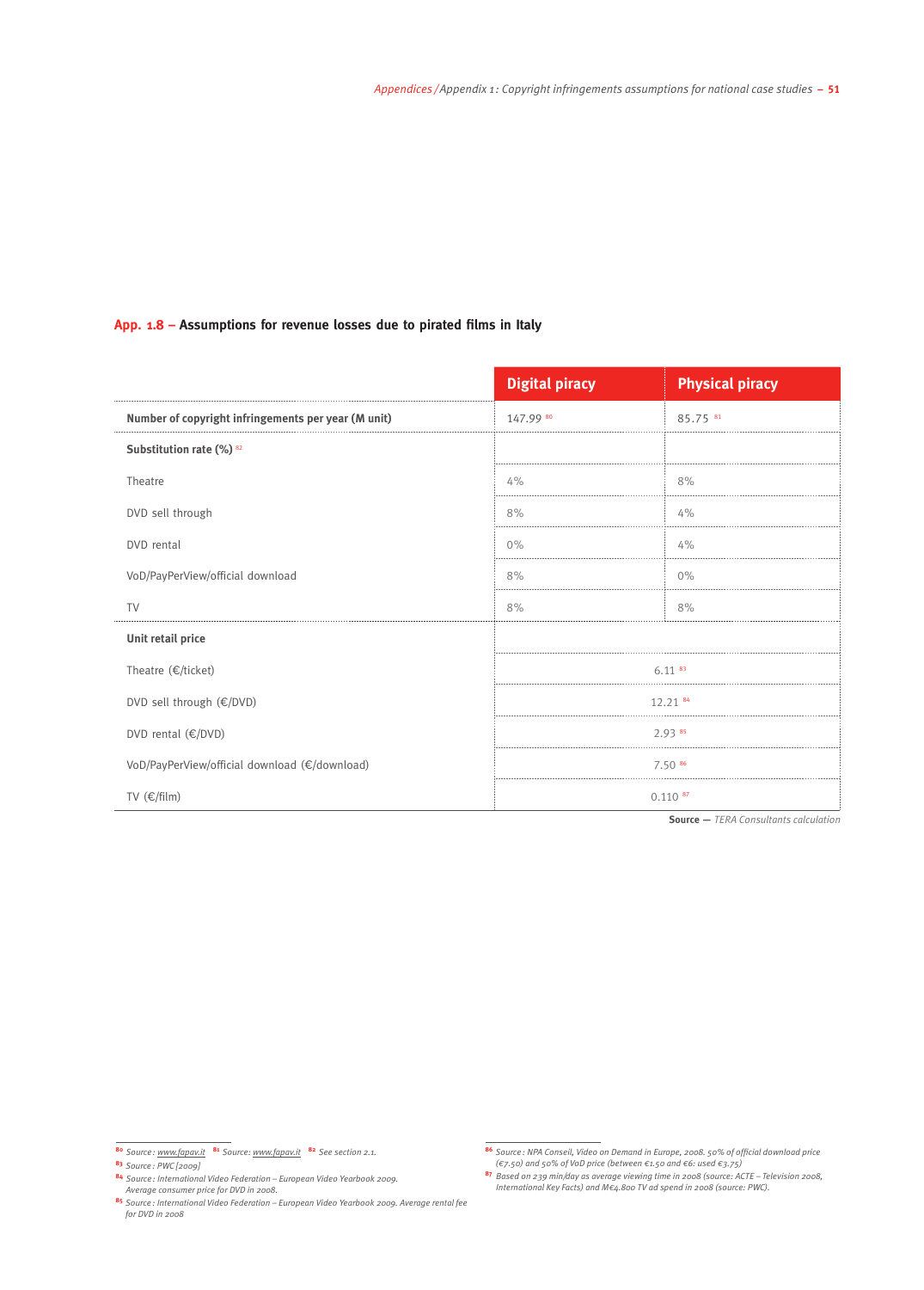#### **App. 1.9 – Assumptions for revenue losses due to pirated TV series in Italy**

|                                                                   | <b>Digital piracy</b> | <b>Physical piracy</b> |
|-------------------------------------------------------------------|-----------------------|------------------------|
| Number of copyright infringements per year (M unit) <sup>88</sup> | 79.76                 | 13.07                  |
| Substitution rate (%) 89                                          |                       |                        |
| <b>TV</b>                                                         | 25%                   | 29%                    |
| DVD sell through                                                  | 4%                    | 4%                     |
| DVD rental                                                        | 2%                    | 2%                     |
| VoD/PayPerView                                                    | 2%                    | 2%                     |
| Unit retail price                                                 |                       |                        |
| TV $(E/TV$ series)                                                |                       | $0.055$ 90             |
| DVD sell through (€/DVD)                                          |                       | 24.42 91               |
| DVD rental $(\epsilon/\text{DVD})$                                |                       | 2.93 92                |
| VoD/PayPerView/official download (€/download)                     |                       | 2.00 <sup>93</sup>     |

**Source —** *TERA Consultants calculation*

#### **Spain**

#### **App. 1.10 – Assumptions for revenue losses due to pirated music in Spain**

|                                                     | Digital piracy | Physical piracy      |
|-----------------------------------------------------|----------------|----------------------|
| Number of copyright infringements per year (M unit) | 1.977 94       | $5.00$ <sup>95</sup> |
| Substitution rate $(\%)$ <sup>96</sup>              | 9%             | 41%                  |
| Unit retail price $(\epsilon)$                      | 2.3297         | 11.34 98             |

**Source —***TERA Consultants calculation*

**<sup>90</sup>** *Based on 239 min/day as average viewing time in 2008 (source: ACTE – Television 2008, International Key Facts) and M€4.800 TV ad spend in 2008 (source: PWC).*

- **<sup>94</sup>** *Source: IFPI, based on Jupiter Research figures on numbers of p2p users in Spain [2009] and average number of files downloaded per person [Ministry of Culture report].*
- **<sup>95</sup>** *Source: Promusicae. This corresponds to 20% of total physical units sold in Spain in 2008.*  **<sup>96</sup>** *See Appendix 2.* 
	-
- **<sup>97</sup>** *90% \* online single price (€1.30) [source: Forrester Research, 2009]+ 10% \* physical CD price (€11.34) [source: Promusicae].*
- **<sup>98</sup>** *Source: Promusicae.*

**<sup>88</sup>** *See Appendix 4.* **<sup>89</sup>** *See section 2.1.*

**<sup>91</sup>** *Source: International Video Federation – European Video Yearbook 2009. Based on the average consumer price for DVD in 2008 (TV series DVDs are generally twice as expensive as film DVDs).*  **<sup>92</sup>** *Source: International Video Federation – European Video Yearbook 2009. Average rental fee* 

*for a DVD in 2008. Source: NPA Conseil, Video on Demand in Europe, 2008.*

**<sup>92</sup>** *Source: NPA Conseil, Video on Demand in Europe, 2008.*

**<sup>93</sup>** *Source: NPA Conseil, Video on Demand in Europe, 2008.*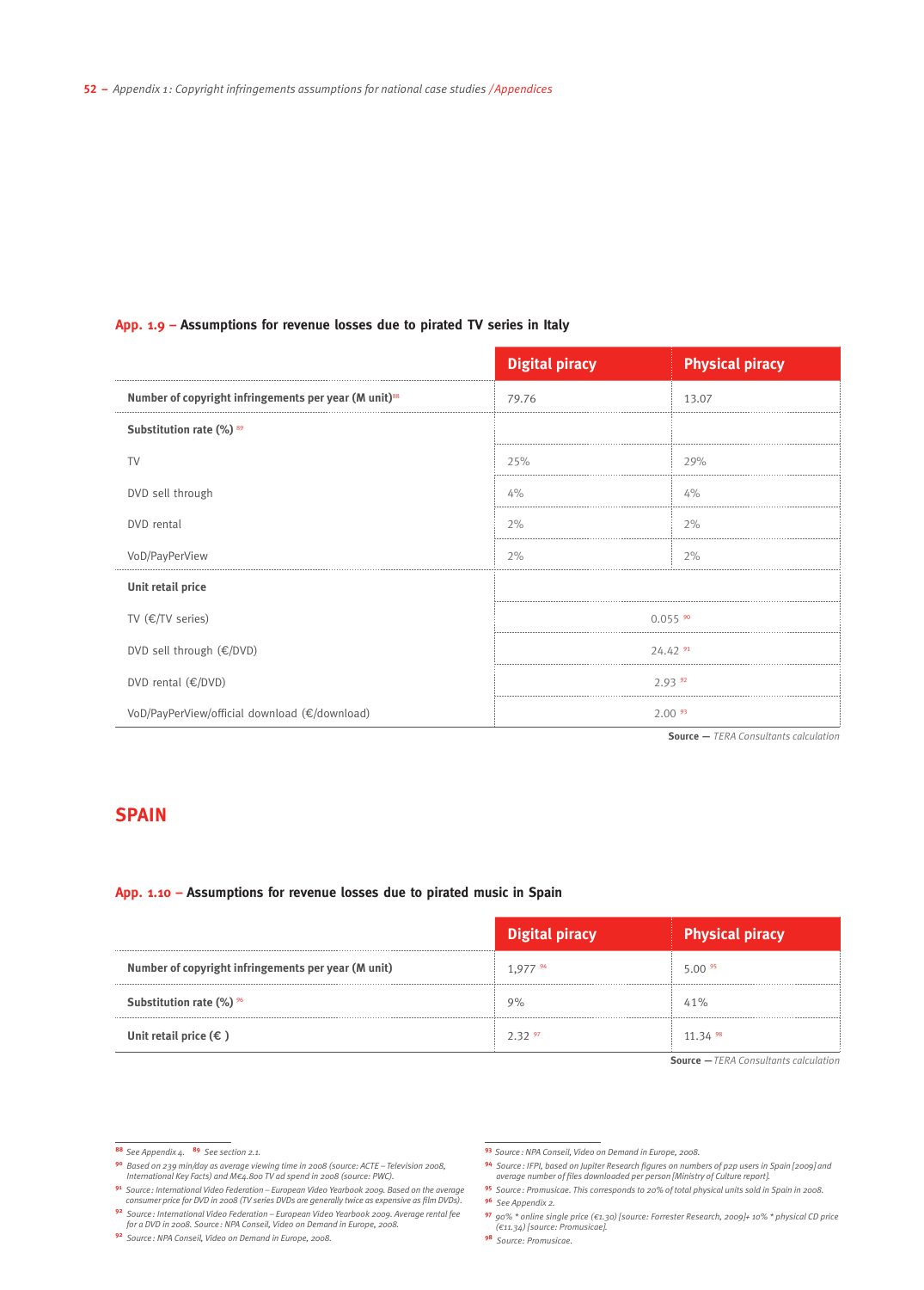#### **App. 1.11 – Assumptions for revenue losses due to pirated films in Spain**

|                                                     | <b>Digital piracy</b> | <b>Physical piracy</b> |
|-----------------------------------------------------|-----------------------|------------------------|
| Number of copyright infringements per year (M unit) | 350 99                | 25 100                 |
| Substitution rate (%) 101                           |                       |                        |
| Theatre                                             | 4%                    | 8%                     |
| DVD sell through                                    | 8%                    | 4%                     |
| DVD rental                                          | $0\%$                 | 4%                     |
| VoD/PayPerView/official download                    | 8%                    | $0\%$                  |
| <b>TV</b>                                           | 8%                    | 8%                     |
| Unit retail price                                   |                       |                        |
| Theatre (€/ticket)                                  |                       | 5.71 102               |
| DVD sell through (€/DVD)                            |                       | 12.48 103              |
| DVD rental (€/DVD)                                  |                       | 2.34 104               |
| VoD/PayPerView/official download (€/download)       |                       | 7.50 105               |
| TV $(\epsilon/\text{film})$                         |                       | 0.083106               |

**Source —** *TERA Consultants calculation*

**<sup>100</sup>** *Source : International Video Federation – European Video Yearbook 2009.* 

**<sup>101</sup>** *See section 2.1.*

**<sup>102</sup>** *Source: PWC [2009]* 

**<sup>99</sup>** *Source: International Video Federation – European Video Yearbook 2009.*

**<sup>103</sup>** *Source: International Video Federation – European Video Yearbook 2009. Average consumer price for DVDs in 2008.*

**<sup>104</sup>** *Source: International Video Federation – European Video Yearbook 2009. Average rental fee for a DVD in 2008.*

<sup>&</sup>lt;sup>105</sup> Source : NPA Conseil, "Video on Demand in Europe". 50% of official download price (€7.50) and 50% of VoD price (between €1.50 and €6: used €3.75).

**<sup>106</sup>** *Based on 234 min/day as average viewing time in 2008 (source: ACTE – Television 2008, International Key Facts) and M€2.742 TV advertising in 2008 (source : PWC).*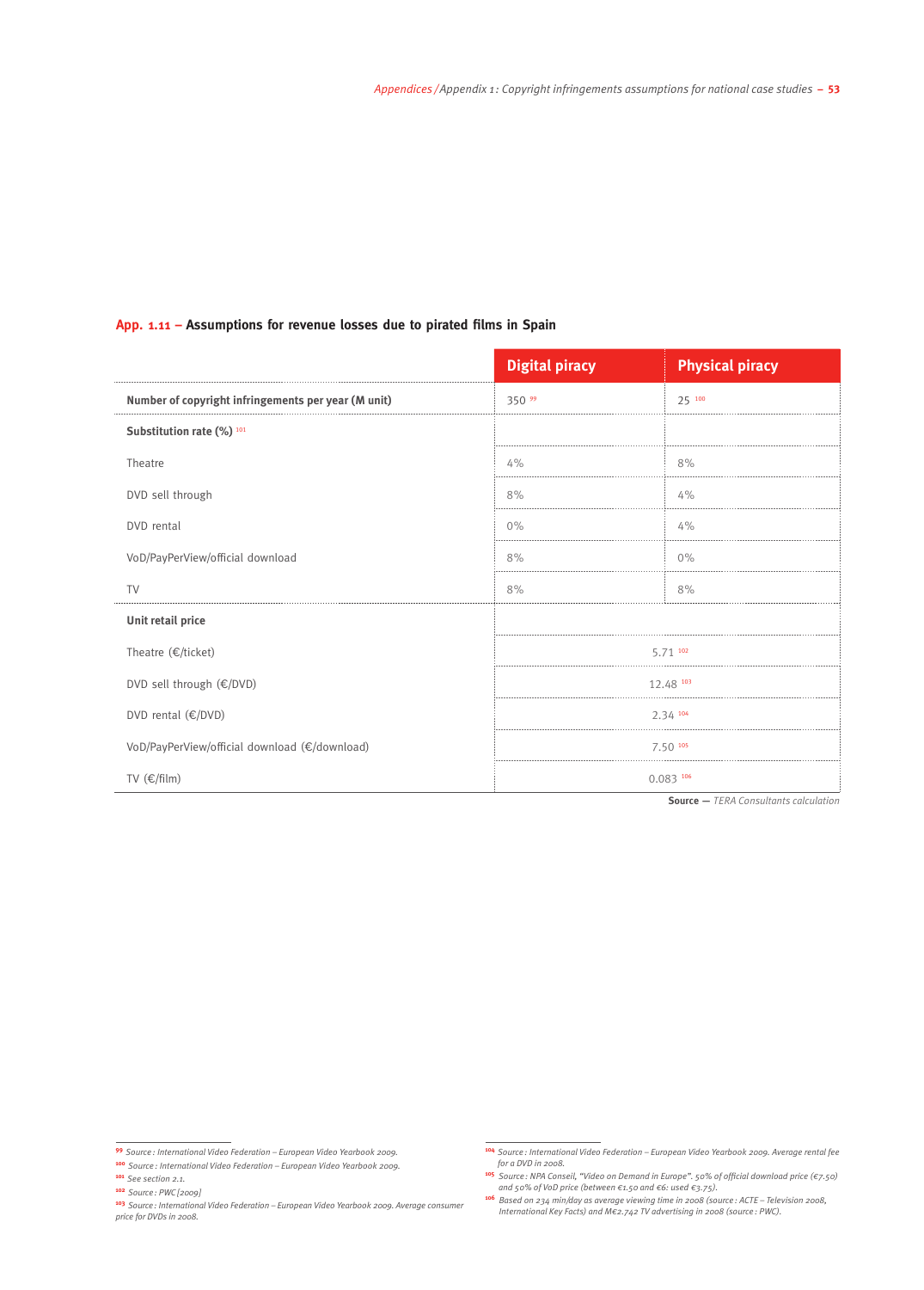#### **App. 1.12 – Assumptions for revenue losses due to pirated TV series in Spain**

|                                                         | <b>Digital piracy</b> | <b>Physical piracy</b> |  |
|---------------------------------------------------------|-----------------------|------------------------|--|
| Number of copyright infringements per year (M unit) 107 | 188.64                | 3.81                   |  |
| Substitution rate (%) 108                               |                       |                        |  |
| TV                                                      | 25%                   | 25%                    |  |
| DVD sell through                                        | 4%                    | 4%                     |  |
| DVD rental                                              | 2%                    | 2%                     |  |
| VoD/PayPerView                                          | 2%                    | 2%                     |  |
| Unit retail price                                       |                       |                        |  |
| TV $(E/TV$ series)                                      | $0.041$ 109           |                        |  |
| DVD sell through (€/DVD)                                | 24.96 110             |                        |  |
| DVD rental (€/DVD)                                      | 2.34 111              |                        |  |
| VoD/PayPerView/official download (€/download)           | $2.00$ $112$          |                        |  |

**Source —** *TERA Consultants calculation*

#### **UK**

#### **App. 1.13 – Assumptions for revenue losses due to pirated music in the UK**

|                                                     | Digital piracy | Physical piracy |
|-----------------------------------------------------|----------------|-----------------|
| Number of copyright infringements per year (M unit) | 1.177 113      | 10.08 114       |
| Substitution rate $(\%)$ <sup>115</sup>             | 11%            | 48%             |
| Unit retail price $(\epsilon)$                      | 1.81 116       | $10.01$ $117$   |

**Source —***TERA Consultants calculation*

**<sup>107</sup>** *See Appendix 4.* **<sup>108</sup>** *See section 2.1.*

**<sup>109</sup>** *Based on 234 min/day as average viewing time in 2008 (source: ACTE – Television 2008, International Key Facts) and M€2.742 TV ad spend in 2008 (source: PWC).*

**<sup>110</sup>** *Source: International Video Federation – European Video Yearbook 2009. Based on the average consumer price for DVDs in 2008 (TV series DVDs are generally twice as expensive as film DVDs).*  **<sup>111</sup>** *Source: International Video Federation – European Video Yearbook 2009. Average rental fee* 

*for a DVD in 2008.*

**<sup>112</sup>** *Source: NPA Conseil, Video on Demand in Europe, 2008.* 

**<sup>113</sup>** *Source: BPI.*

- **<sup>114</sup>** *Source: BPI. This corresponds to 8% of total physical units sold in UK in 2008.*
- **<sup>115</sup>** *See Appendix 2.*
- **<sup>116</sup>** *Source: IFPI. 90%\*online single price (€0.90) + 10%\* physical CD price (€10.01).*
- **<sup>117</sup>** *Source: IFPI. Physical CD price.*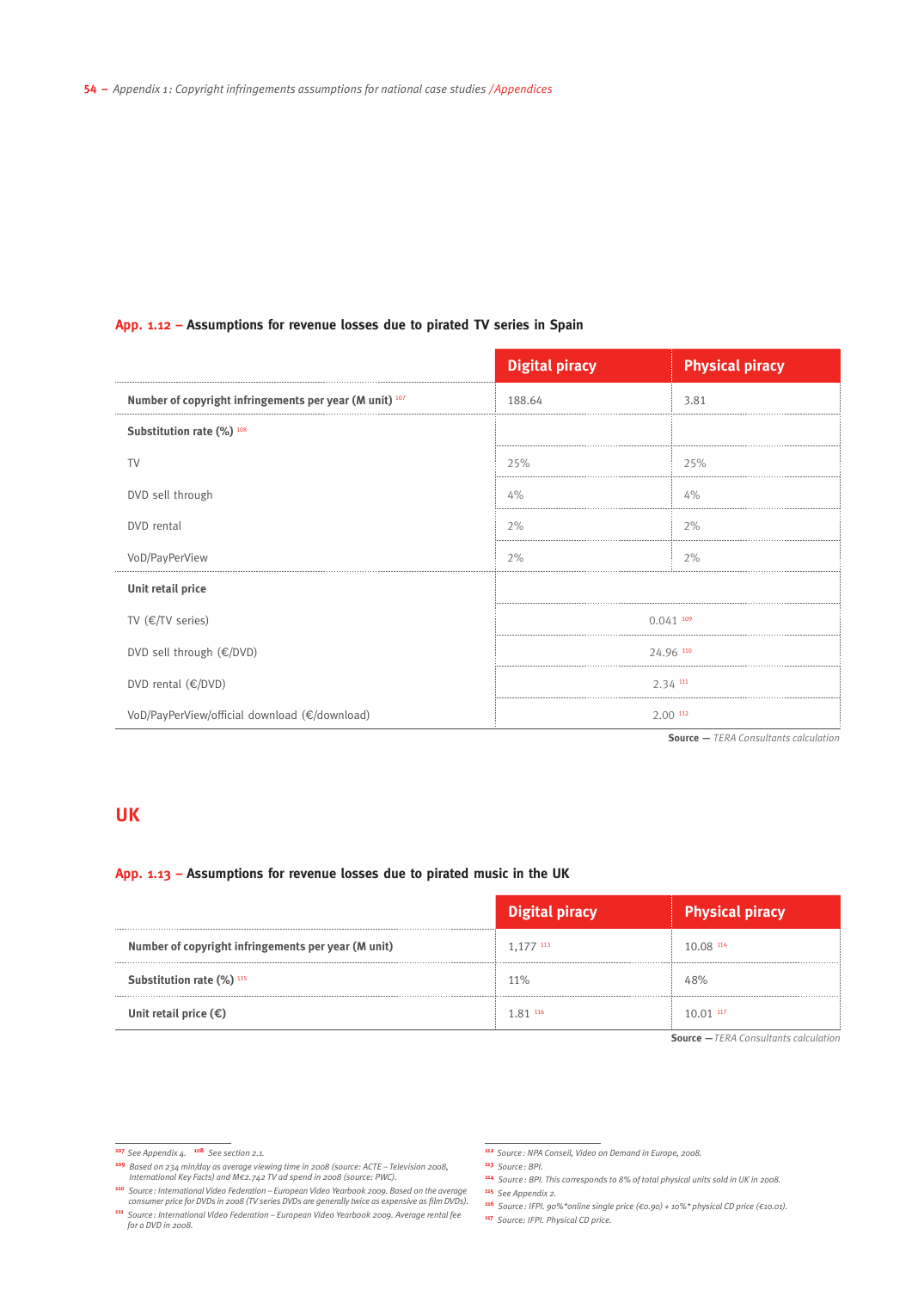#### **App. 1.14 – Assumptions for revenue losses due to pirated films in the UK**

|                                                     | <b>Digital piracy</b>  | <b>Physical piracy</b> |  |
|-----------------------------------------------------|------------------------|------------------------|--|
| Number of copyright infringements per year (M unit) | 98.95 118              | 61.65 119              |  |
| Substitution rate (%) 120                           |                        |                        |  |
| Theatre                                             | 5%                     | 10%                    |  |
| DVD sell through                                    | 10%                    | 5%                     |  |
| DVD rental                                          | $0\%$                  | 5%                     |  |
| VoD/PayPerView/official download                    | 10%                    | 1%                     |  |
| <b>TV</b>                                           | 10%                    | 10%                    |  |
| Unit retail price                                   |                        |                        |  |
| Theatre (/ticket)                                   |                        | 6.56 121               |  |
| DVD sell through (/DVD)                             |                        | $11.27$ $122$          |  |
| DVD rental (/DVD)                                   |                        | 3.47 123               |  |
| VoD/PayPerView/official download (/download)        | 7.50 124               |                        |  |
| TV (/film)                                          | $0.095$ <sup>125</sup> |                        |  |

**Source —** *TERA Consultants calculation*

**<sup>119</sup>** *Source : Ipsos\_Digital & Physical Piracy in GB, November 2007. Including counterfeit and bought home-copied DVD.* 

**<sup>120</sup>** *See section 2.1.* **121** *Source : PWC [2009].*

**<sup>122</sup>** *Source: International Video Federation – European Video Yearbook 2009. Average consumer price for DVD in 2008.*

**<sup>118</sup>** *Source : Ipsos\_Digital & Physical Piracy in GB, November 2007. Including downloads and streaming.* 

**<sup>123</sup>** *Source : International Video Federation – European Video Yearbook 2009. Average rental fee for DVD in 2008.*

**<sup>&</sup>lt;sup>124</sup>** Source: NPA Conseil, "Video on Demand in Europe". 50% of official download price (€7.50) and 50% of VoD price (between €1.5 and €6: used €3.75).

**<sup>125</sup>** *Based on 233 min/day for the average viewing time in 2008 (source: ACTE – Television 2008, International Key Facts) and M€4.116 TV ad spend in 2008 (source: PWC).*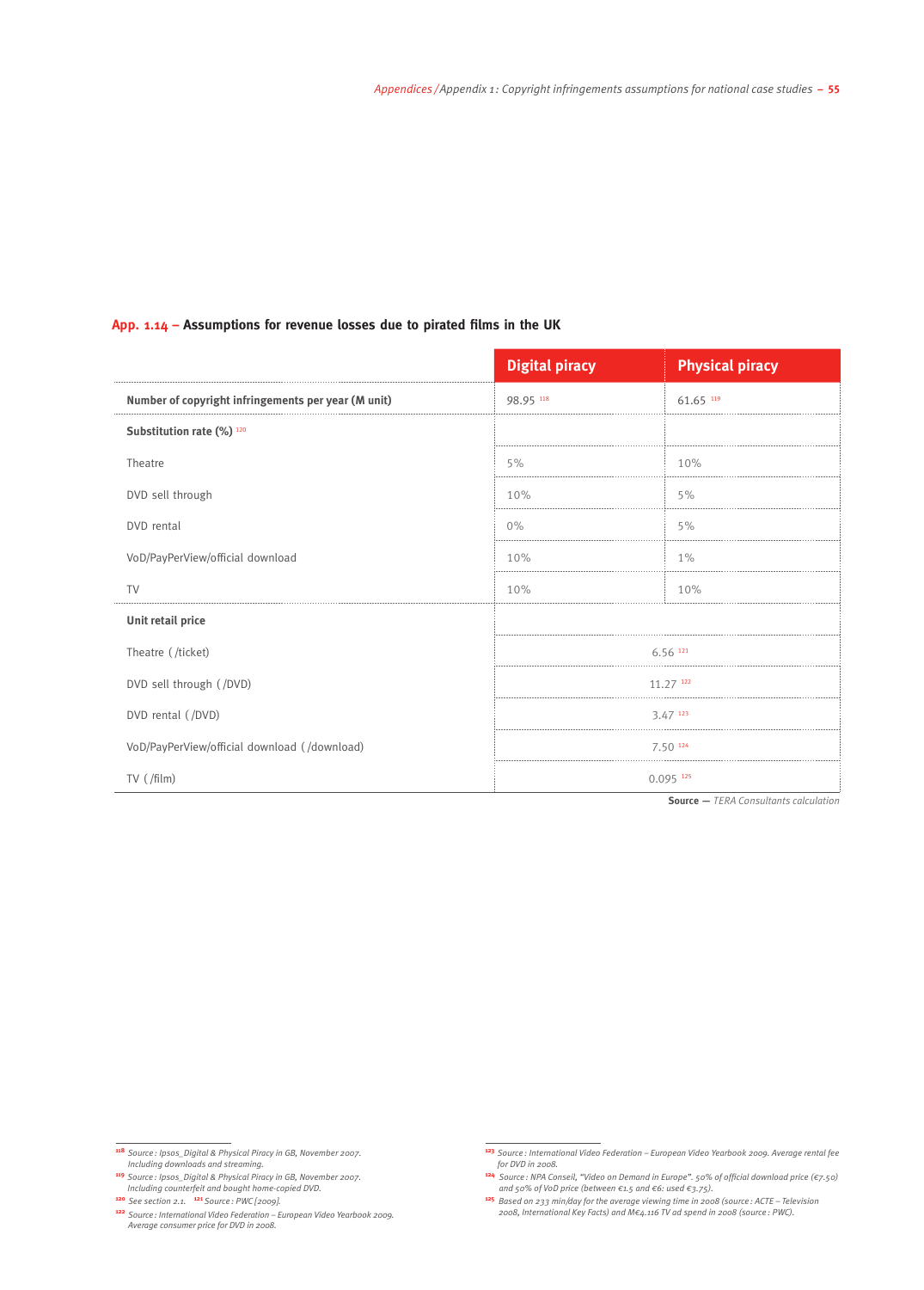#### **App. 1.15 – Assumptions for revenue losses due to pirated TV series in the UK**

|                                                     | <b>Digital piracy</b> | <b>Physical piracy</b> |  |
|-----------------------------------------------------|-----------------------|------------------------|--|
| Number of copyright infringements per year (M unit) | 53.33 126             | 9.4 127                |  |
| Substitution rate (%) 128                           |                       |                        |  |
| <b>TV</b>                                           | 30%                   | 30%                    |  |
| DVD sell through                                    | 5%                    | 5%                     |  |
| DVD rental                                          | 2%                    | 2%                     |  |
| VoD/PayPerView                                      | 2%                    | 2%                     |  |
| Unit retail price                                   |                       |                        |  |
| TV $(E/TV$ series)                                  |                       | 0.05129                |  |
| DVD sell through (€/DVD)                            | 22.54 130             |                        |  |
| DVD rental (€/DVD)                                  | 3.47 131              |                        |  |
| VoD/PayPerView/official download (€/download)       | $2.00$ <sup>132</sup> |                        |  |

**Source —** *TERA Consultants calculation*

**<sup>128</sup>** *See section 2.1.* 

**<sup>126</sup>** *Source: IPSOS\_Digital & Physical Piracy in GB, November 2007. Including downloads and streaming.*

**<sup>127</sup>** *Source: IPSOS\_Digital & Physical Piracy in GB, November 2007. Including counterfeit and bought home-copied DVD.*

**<sup>129</sup>** *Based on 233 min/day as average viewing time in 2008 (source: ACTE – Television 2008, International Key Facts) and M€4.116 TV ad spend in 2008 (source: PWC).*

**<sup>130</sup>** *Source: International Video Federation – European Video Yearbook 2009. Based on the average consumer price for DVD in 2008 (DVDs of TV series are generally twice as expensive as film DVDs).* 

**<sup>131</sup>** *Source: International Video Federation – European Video Yearbook 2009. Average rental fee for a DVD in 2008.*

**<sup>132</sup>** *Source: NPA Conseil, Video on Demand in Europe, 2008.*

**<sup>133</sup>** *The results of Oberholzer-Gee and Strumpf (2007) were contradicted by Blackburn (2007) and Leibowitz (2007).*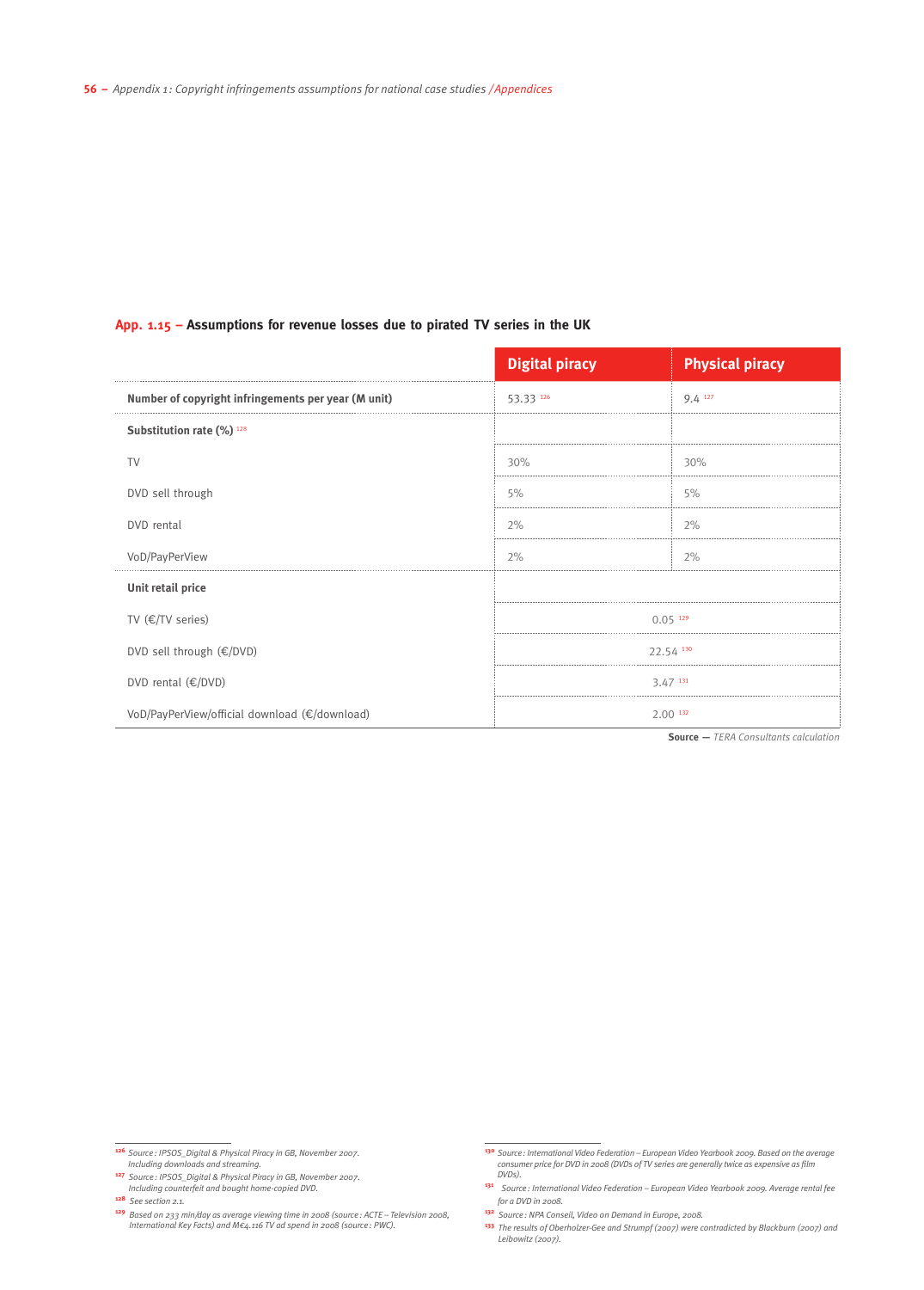### **Appendix 2: Substitution rate for music Appendices**

The impact of piracy on recorded music sales has been debated in the economic literature since the late 1990s, after the surge of Napster. To determine the level of the digital substitution rate, a key factor to assess the impact of piracy on sales, we have analysed the available academic studies on the subject. We observed that:

- Most studies conclude that the impact is negative and significant (even if, in some cases as Oberholzer-Gee and Strumpf (2007)**133**, the effect is supposed to be negligible)
- Most studies reveal a substitution rate included in the range of 10%-30%
- The methodologies employed in these studies differ, making direct comparisons between studies difficult.

For all these reasons, we chose to take both a positive and conservative substitution rate:

- Positive since the studies concluding that the effect is negligible represent a minority
- Conservative since we have selected a 10% rate, that level being a floor in most studies that demonstrate a positive impact.

To introduce a national differentiation, the substitution rate has been weighted by the GDP per inhabitant at PPP (purchasing power parity), leading to range the national rate from 9% in Spain to 11% in the UK. This approach represents a "best effort" to include in the analysis differentiated purchasing powers.

| <b>Study</b>                                      | <b>RELEVANT PERIOD</b> | <b>SUBJECT/COUNTRY</b>        | <b>IMPACT OF ILLEGAL</b><br><b>DOWNLOADS ON TOTAL SALES</b>                                                                                                                                                                                                    |
|---------------------------------------------------|------------------------|-------------------------------|----------------------------------------------------------------------------------------------------------------------------------------------------------------------------------------------------------------------------------------------------------------|
| Hui and $Png(2003)$                               | 1994-1998              | 28 countries                  | For every pirated CD, sales fell by 0.42 units.                                                                                                                                                                                                                |
| <b>Peitz and Waelbroeck</b><br>(2003, 2004)       | 1998-2002              | 16 countries                  | Piracy reduced sales by 20%; effect is<br>significant at 10% level (waelbroeck 2004). In particular,<br>music downloading could have caused a 10% reduction<br>in cd sales worldwide in 2001 (waelbroeck 2003).                                                |
| Zentner (2006)                                    | 2001                   | 7 European countries          | Peer-to-peer usage reduces the probability of buy-<br>ing music by 30%                                                                                                                                                                                         |
| Michel (2006)                                     | 1999-2003              | US                            | File sharing has reduced album sales by as much as<br>13 percent.                                                                                                                                                                                              |
| <b>Montoro-Pons and</b><br>Cuadrado-Garcia (2006) | 2003                   | <b>60 COUNTRIES</b>           | Lost sales due to piracy are worth 131% of the legal<br>market on average. Weighting each country by its<br>global market share leads the latter outcome to<br>around 30% of the legal global market.                                                          |
| Hong (2004, 2008)                                 | 2000                   | <b>US</b>                     | The introduction of Napster explains 20% of the<br>decline in music expenditures in 2000.                                                                                                                                                                      |
| Liebowitz (2008)                                  | 1998-2003              | US cities                     | The 2003 Internet penetration rate of 60% would<br>lower record sales by about 1.27 units per capita, i.e.<br>were it not for file-sharing the sales of albums would<br>have been approximately 3.55 per capita in 2003<br>instead of the actual value of 2.28 |
| Leung (2009)                                      | 2008                   | Hong Kong college<br>students | When students pirate 10% more music through P2P<br>web sites, they buy 0.7% fewer iTunes songs and<br>0.4% fewer CDs.                                                                                                                                          |

#### **App. 2 – Academic studies assessing the impact of illegal downloads on recorded music sales**

**Source —** *Based on Oberholzer-Gee & Strumpf (2009)*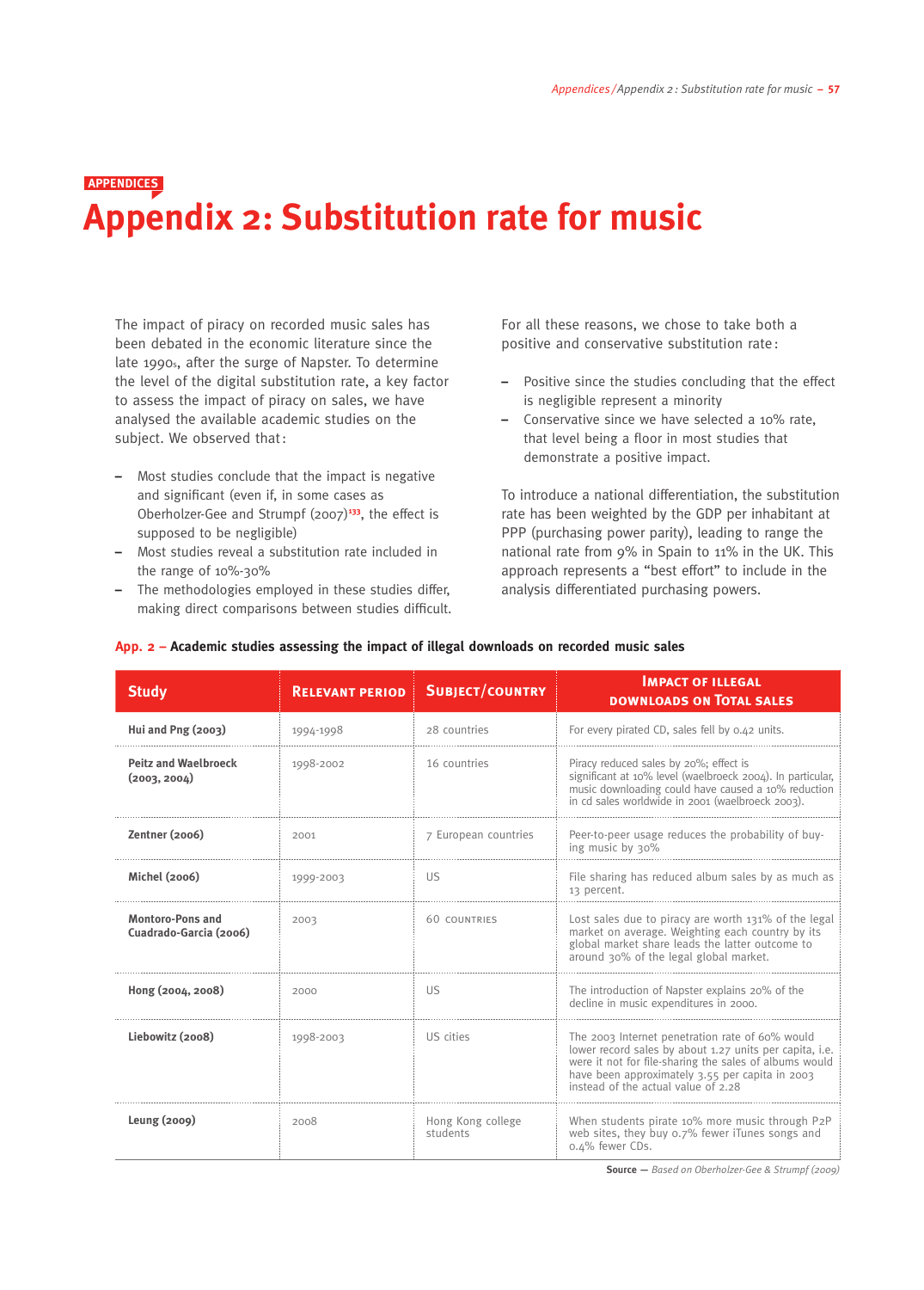### **Appendix 3: Specific assumptions for DVDs Appendices**

Physical piracy involves the illegal duplication and distribution of works in physical form. The low cost of DVD burners has resulted in an explosion of the illegal copying of copyrighted products.

Despite numerous cases of counterfeit incidents and seizures reported,**134** the number of counterfeit DVDs sold is not always available. In order to assess the

number of copyright infringements due to physical film piracy in France, and Germany, we have used a ratio based on data from the British, Spanish and Italian cases.

Indeed, in these countries we see a strong correlation between the physical piracy rate of recorded music and that of film.



App. 3.1 – Correlation between recorded music and film physical piracy rates<sup>135</sup>

**Source —** *TERA Consultant analysis based on IFPI & IVF data*

Therefore it appears that the piracy rate for film is 2.84 points higher than the piracy rate for music. Taking this ratio as an assumption, it is possible to estimate the number of pirate DVD hard copies that are sold.

**<sup>134</sup>** *For instance, CDs and DVDs were the top category of articles detained by EU customs*  in 2008 with a total of 79 million, which accounted for 44% of the entire amount *(source : Report on EU Customs Enforcement of Intellectual Property Rights)*

**<sup>135</sup>** *The physical piracy rate is defined as the number of counterfeit products sold divided by the total number of products sold (both legitimate and pirate)*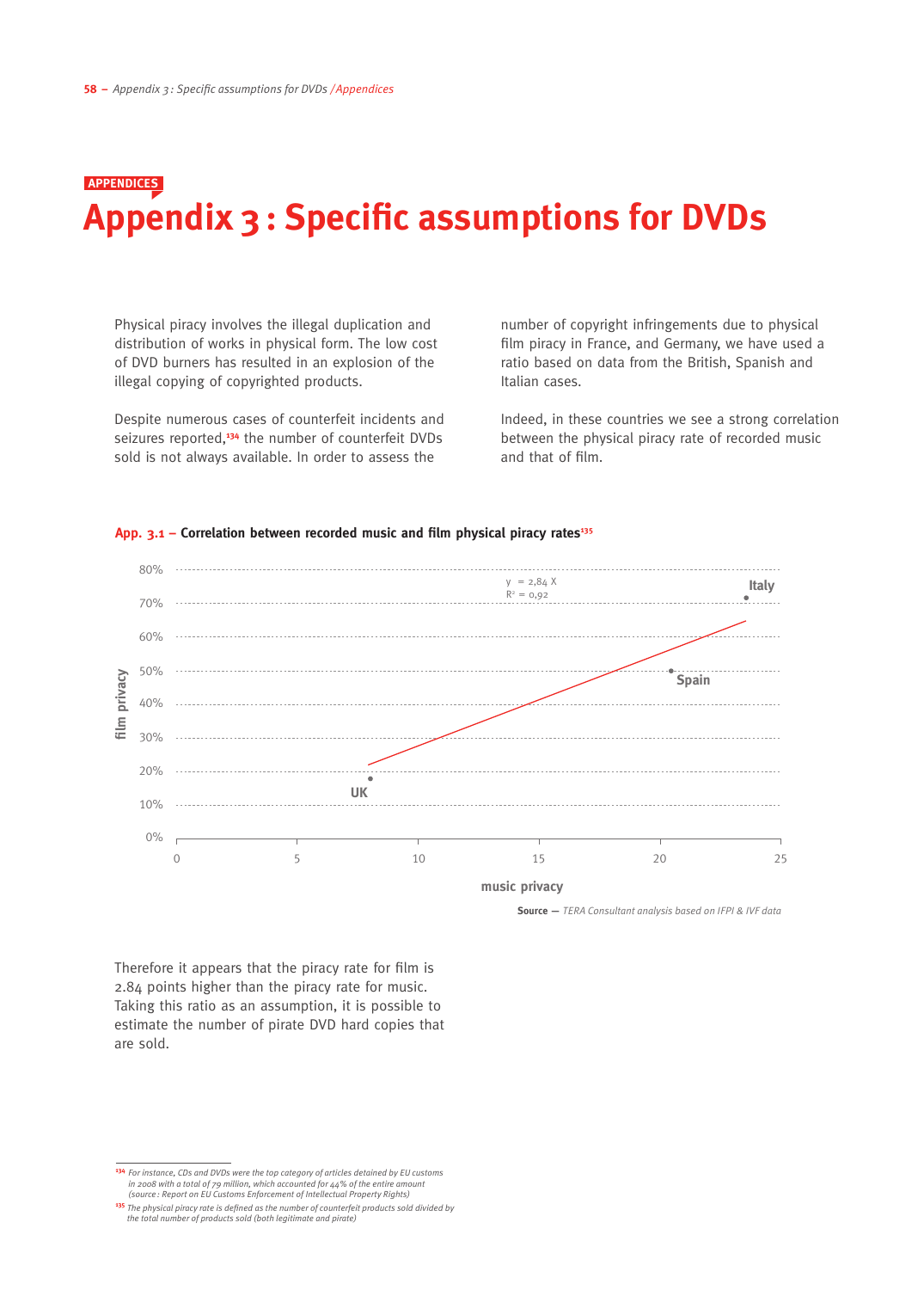#### **App. 3.2 – Calculation of film counterfeit DVDs sold to consumers**

|               | <b>Music piracy rate</b> | Film piracy rate | <b>Legitimate</b><br><b>Video Discs sold</b><br>to consumers (M) | <b>Pirate Video</b><br><b>Discs sold to</b><br>consumers (M) |
|---------------|--------------------------|------------------|------------------------------------------------------------------|--------------------------------------------------------------|
| <b>UK</b>     | 8%                       | 19%              | 257.40                                                           | 61.65                                                        |
| Spain         | 20%                      | 50%              | 25.00                                                            | 25.00                                                        |
| Italy         | 23%                      | 72%              | 32,70                                                            | 85.75                                                        |
|               |                          |                  |                                                                  |                                                              |
| <b>France</b> | 2%                       | 6%               | 87.21%                                                           | 5.25%                                                        |
| Germany       | 6%                       | <b>17%</b>       | 103.50%                                                          | 21.25%                                                       |

**Source —** *IVF, TERA Consultant analysis*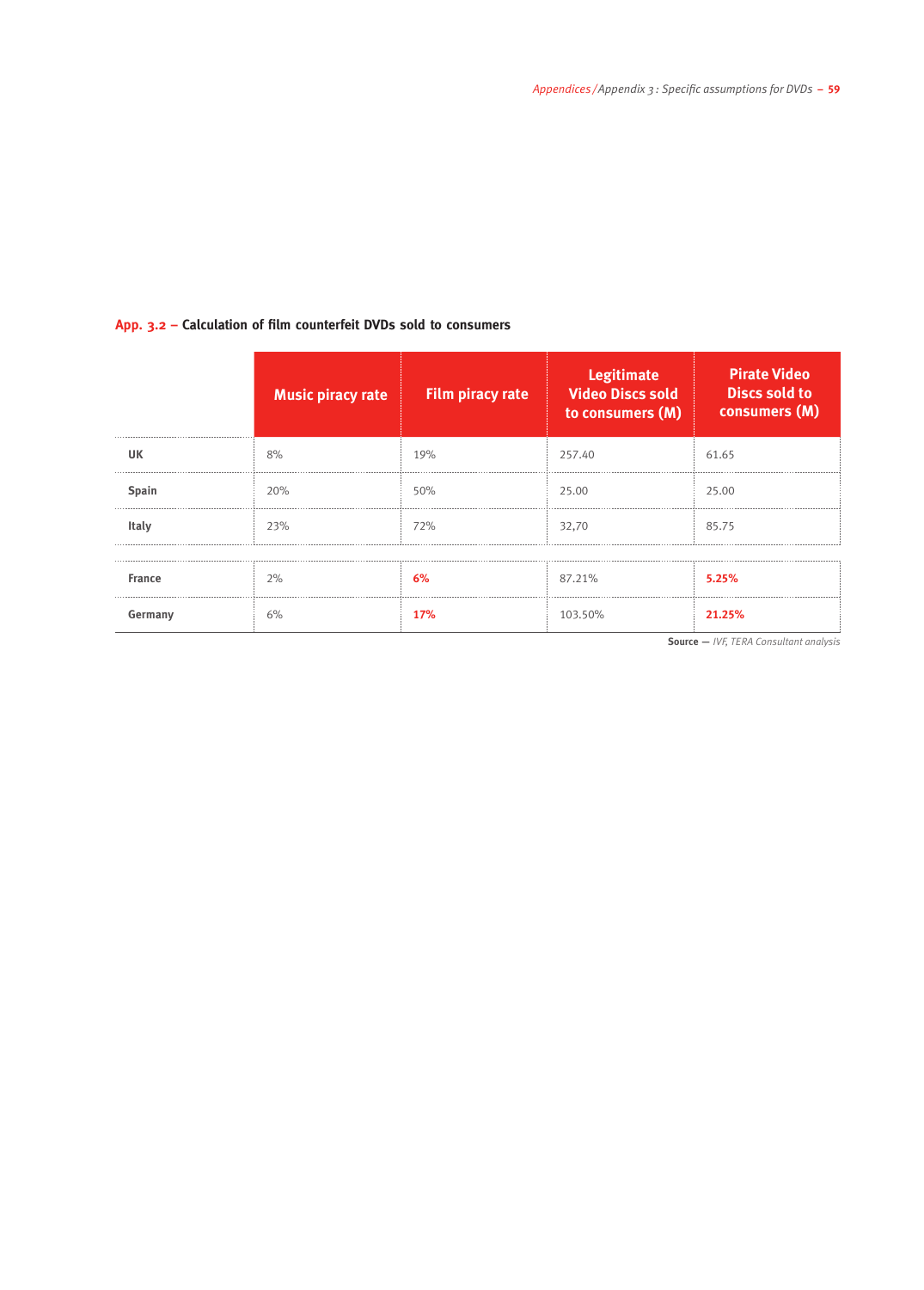## **Appendix 4: Specific assumptions for TV series Appendices**

Though the illegal downloading of TV series seems to be decreasing in the US due to the pressure from legal streaming sites, it appears that in Europe, piracy is intensifying. According to the observations of the specialised site called TorrentFreak, the first episode of the fourth season of Prison Break quickly exceeded 1 million downloads, most of which were from Europe. In addition, in September 2008 for the first time in its history, Mininova (BitTorrent link site) recorded more than 10 million downloads in one day, i.e. an average of 117.6 torrent downloads per second.

According to TorrentFreak, this record is due to the release of the first episodes of the new seasons of many TV series that premiered in the United States, and that were very quickly broadcasted on the BitTorrent link sites. The site specifies that 50% of the downloads involve television series.

In the UK, it appears that films are downloaded twice as often as TV series, and that there are seven times more counterfeit film DVDs sold than TV series**136**.

In the absence of information concerning the number of copyright infringements related to TV series piracy in other countries, we will use these two ratios to assess the number of TV series downloaded or bought as counterfeit products.

**<sup>136</sup>** *Source : IPSOS, Digital & Physical Piracy in GB, November 2007*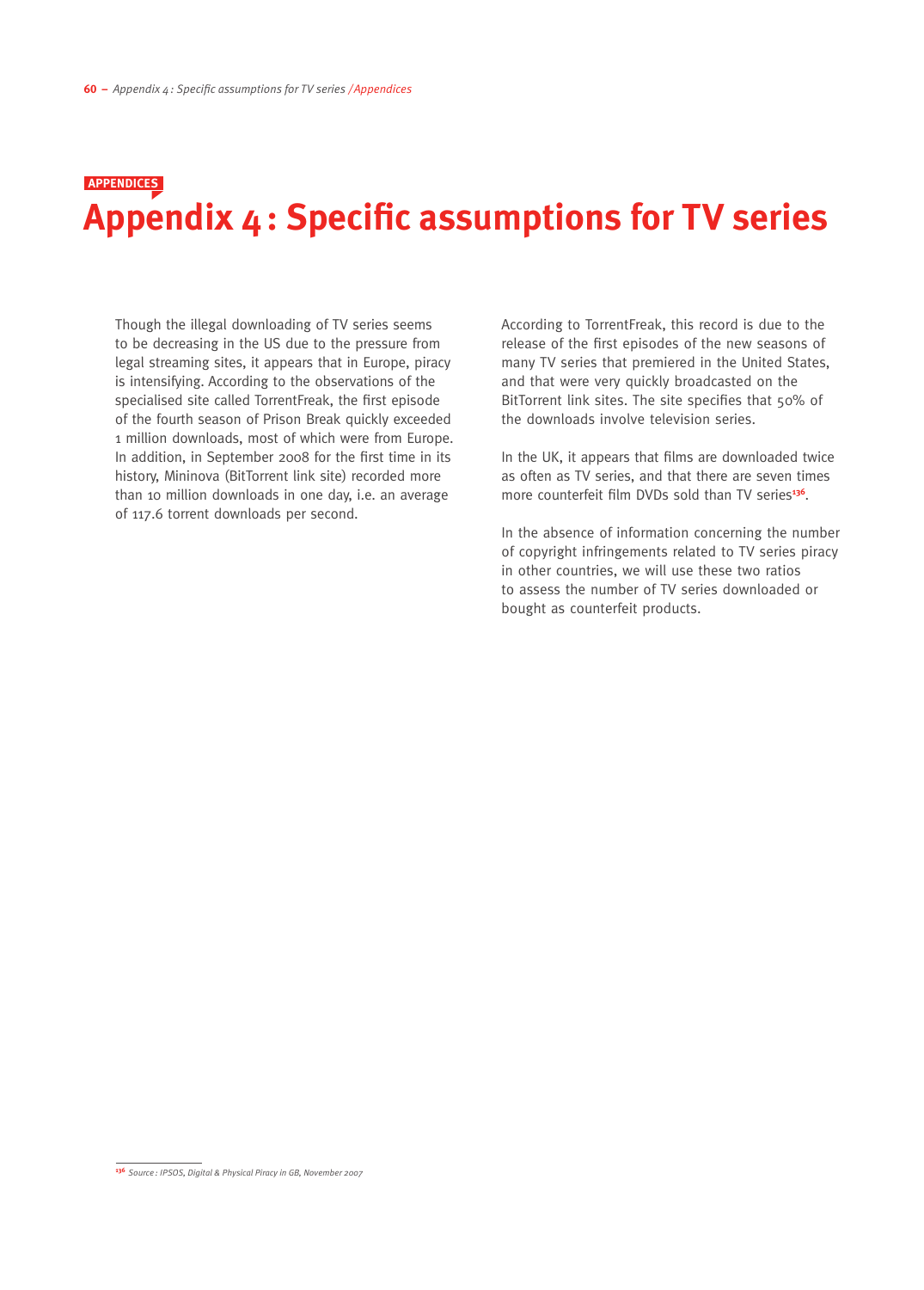## **Appendix 5 : Revenues in sales per person employed in audiovisual industries Appendices**

Based on the revenue losses assessed at European level, the loss of jobs is obtained by dividing the revenue losses by the average revenue in sales per person employed in each sector, from production up to the retail distribution level.

We therefore determined the average revenue in sales per person employed in music, film/TV and book industries based on the following data :

- Revenues in sales:
	- Music : digital and physical (source: PWC 2009)
	- Film/TV : revenues from box office, DVD (sell through & rental), TV advertising, VoD, PPV (source : PWC 2009).
- People employed in sector from production up to retail distribution level:
	- Music : jobs in record companies, wholesale and retail distribution (source: IFPI)
	- Film/TV : jobs in TV, film production, distribution & projection (source : national statistics offices)
	- Book: jobs in book publishing companies and press and literature retail (source : Eurostat)

| Revenues in sales $(M \epsilon)$ | UK.       | France        | <b>Germany</b> | <b>Italy</b> | <b>Spain</b> |                   |
|----------------------------------|-----------|---------------|----------------|--------------|--------------|-------------------|
| <b>Music</b>                     | 1653      | 1 0 6 1       | 1 602          | 315          | 279          |                   |
| $Film + TV$                      | 8 7 5 2   | 5 7 7 1       | 6 4 9 2        | 6 204        | 4 102        |                   |
| <b>Employment</b>                | <b>UK</b> | <b>France</b> | <b>Germany</b> | <b>Italy</b> | <b>Spain</b> |                   |
| <b>Music</b>                     | 25 320    | 15 625        | 25 400         | 4 500        | 4 0 0 0      |                   |
| $Film + TV$                      | 113 516   | 62 903        | 75 983         | 58 360       | 80 600       |                   |
| <b>Revenues/person</b>           | UK.       | <b>France</b> | <b>Germany</b> | <b>Italy</b> | <b>Spain</b> | <b>EU</b> average |
| <b>Music</b>                     | 65 269    | 67 269        | 63 058         | 69 934       | 69 683       | 70 000            |
| $Film + TV$                      | 77 102    | 91 747        | 85 440         | 106 300      | 50 890       | 85 000            |

#### **App. 5 – Revenues and employed in audiovisual industries**

**w Source —** *TERA Consultant analysis based on IFPI, PWC, national statistics offices and Eurostat data*

Thus, we assume that:

- The music industry employs one person for every €70,000 in sales.
- The film/TV industry employs one person for every €85,000 in sales.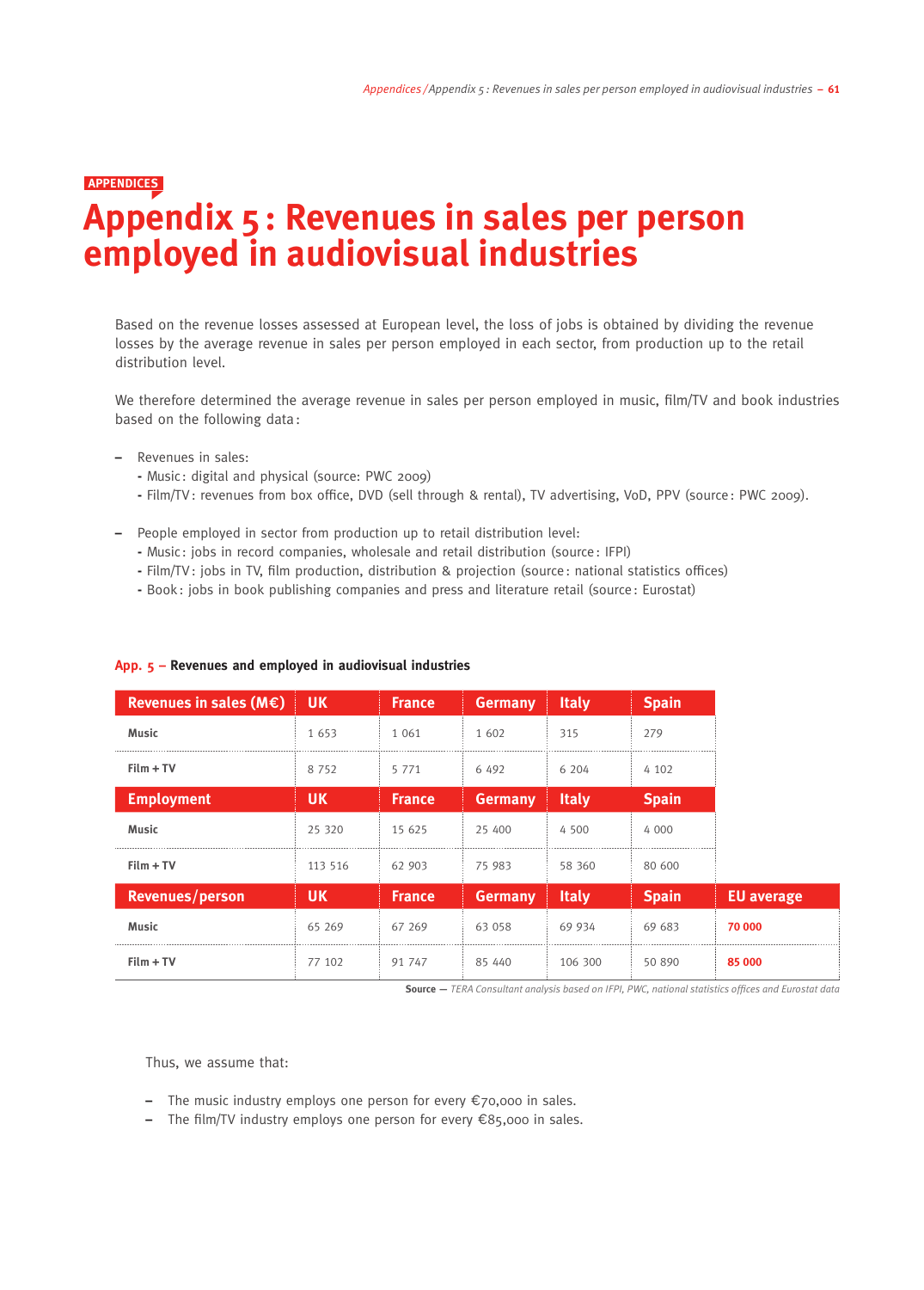# **Appendix 6: Revenues in sales per person employed in software industry Appendices**

A study conducted by IDC for BSA in 2007 estimated the economic benefits to domestic economies that could be gained from a ten-percentage-point reduction in PC software piracy. The study notably found that a reduction in software piracy translates into new high paying jobs in the IT industry. **<sup>137</sup>**

For instance, in the UK case study,**138** IDC has estimated that a ten-percentage-point reduction in PC software piracy in UK from 2008 to 2011, would lead to an increase of M\$794 (i.e. M€540) in IT spending by the end of 2008, which would translate into the creation of 3 161 jobs in the IT industry.

In other words, IDC estimated that the British IT industry employed around one person for every €170,000 in sales.**<sup>139</sup>**

Based on each case study, we estimate therefore the average revenue in sales per person employed in each domestic IT industry.

Based on the revenue losses assessed at both national and European level, the loss of jobs in IT industry is obtained by dividing the revenue losses by the average revenue in sales per person employed in IT industry.

#### **App. 6 – Revenues in sales per people employed in software industry**

| Revenues/person | ∣ UK    |         | <b>France Germany Italy</b> |         | <b>Spain</b> | <b>EU</b> average |
|-----------------|---------|---------|-----------------------------|---------|--------------|-------------------|
| <b>Music</b>    | 171 000 | 161 000 | 172 000                     | 170 000 | 268 000      | 169 000           |

**w Source —** *TERA Consultant analysis based on BSA study "The Economic Benefits of Lowering PC Software Piracy"*

**<sup>137</sup>** *The Economic Benefits of Reducing PC Software Piracy, IDC, January 2008*

**<sup>138</sup>** *The Economic Benefits of Reducing PC Software Piracy – UK study, IDC, January 2008*

**<sup>139</sup>** *M€ 540 / 3,161 people employed*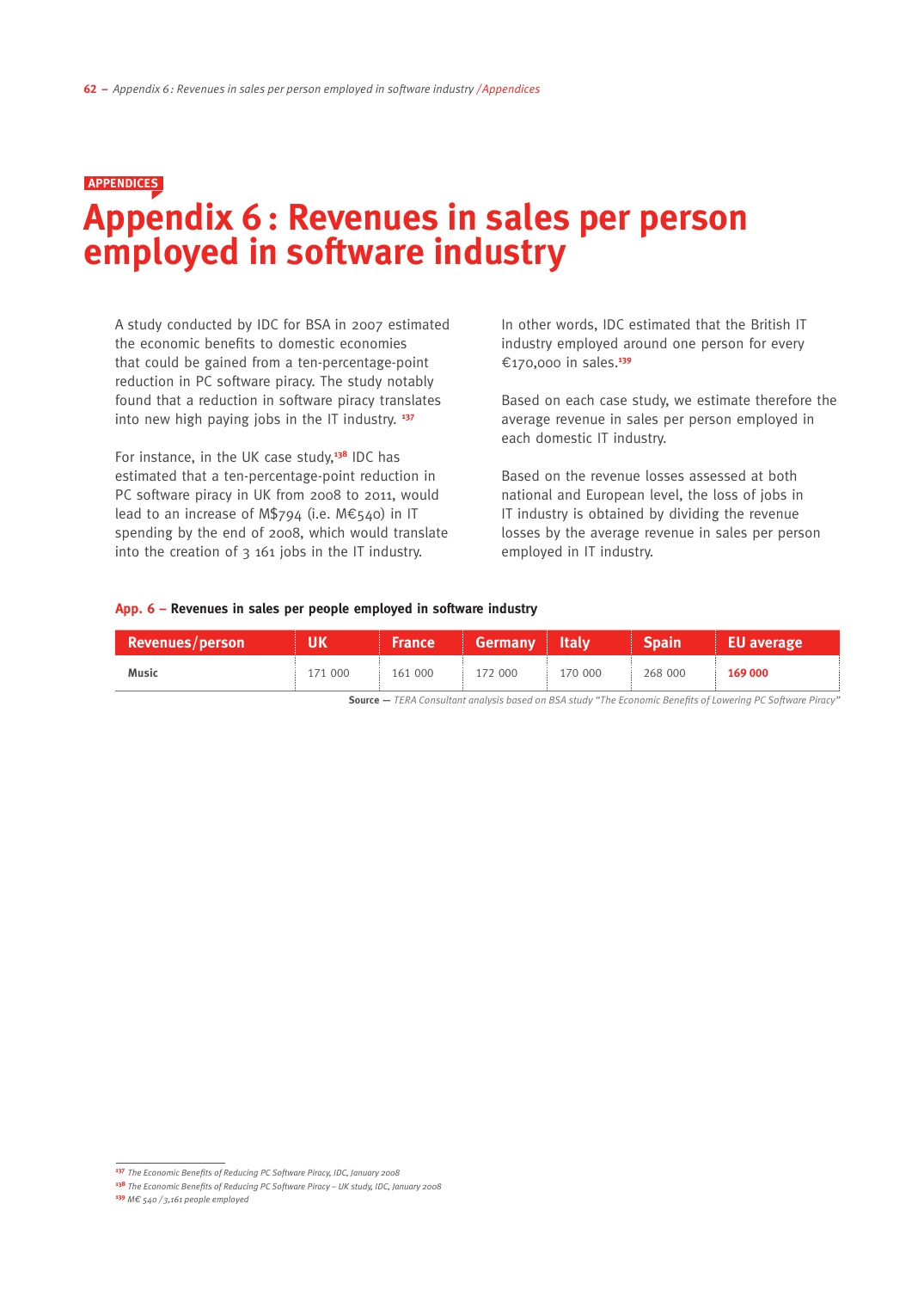### **Appendix 7: Highlight on cross border issues Appendices**

In the report, jobs directly lost due to piracy are obtained by dividing revenue losses (assessed at the European level) by the average sales revenue per person employed in each sector, from production to retail distribution level (based on figures provided by the industries).

On that basis, a global assessment of jobs lost at the European level is obtained. To determine the losses in the five main European countries, we have made the assumption that the local impact was proportionate to the size of the national retail market. This method has the merit of taking into account the weight of each national industry and, thus, of not allocating job losses based solely on the national tendency to pirate goods or services (with obviously inconsistent results, then, as the most pirating countries would have presented high local losses, notwithstanding the "strength" of the local creative industries).

To be fully consistent, we should have considered the proportion of local/foreign pirated products (for all the covered creative products), but such data were not available. As highlighted in the next table, local job losses might be different, depending on the equilibrium between imports and local production.

#### **App. 7 – Allocating global job losses based on national retail revenue**

| <b>TWO MARKETS: X AND Y</b>                                                                                                                                 |                                                                                                                                          |                                                                                                                                                    |
|-------------------------------------------------------------------------------------------------------------------------------------------------------------|------------------------------------------------------------------------------------------------------------------------------------------|----------------------------------------------------------------------------------------------------------------------------------------------------|
| X Industry Revenue Totals 200 million Euros<br>75% (150 M€) come from X Productions<br>$25\%$ (50 ME) come from imported Y Productions.                     |                                                                                                                                          | Y Industry Revenue Totals 200 million Euros<br>$25\%$ (50 M $\epsilon$ ) come from imported X Productions<br>75% (150 M€) come from Y Productions. |
| Piracy Rate in $X = 10\%$                                                                                                                                   |                                                                                                                                          | Piracy Rate in $Y = 20\%$                                                                                                                          |
|                                                                                                                                                             | Total Piracy Loss = 200 $*$ 10% = 20 M€.                                                                                                 | Total Piracy Loss = 200 $*$ 20% = 40 M€.                                                                                                           |
| Piracy Loss by Product Origin:                                                                                                                              |                                                                                                                                          | Piracy Loss by Product Origin:                                                                                                                     |
| X Production = 20 $*$ .75 = 15 M€.<br>Y Productions = 20 $*$ .25 = 5 M $\epsilon$ .                                                                         |                                                                                                                                          | X Production = $40 * .25 = 10$ M€.<br>Y Productions = 40 $*$ .75 = 30 M€.                                                                          |
|                                                                                                                                                             | <b>TOTAL LOST SALES IN BOTH MARKETS:</b><br>X Productions Lose 25 $M \in (15 \text{ plus } 10)$<br>Y Productions Lose 35 M€ (5 plus 30). |                                                                                                                                                    |
| <b>Job Loss Calculations:</b>                                                                                                                               |                                                                                                                                          |                                                                                                                                                    |
| <b>TERA Unadjusted:</b><br>Job Losses in $X = 20$ M€ divided by 100,000 E per worker<br>Job Losses in $Y = 40$ M $\epsilon$ divided by 100,000 E per worker |                                                                                                                                          | 200<br>400                                                                                                                                         |
|                                                                                                                                                             | Total Job Losses                                                                                                                         | 600                                                                                                                                                |
| Actual Losses:                                                                                                                                              | Job Losses in $X = 25$ M€ divided by 100,000 E per worker<br>Job Losses in $Y = 35$ ME divided by 100,000 E per worker                   | 250<br>350                                                                                                                                         |
|                                                                                                                                                             | Total Job Losses                                                                                                                         | 600                                                                                                                                                |

Nevertheless our method, so as to catch such a phenomenon, is based on an "implicit" assumption:

- that national markets with important retail revenues, will also be the ones with powerful local industries,
- and thus, logically, will be more impacted by piracy in terms of job losses (as they diffuse more products subject to piracy).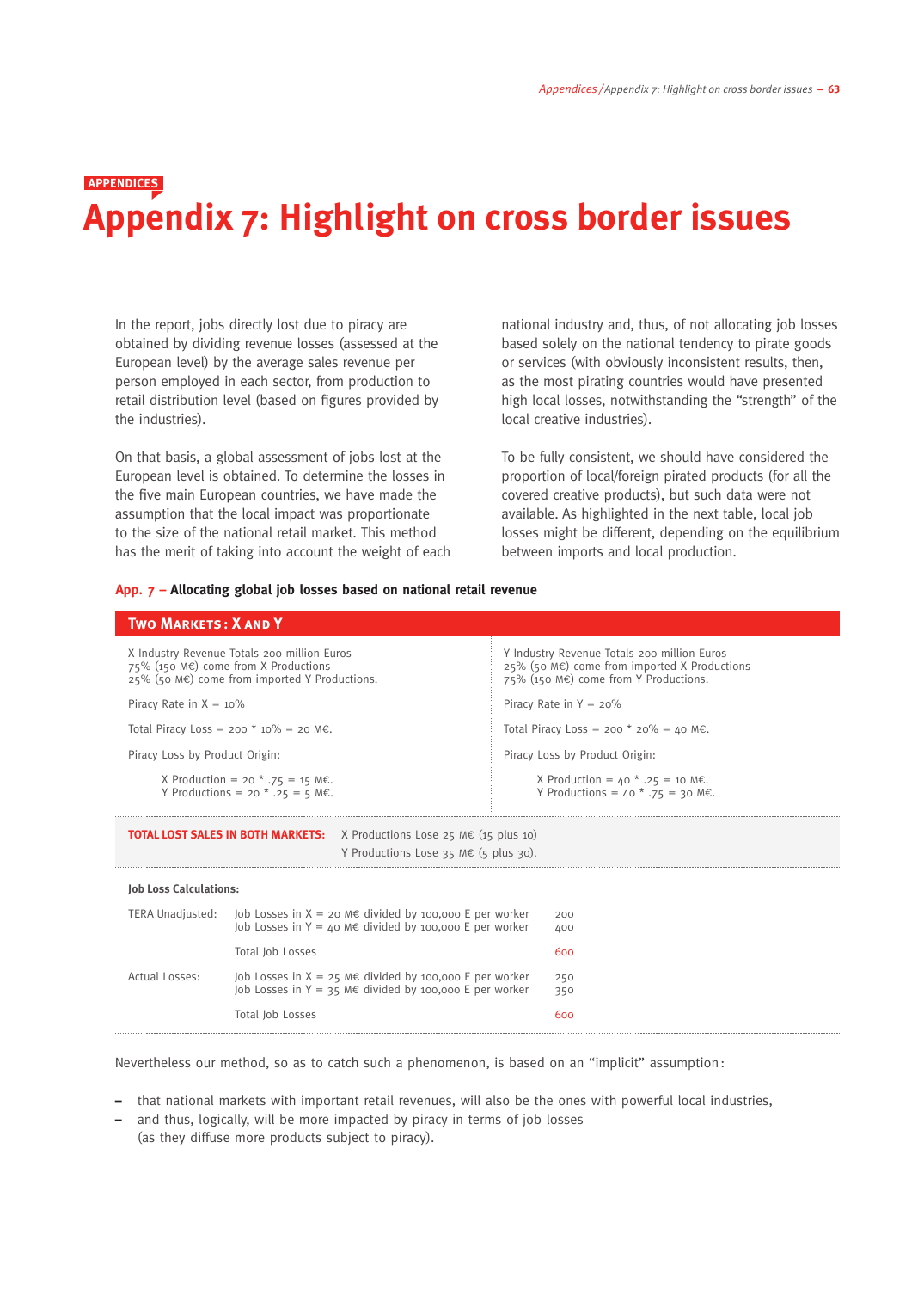# **List of tables**

| Table a           | - Economic weight of the creative industries in $EU27$ (2008)                                | 7              |
|-------------------|----------------------------------------------------------------------------------------------|----------------|
| Table b           | - Economic weight of the creative industries in the main European markets (2008)             | $\overline{7}$ |
| Table c           | - Piracy-driven losses in Europe to creative industries (2008)                               | $8\,$          |
| Table d           | - Piracy losses in Europe, 2008 to 2015 - "File sharing" trend scenario                      | 9              |
| Table e<br>$\sim$ | Piracy losses in Europe, 2008 to 2015 - "Consumer IP traffic" trend scenario                 | 9              |
|                   | Table 1 - KEA and WIPO approaches                                                            | 13             |
| Table 2           | - Sector delineation of the "core" creative industries                                       | 14             |
|                   | Table $3 -$ Sectors related to "non-core" creative industries                                | 15             |
|                   | Table $4 -$ Economic weight of the creative industries in EU27 (2008)                        |                |
|                   | (*N.B. same table in executive summary but rounded up/down*)                                 | 16             |
|                   | Table $5 -$ Weight of the creative industries in UK, France, Germany, Italy and Spain (2008) | 17             |
|                   | Table 6 - Substitution rates for films and TV series                                         | 20             |
|                   | Table $7$ - Recorded music, film and TV consumer/end-user spending in France (ME)            | 23             |
|                   | Table 8 - French revenue losses due to pirated audiovisual products (2008)                   | 24             |
|                   | Table $9 -$ Recorded music, film and TV consumer/end-user spending in Germany (ME)           | 25             |
| Table $10 -$      | Revenue losses in Germany due to pirated audiovisual products (2008)                         | 26             |
| Table $11 -$      | Recorded music, film and TV consumer/end-user spending in Italy $(M \in)$                    | 27             |
| Table $12 -$      | Revenue losses due to pirated audiovisual products in Italy                                  | 28             |
| Table $13 -$      | Recorded music, film and TV consumer/end-user spending in Spain $(ME)$                       | 29             |
| Table $14 -$      | Revenue losses due to pirated audiovisual products in Spain                                  | 30             |
| Table $15 -$      | Recorded music, film and TV consumer/end-user spending in UK (M€)                            | 31             |
| Table $16 -$      | Total revenue loss due to pirated audiovisual products in the UK                             | 32             |
| Table $17 -$      | Economic impact of audiovisual piracy in Europe                                              | 33             |
| Table $18 -$      | Economic impact of software piracy in Europe                                                 | 34             |
| Table $19 -$      | Economic impact of piracy on Europe's creative industries                                    | 35             |
| Table $20 -$      | Size in KB of digital books and download speeds                                              | 4 <sup>2</sup> |
| App. $1.1 -$      | Criteria to calculate revenue losses due to pirated music in France                          | 47             |
| App. $1.2 -$      | Criteria to calculate revenue losses due to pirated films in France                          | 47             |
| App. $1.3 -$      | Criteria to calculate revenue losses due to pirated TV series in France                      | 48             |
| App. $1.4 -$      | Criteria to calculate revenue losses due to pirated music in Germany                         | 48             |
| App. $1.5 -$      | Criteria to calculate revenue losses due to pirated films in Germany                         | 49             |
|                   | App. $1.6 -$ Criteria to calculate revenue losses due to pirated TV series in Germany        | 50             |
|                   | App. $1.7 -$ Assumptions for revenue losses due to pirated music in Italy                    | 50             |
|                   | App. $1.8$ - Assumptions for revenue losses due to pirated films in Italy                    | 51             |
|                   | App. $1.9 -$ Assumptions for revenue losses due to pirated TV series in Italy                | 52             |
| App. $1.10 -$     | Assumptions for revenue losses due to pirated music in Spain                                 | 52             |
| App. $1.11 -$     | Assumptions for revenue losses due to pirated films in Spain                                 | 53             |
| App. 1.12 -       | Assumptions for revenue losses due to pirated TV series in Spain                             | 54             |
| App. $1.13 -$     | Assumptions for revenue losses due to pirated music in the UK                                | 54             |
| App. $1.14 -$     | Assumptions for revenue losses due to pirated films in the UK                                | 55             |
| App. $1.15 -$     | Assumptions for revenue losses due to pirated TV series in the UK                            | 56             |
| App. 2            | Academic studies assessing the impact of illegal downloads on recorded music sales           | 57             |
| App. $3.2 -$      | Calculation of film counterfeit DVDs sold to consumers                                       | 59             |
| App. 5            | Revenues and employed in audiovisual industries                                              | 61             |
| App. 6            | Revenues in sales per people employed in software industry                                   | 62             |
| App. 7<br>-       | Allocating global job losses based on national retail revenue                                | 63             |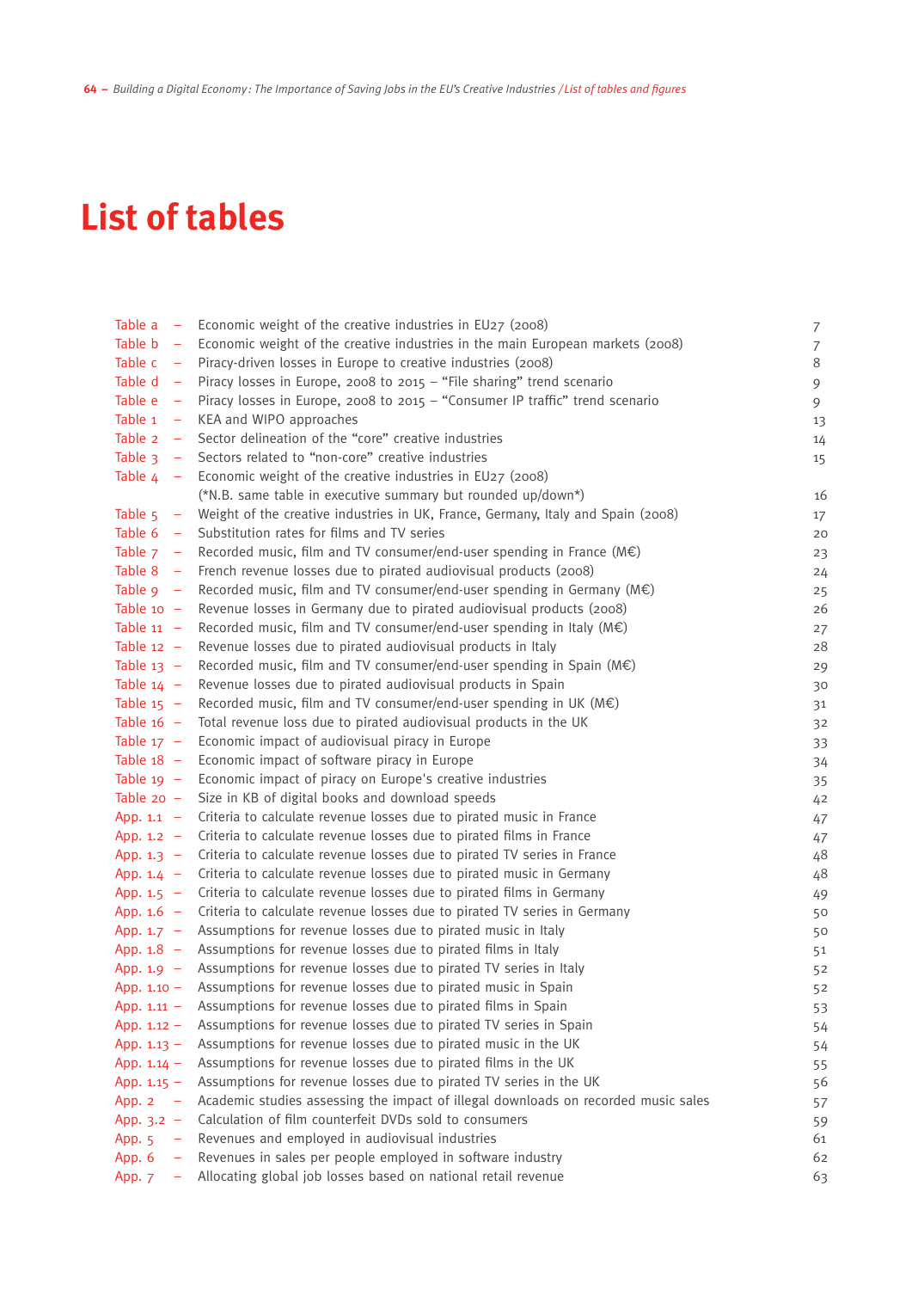# **List of figures**

| Figure $1 -$ Calculating the impact of piracy                                                       | 19 |
|-----------------------------------------------------------------------------------------------------|----|
| Figure $2 -$ Recorded Music Sales in Europe (100=2004)                                              | 22 |
| Figure 3 – Physical DVD sales (sell-through and rental) between 2004 and 2008 ( $\epsilon$ million) | 22 |
| Figure $4 - EU27$ broadband penetration, historical series and forecast                             | 37 |
| Figure $5 -$ Internet traffic and mobile data growth in Europe, 2008-2013                           | 38 |
| Figure 6 - File sharing and "Internet video to PC" traffic growth in Europe, 2008-2013              | 39 |
| Figure $7 -$ "Real-time" access through specialised portals                                         | 40 |
| Figure 8 – "File-sharing" and "Global consumer IP" traffic growth in Europe between                 |    |
| $2008$ and $2015$ ( $2008 = 100$ )                                                                  | 43 |
| Figure $9 -$ Dynamics of piracy from 2008 to 2015 – "file sharing" trend scenario                   | 44 |
| Figure 10 - Dynamics of piracy from 2008 to 2015 - "file sharing" trend scenario                    | 45 |
|                                                                                                     |    |
| App. $3.1 -$ Correlation between recorded music and film physical piracy rates                      | 58 |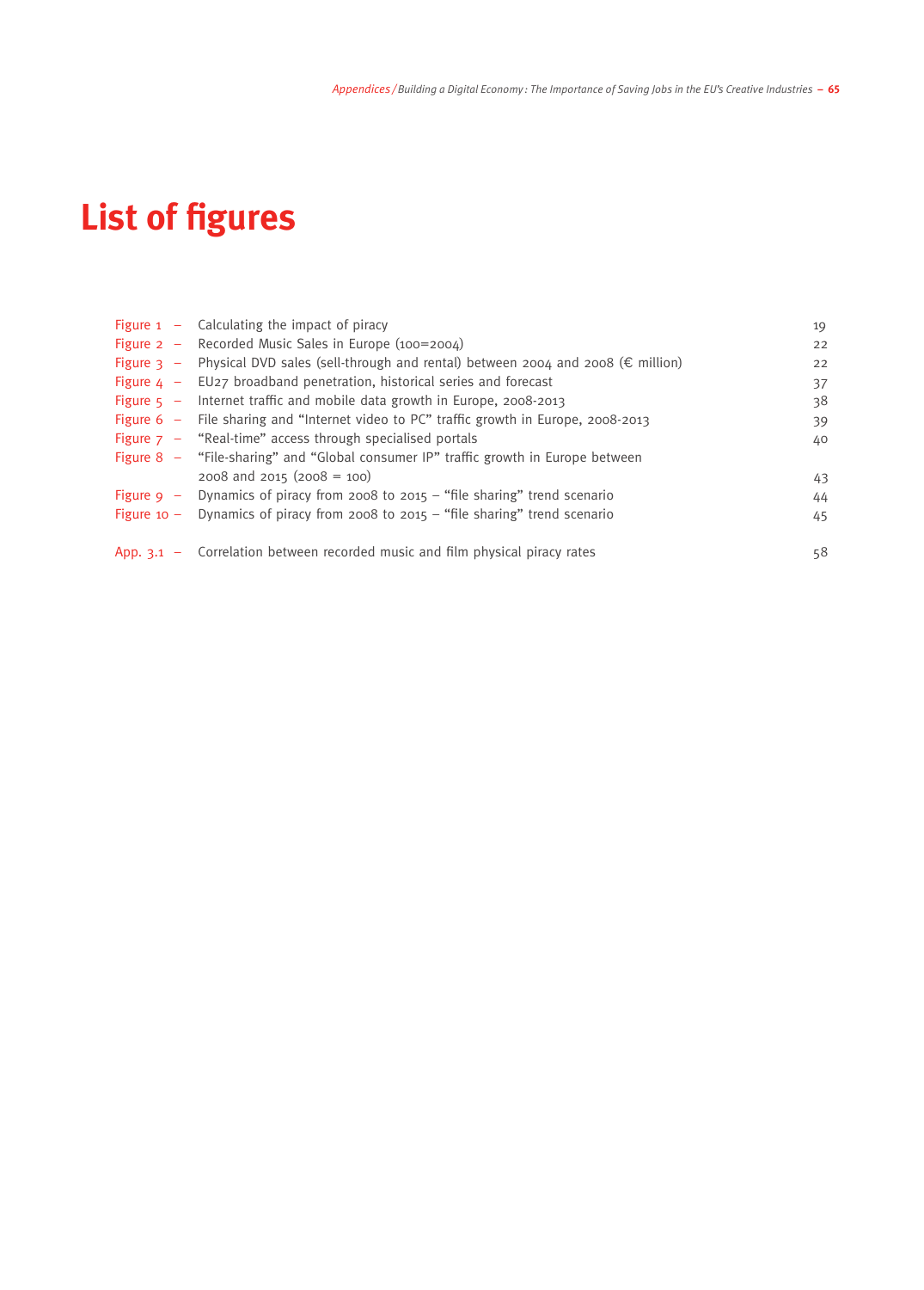# **References**

- Dejean S. (2009), What Can We Learn from Empirical Studies About Piracy?, CESifo Economic Studies, 55.
- Blackburn D. (2004), Does File Sharing Affect Record Sales?, PhD diss. Harvard University.
- Blackburn D. (2007), 'The Heterogeneous Effects of Copying: The Case of Recorded Music', Working Paper, Harvard University, Cambridge.
- Bounie D., M. Bourreau and P. Waelbroeck (2005), 'Pirates or Explorers? Analysis of Music Consumption in French Graduate Schools, Working Paper, Telecom Paris Tech.
- Bounie D., M. Bourreau and P. Waelbroeck (2006), Piracy and Demands for Films: Analysis of Piracy Behavior in French Universities, Review of Economic Research on Copyright Issues, 23.
- BSA-IDC (2009), Global Software Piracy Study, May.
- Conference Board of Canada (2008), Measuring and Understanding Canada's Creative Economy, August.
- European Commission (2009), Europe's Digital Competitiveness Report.
- ESA (2008), Annual Report.
- Hong, Seung-Hyun (2004), The Effect of Napster on Recorded Music Sales: Evidence from the Consumer Expenditure Survey, SIEPR Discussion Paper, 03-18.
- Hui, K-L., Png P. L. (2003), Piracy and the Legitimate Demand for Recorded Music, Contributions to Economic Analysis and Policy.
- IDC (2008), The Economic Benefits of Reducing PC Software Piracy, January.
- IDC (2008), The Economic Benefits of Reducing PC Software Piracy, UK study, January.
- IFPI (2009), Recording Industry in Numbers.
- International Video Federation (2009), European Video Yearbook.
- Ipsos (2007), Digital & Physical Piracy in GB, November.
- Forrester Research (2009), Global Music Stores and Services Webtrack, 12/08 KEA (2006), The Economy of Culture in Europe, Study prepared for the European Commission.
- Leug T.C. (2009), Should the Music Industry Sue Its Own Customers? Impacts of Music Piracy and Policy Suggestions, Chinese University of Hong Kong
- Liebowitz S. (2007), How Reliable is the Oberholzer-Gee and Strumpf Paper on File-Sharing?, Working Paper, University of Texas.
- Liebowitz S. (2008), Testing File-Sharing's Impact on Music Album Sales in Cities" Management Science.
- Liebowitz S. (2006), File Sharing: Creative Destruction or Just Plain Destruction?, Journal of Law and Economics, 49.
- Menell P.S. (2002), Envisioning Copyright Law's Digital Future, New York Law School Law Review, 46.
- Montoro-Pons J. (2006) Digital goods and the effects of copying: an empirical study of the music market, Universitat de Valencia.
- MPPA (2005), Worldwide Study of Losses to the Film Industry & International Economies Due To Piracy.
- Nielsen (2008), Video Gamers in Europe, Piracy and Digital Downloading.
- NPA Conseil (2008), Vidéo à la demande en Europe: Second recensement des services de VoD.
- Oberholzer-Gee F., Strumpf K. (2007), Effect of File Sharing on Record Sales: An Empirical Analysis, Journal of Political Economy, 115.
- Oberholzer-Gee, F., and K. Strumpf (2009), File-Sharing and Copyright, Harvard Business School Working Paper, 09- 132.
- OECD (2008), The Economic Impact of Counterfeiting and Piracy, June.
- Peitz M., Waelbroeck P. (2006), Piracy of digital products: A critical review of the theoretical literature.
- Peitz M., Waelbroeck P. (2004), The Effect of Internet Piracy on Music Sales: Cross-Section Evidence, Review of Economics Research on Copyright Issues, 1.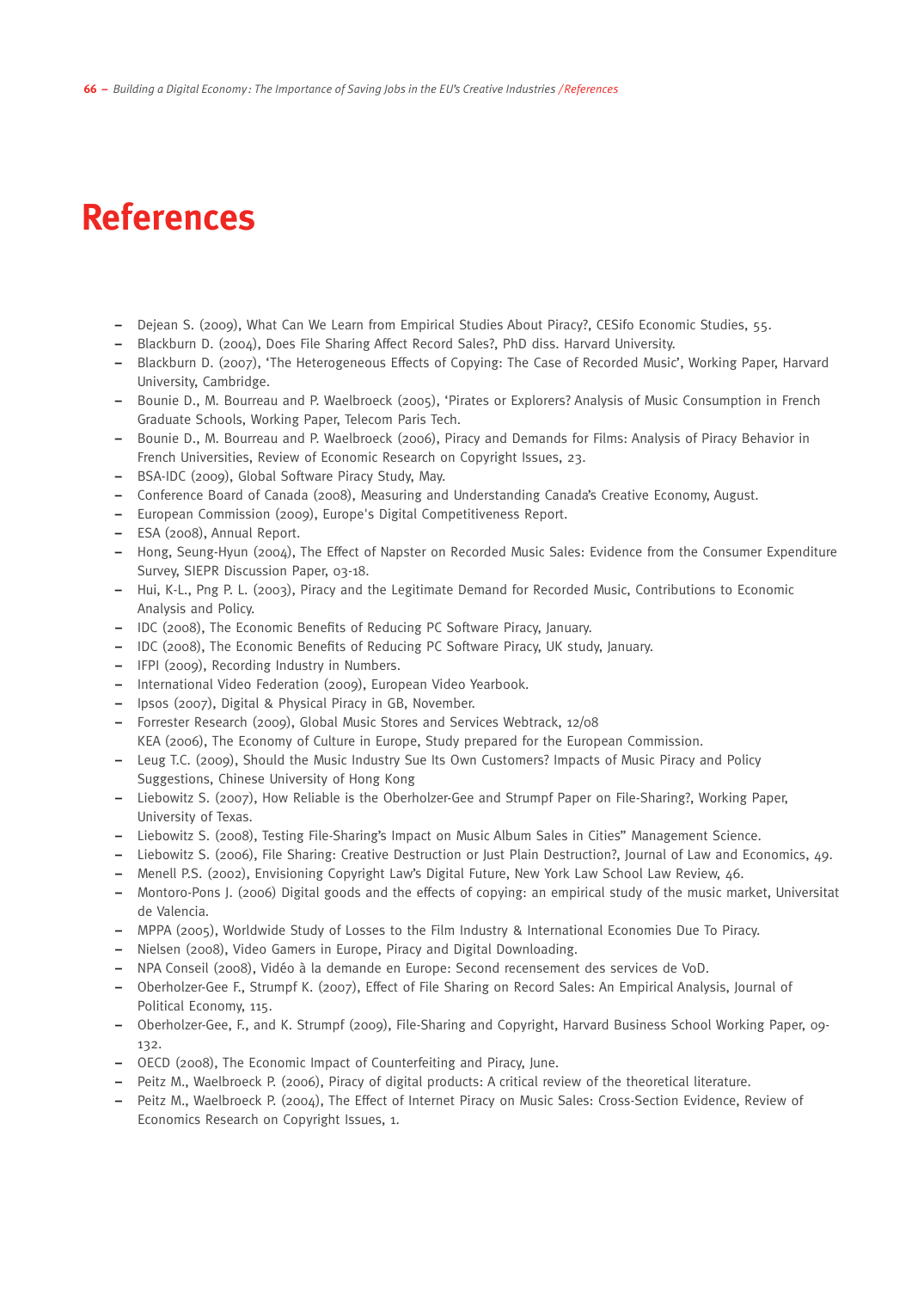- Price Waterhouse Coopers (2009), Global entertainment and media outlook 2009-2013, 10th annual edition.
- Rob, R., Waldfogel J. (2006), Piracy on the High C's: Music Downloading, Sales Displacement, and Social Welfare in a Sample of College Students, Journal of Law and Economics, 49(1), 29–62.
- Sandvine (2009), Global Broadband Phenomena.
- Siwek S. (2007), The True Cost of Sound Recording Piracy on the US
- Economy, Institute for Policy Innovation, Policy Report 188.
- Smith M., Telang R. (2008), Competing with Free: The Impact of Movie Broadcasts on DVD Sales and Internet Piracy.
- SNEP (2008), L'économie de la production musicale.
- The New York Times (2009), A Book Author Wonders How to Fight Piracy, May 14, 2009.
- Torrentfreak.com (2008), Mininova breaks download records, http://torrentfreak.com/mininova-breaks-downloadrecords-080923/.
- Zentner, A. (2006), Measuring the Effect of File Sharing on Music Purchases, Journal of Law and Economics.